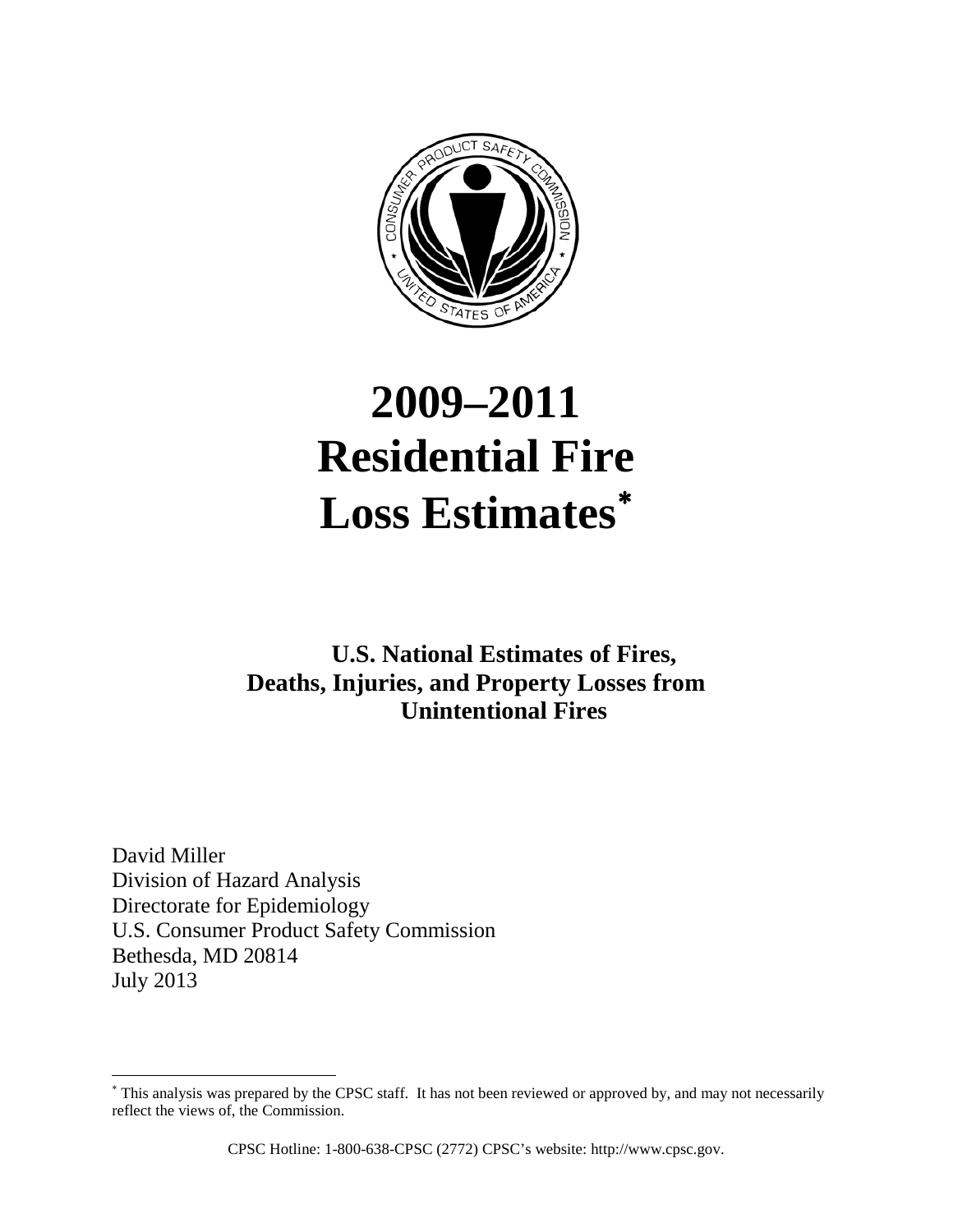#### **Executive Summary**

This report presents estimates of consumer product-related fire losses that occurred in U.S. residential structure fires attended by the fire service. The estimates were derived from data for 2009 through 2011, provided by the U.S. Fire Administration's (USFA) National Fire Incident Reporting System (NFIRS) and the National Fire Protection Association's (NFPA) Survey of Fire Departments for U.S. Fire Experience.

The fire and fire loss estimates presented in this report pertain to unintentional residential structure fires and civilian casualties. These estimates show that there were:

- $\bullet$  357,000 fires, 2,210 deaths, 12,140 injuries, and \$6.96 billion in property loss in 2009;
- 364,300 fires, 2,330 deaths, 12,910 injuries, and \$6.63 billion in property loss in 2010;
- $\bullet$  365,500 fires, 2,240 deaths, 13,400 injuries, and \$6.46 billion in property loss in 2011; and
- an estimated annual average of 362,300 fires, 2,260 deaths, 12,820 injuries, and \$6.68 billion in property loss over the three-year period 2009–2011.

 Consumer products involved in fires can be categorized as sources of ignition or as the materials first ignited. As sources of ignition, they can be small sources, such as candles or large sources like ranges, which are usually categorized as the equipment involved in ignition. Because the fire losses are derived separately for sources of ignition and materials first ignited, estimates presented in this report overlap in some cases.

For 2009 through 2011, the relative ranking of the greatest contributors remained largely unchanged from that reported for 2008–2010. The annual average total cooking equipment fire death estimate (160) is now higher than the total electrical distribution fire death estimate (140). For 2008–2010, the annual average fire death estimate had been higher for electrical distribution. Tables 1a–1d show that:

- Cooking equipment accounted for the largest percentage of fires. An estimated annual average of 146,700 cooking equipment-related fires during 2009–2011 accounted for 40.5 percent of the average annual estimate of total residential fires for the same period. The corresponding death estimate is an annual average of 160 deaths, which is 7.1 percent of the average annual estimate of total residential fire deaths. The annual average number of cooking fire injuries for 2009–2011 was estimated to be 3,450, which represents 26.9 percent of the total estimated annual average number of injuries for the same time period. Much of these losses were associated with range and oven fires.
- Heating and cooling equipment fires constituted the second largest share of total residential fires. The estimated annual average of 48,200 fires for 2009–2011 was 13.3 percent of the annual average estimate of total residential fires during the same period. The corresponding death estimate is an annual average of 190 deaths, which is 8.2 percent of the average annual estimated number of total residential fire deaths. The corresponding injuries for the three years averaged to an annual estimate of 930. This accounts for 7.3 percent of the annual average estimate of total injuries during 2009–2011.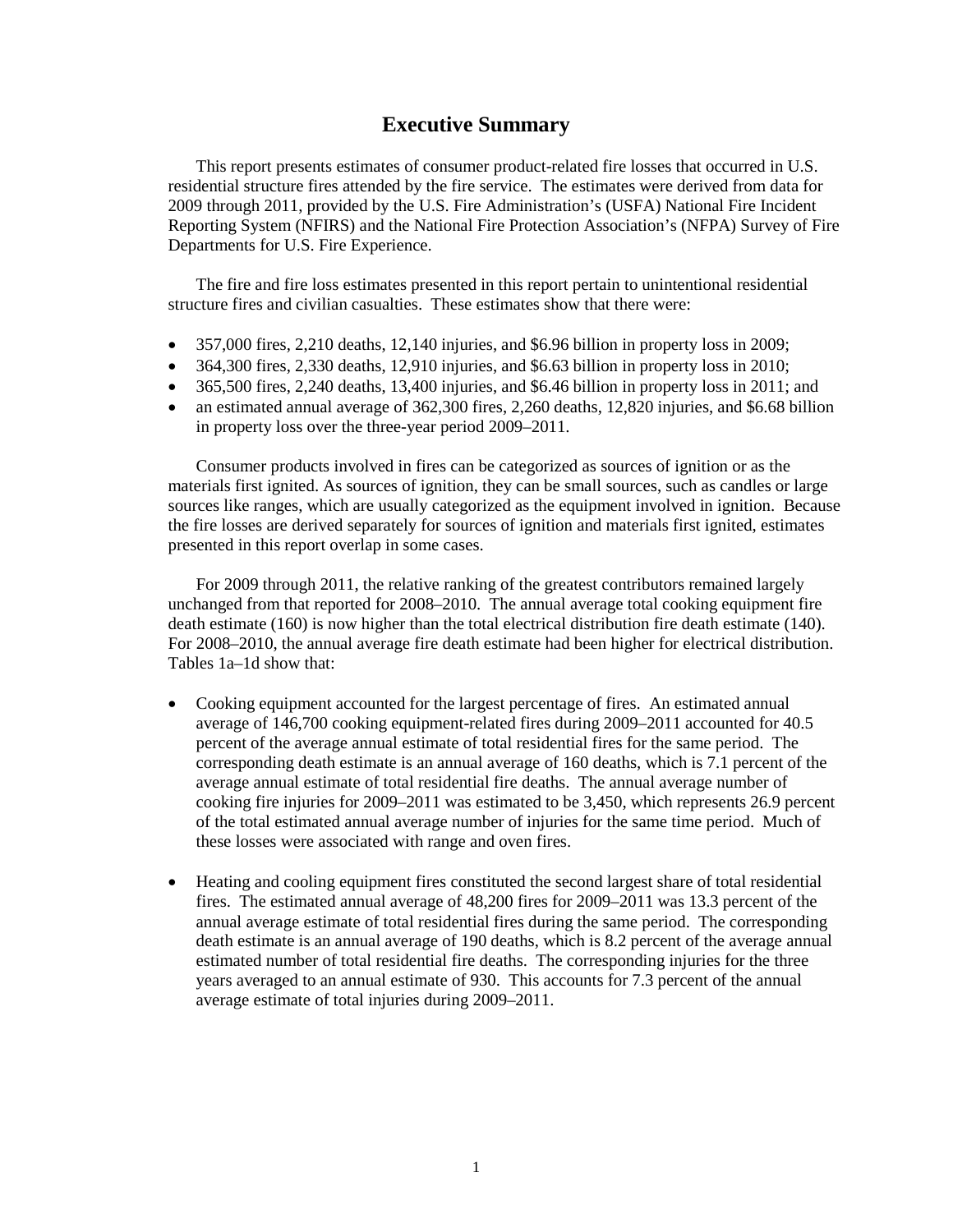- During 2009–2011, an estimated annual average of 9,700 fires was attributable to electrical distribution system components (*e.g*., installed wiring, lighting). This corresponds to 2.7 percent of the estimated annual average number of total residential fires for the same time period. The annual average death estimate is 140 (6.0 percent of average annual estimated number of total residential fire deaths); the injury estimates averaged 480, which is 3.8 percent of the estimated annual average of total residential fire injuries.
- With respect to item first ignited, upholstered furniture was involved in the greatest number of fire deaths. From 2009 through 2011, an estimated annual average of 410 deaths was associated with these fires. This constitutes 18.0 percent of the estimated annual average of total deaths associated with residential structure fires for the same period. On average, during 2009 to 2011, mattress or bedding ignitions accounted for an annual average of 340 deaths, which is 15.0 percent of the average annual estimated number of total residential fire deaths.
- With respect to heat source, smoking materials were the largest contributor to deaths, associated with an annual average of 450 deaths from 2009 to 2011. This accounts for 20.1 percent of the estimated annual average of total residential fire deaths. The estimated annual average number of deaths from candle fires is 70, which represents 3.2 percent of the average annual estimated total number of residential fire deaths during 2009 to 2011. There were an estimated 70 deaths from lighter fires (3.1 percent of the estimated annual average of the total number of residential fire deaths) while, on average, matches were responsible for 10 deaths, or 0.6 percent of total deaths annually.
- The estimates for fire injuries rose during the 2009–2011 time period from 12,140 in 2009 to 12,910 in 2010 to 13,400 in 2011.

Beginning with 1999, the NFIRS system underwent some major changes. Thus, fire loss estimates from before 1999 are not readily comparable with those from after 1999. The post-1999 estimates in this report are best viewed as reflecting estimates from a substantially different reporting system because of the inherent system design differences.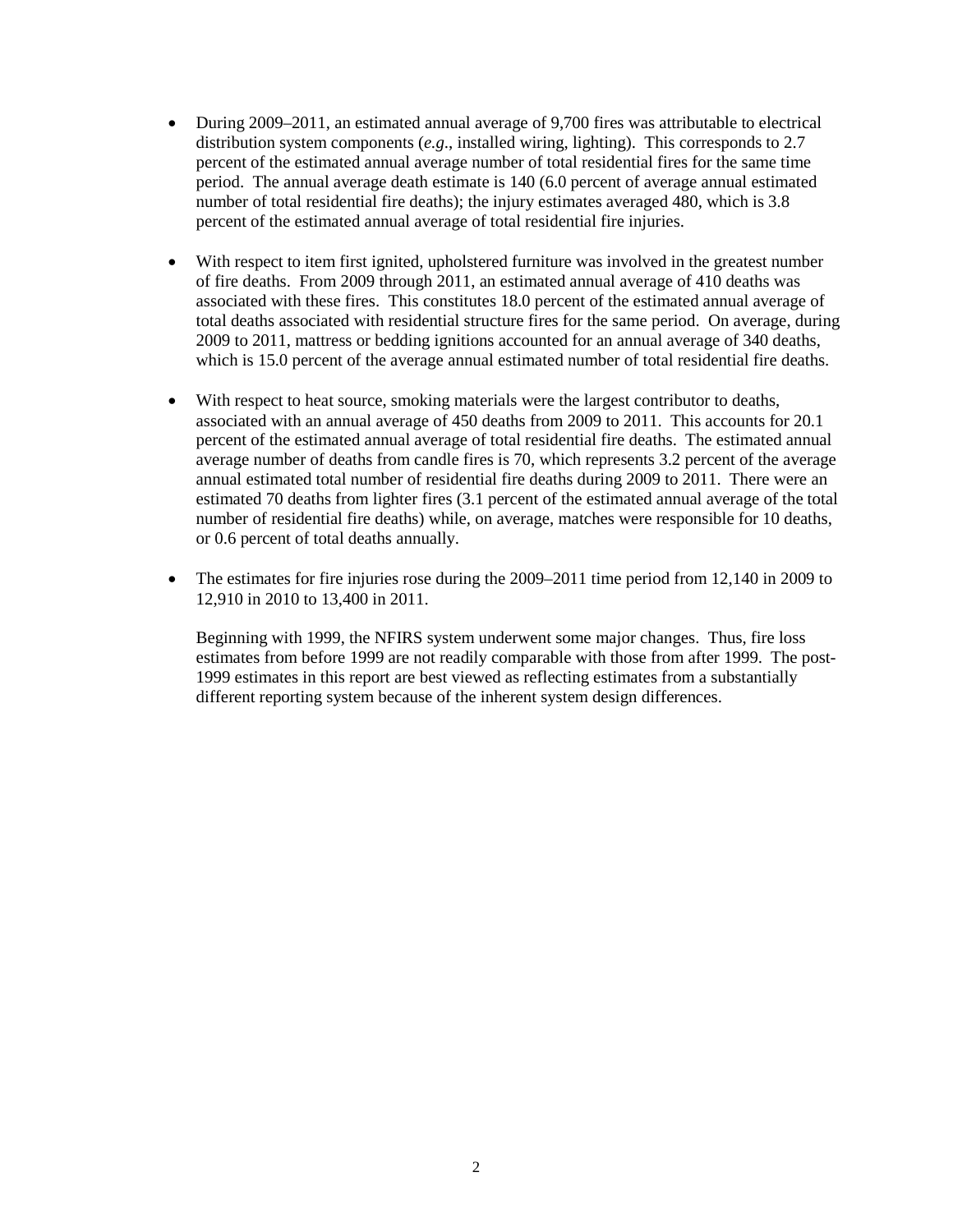#### **Introduction**

The fire loss estimates presented in this report are based on the National Fire Protection Association's (NFPA) national fire loss estimates<sup>[1](#page-3-0)</sup> and the U.S. Fire Administration's (USFA) National Fire Incident Reporting System (NFIRS) data. The NFPA makes national estimates of fires, deaths, injuries, and property loss based on a probability sample survey of U.S. fire departments. The NFIRS is a compilation of fire incident reports submitted voluntarily to the USFA by U.S. fire departments. Not all the states reporting include data from all fire departments in the state. Among the multitude of information collected, product-specific information, such as the equipment involved in the ignition of the fire, or the item that was first ignited in the fire, is available in NFIRS data. The NFIRS product-specific frequency counts are weighted up to the NFPA estimates for total U.S. fire losses, to arrive at the estimates that are presented in this report.

The estimated number of fires and fire loss estimates pertain to fires in residential properties only. These include single family and multifamily dwellings. Mobile and motor homes, while used as a structure and not in transit, are also included. Injury and death estimates pertain to civilian casualties only. The property losses include property and content losses, as estimated by fire departments. For convenience, property and content losses are referred to as "property losses" in this report.

CPSC staff has been producing estimates of residential fires and related deaths, injuries, and property losses since the early 1980s. However, over the years, NFIRS has undergone major changes. This, in turn, has necessitated changes in the way CPSC analysts produce the productspecific estimates. Beginning with 1999 data, a major revision to the NFIRS data coding system, designated version 5.0, was implemented. In 1999, five percent of the residential fire data were coded by fire departments in the new NFIRS version 5.0; in 2000, 20 percent was coded in version 5.0. The proportion increased to 50 percent in 2001; 70 percent in 2002; 80 percent in 2003; 89 percent in 2004; 94 percent in 2005; 95 percent in 2006; 97 percent in 2007, 99 percent in 2008; and 100 percent in 2009, 2010, and 2011. However, from 1999 forward, the NFIRS data received from the USFA are entirely in version 5.0 format. Data were converted from NFIRS 4.1 to NFIRS 5.0 by computer programs. Because version 5.0 has many more data fields than version 4.1, and some of the new data fields have many more choices than in 4.1, the converted data are not likely to be the same as data originally coded in version 5.0.

 As mentioned above, in 2009, 2010, and 2011, 100 percent of the residential fire data were originally coded in version 5.0. The data were weighted up to the 2009, 2010, and 2011 NFPA estimates for total U.S. fire losses, to arrive at the product-specific estimates presented in this report.

Beginning with version 5.0, NFIRS introduced newly created codes to identify confined fires (those that do not spread beyond the originating item). To encourage the reporting of these fires, NFIRS requires only limited information. From 1999 onward, as the use of version 5.0 increased, an increasingly large number of confined fires were reported. In 1999, about two percent of residential structure fires were reported as confined; by 2011, 46 percent of residential structure fires reported to NFIRS were confined.

<span id="page-3-0"></span> $<sup>1</sup>$  M.J. Karter, "Fire Loss in the U.S. During 2009," National Fire Protection Association (NFPA), August 2010; M.J.</sup> Karter, "Fire Loss in the U.S. During 2010," National Fire Protection Association (NFPA), September 2011; M.J. Karter, "Fire Loss in the U.S. During 2011," National Fire Protection Association (NFPA), September 2012.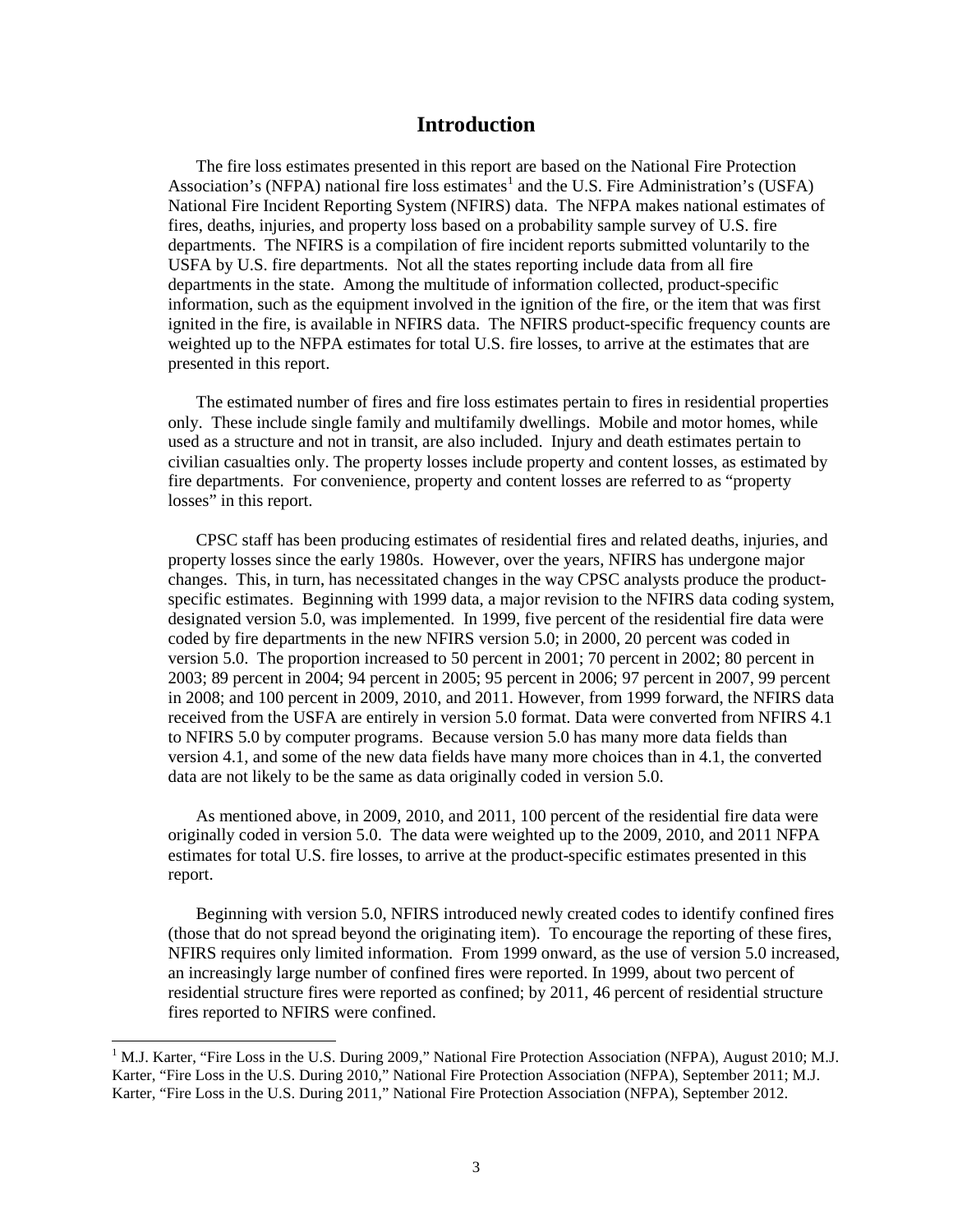In confined fire cases, it is frequently not possible to determine the type of equipment involved because this is not required information. For example, when a fire is identified as a "confined cooking fire" in NFIRS, it is not possible to distinguish a fire started by a range versus other cooking equipment, like a microwave oven or toaster. As a result, confined cooking fire losses are only included as part of the "Total Cooking Equipment" fires, but they are not included in subcategories that define the equipment involved or the power source. Because ranges certainly are involved in some confined fires, their contribution should be taken into account in the evaluation of the cooking fire hazard. The same is true for microwave ovens and other cooking equipment.

The changes cited above, and the gradual implementation of these changes in the NFIRS data system, have affected considerably the estimates of residential fires and related deaths, injuries, and property losses since 1999. Therefore, CPSC staff strongly discourages comparison of pre-1999 estimates with estimates from later years.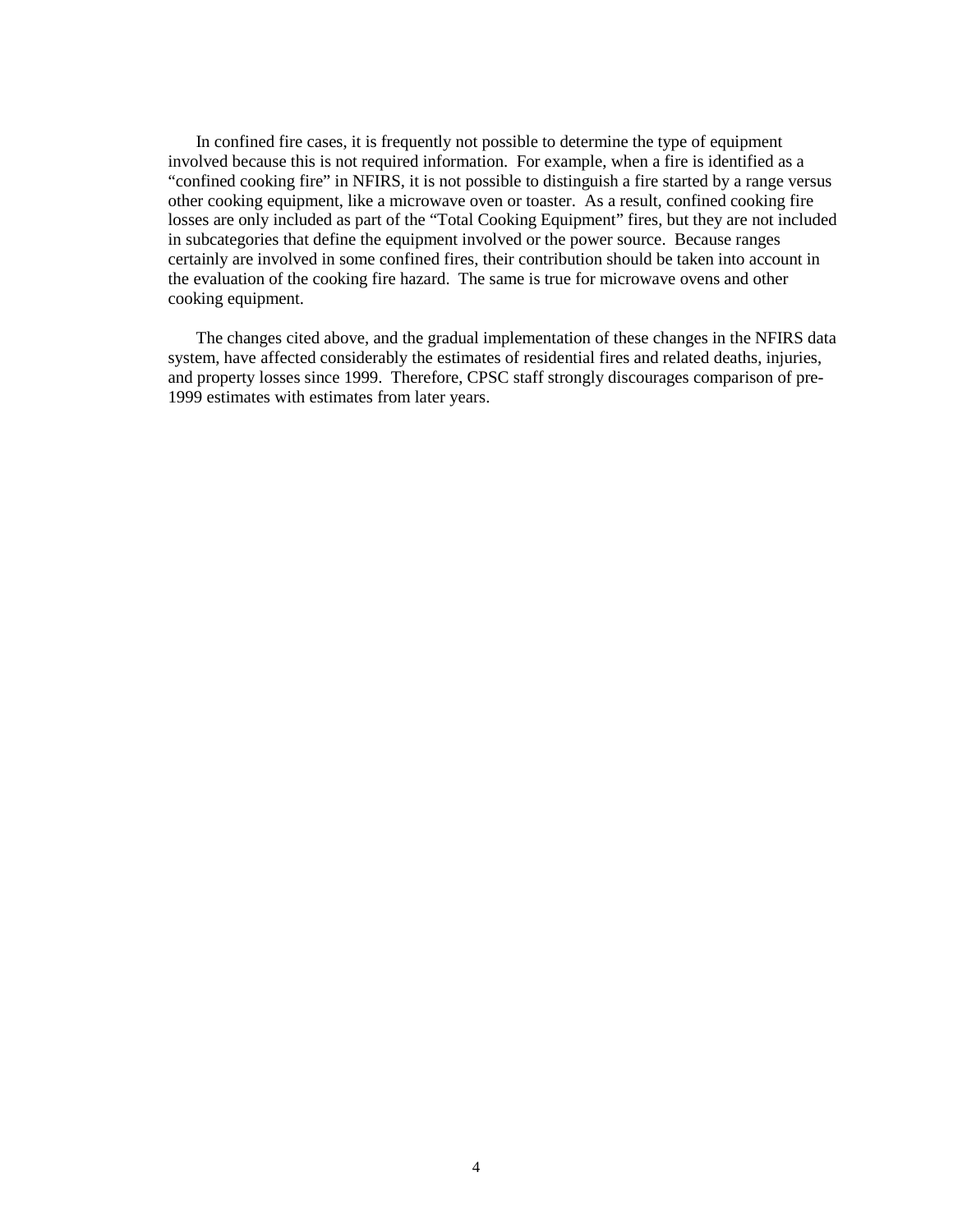#### **Results**

Consistent with previous years' reports, CPSC staff has presented data here using five main tables. Each numbered table (1–5) has four sub-tables associated with it: Table "a" presents the fire estimates; "b" presents the death estimates; "c" presents the injury estimates; and "d" presents the property loss estimates. As in previous years, only selected product-specific estimates are included in these tables. Therefore, the detail may not add up to the totals that appear in the headings. All of the product categories in the tables, with the exception of smoking materials, contain products within the jurisdiction of the CPSC. Intentionally set fires and their associated losses, which include the deliberate misuse of heat sources, or fires of an incendiary nature, are excluded from the estimates.

In Tables 1, 3, 4, and 5, equipment codes were used to identify the products involved, while in Table 2, either the heat source or the item first ignited was the primary means of identifying the product. As such, some estimates provided in the different sections of the tables overlap. For example, in Table 2, estimates of fires involving cigarette ignition of upholstered furniture are included in the estimates for cigarettes (by heat source), as well as in the estimates for upholstered furniture-smoking material ignition (by item first ignited). Additional details about the estimates and the data system are included in the Methodology section of this report.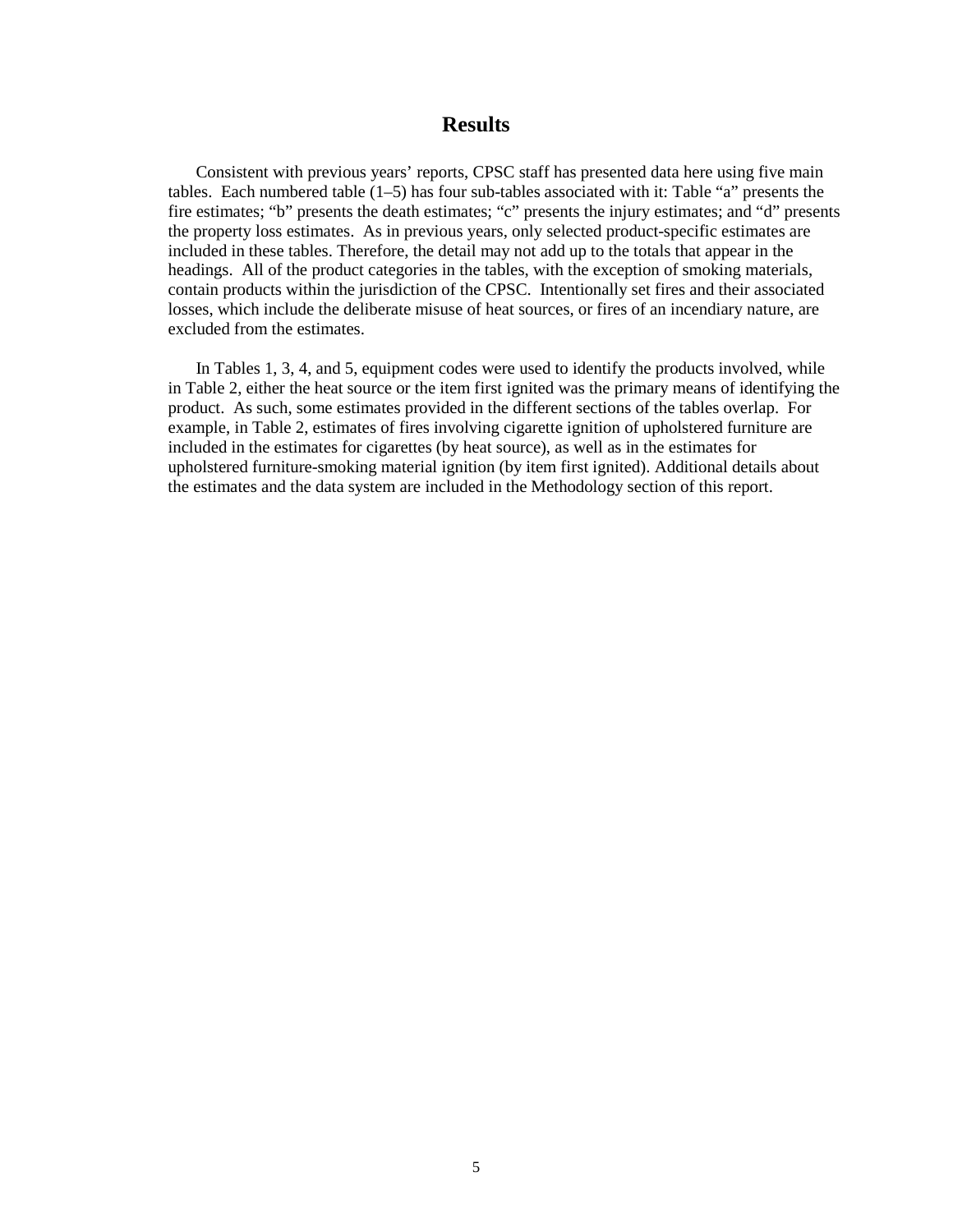| <b>Equipment</b>                                       | $\mathbf{v}$ . The distribution of $\mathbf{v}$<br>2009 | 2010    | 2011    | 2009-2011 Average |
|--------------------------------------------------------|---------------------------------------------------------|---------|---------|-------------------|
| <b>Total Residential<sup>2</sup></b>                   | 357,000                                                 | 364,300 | 365,500 | 362,300           |
| <b>Total Heating and Cooling Equipment<sup>2</sup></b> | 50,600                                                  | 48,600  | 45,400  | 48,200            |
| <b>Local Fixed Heater</b>                              | 3,900                                                   | 4,000   | 3,900   | 3,900             |
| Portable Heater                                        | 1,500                                                   | 1,600   | 1,400   | 1,500             |
| <b>Central Heating</b>                                 | 900                                                     | 1,000   | 900     | 900               |
| Fireplace, Chimney, Chimney Connector <sup>2</sup>     | 26,000                                                  | 24,400  | 22,500  | 24,300            |
| Water Heater                                           | 1,700                                                   | 1,800   | 1,900   | 1,800             |
| Air Conditioning                                       | 900                                                     | 1,100   | 1,100   | 1,000             |
| Other <sup>2</sup>                                     | 16,200                                                  | 15,600  | 14,500  | 15,400            |
| <b>Total Cooking Equipment<sup>2</sup></b>             | 146,000                                                 | 147,000 | 146,900 | 146,700           |
| Range/Oven                                             | 12,600                                                  | 13,600  | 13,500  | 13,200            |
| Gas                                                    | 1,800                                                   | 1,900   | 1,900   | 1,900             |
| Electric                                               | 10,700                                                  | 11,600  | 11,600  | 11,300            |
| Other                                                  | $\ast$                                                  | $\ast$  | $\ast$  | $\ast$            |
| Microwave Oven                                         | 600                                                     | 500     | 600     | 600               |
| All Other Cooking                                      | 3,100                                                   | 3,000   | 3,300   | 3,200             |
| Gas                                                    | 900                                                     | 800     | 1,000   | 900               |
| Electric                                               | 2,000                                                   | 2,000   | 2,100   | 2,100             |
| Other                                                  | 200                                                     | 200     | 200     | 200               |
| <b>Total Electrical Distribution</b>                   | 9,900                                                   | 9.400   | 9,800   | 9,700             |
| <b>Installed Wiring</b>                                | 4,200                                                   | 3,700   | 3,900   | 3,900             |
| Cord, Plug                                             | 1,100                                                   | 900     | 1,100   | 1,100             |
| Receptacle, Switch                                     | 1,000                                                   | 1,100   | 1,200   | 1,100             |
| Lighting                                               | 1,900                                                   | 1,900   | 1,900   | 1,900             |
| Other                                                  | 1,700                                                   | 1,700   | 1,700   | 1,700             |
| <b>Other Selected Equipment</b>                        | 8,000                                                   | 9,100   | 9,400   | 8,800             |
| Audio/Visual Equipment                                 | 400                                                     | 300     | 400     | 400               |
| <b>Clothes Dryer</b>                                   | 5,200                                                   | 6,200   | 6,600   | 6,000             |
| Dishwasher                                             | 400                                                     | 500     | 400     | 400               |
| <b>Washing Machine</b>                                 | 200                                                     | 300     | 200     | 200               |
| Torch                                                  | 400                                                     | 400     | 400     | 400               |
| Refrigerator/Freezer                                   | 700                                                     | 700     | 700     | 700               |
| Shop/Garden Tool                                       | 600                                                     | 700     | 700     | 700               |

## **TABLE 1a ESTIMATED RESIDENTIAL STRUCTURE FIRES SELECTED EQUIPMENT, 2009–2011**

Source: U.S. Consumer Product Safety Commission/EPHA, from data obtained from the USFA and NFPA. Note: Fire estimates are rounded to the nearest 100. Rounded estimates of fewer than 100 fires are denoted by an asterisk (\*). Subtotals do not necessarily add to heading totals. Estimates exclude intentionally set fires.

<span id="page-6-0"></span><sup>2</sup> There are confined fire estimates included in *Total Residential, Total Heating and Cooling Equipment, Fireplace, Chimney, Chimney Connector, Other*, and *Total Cooking Equipment* categories. These confined fire estimates could not be included in the detail lines because NFIRS does not provide information to determine the type of equipment and power source. See Table 8a on p. 31 for details.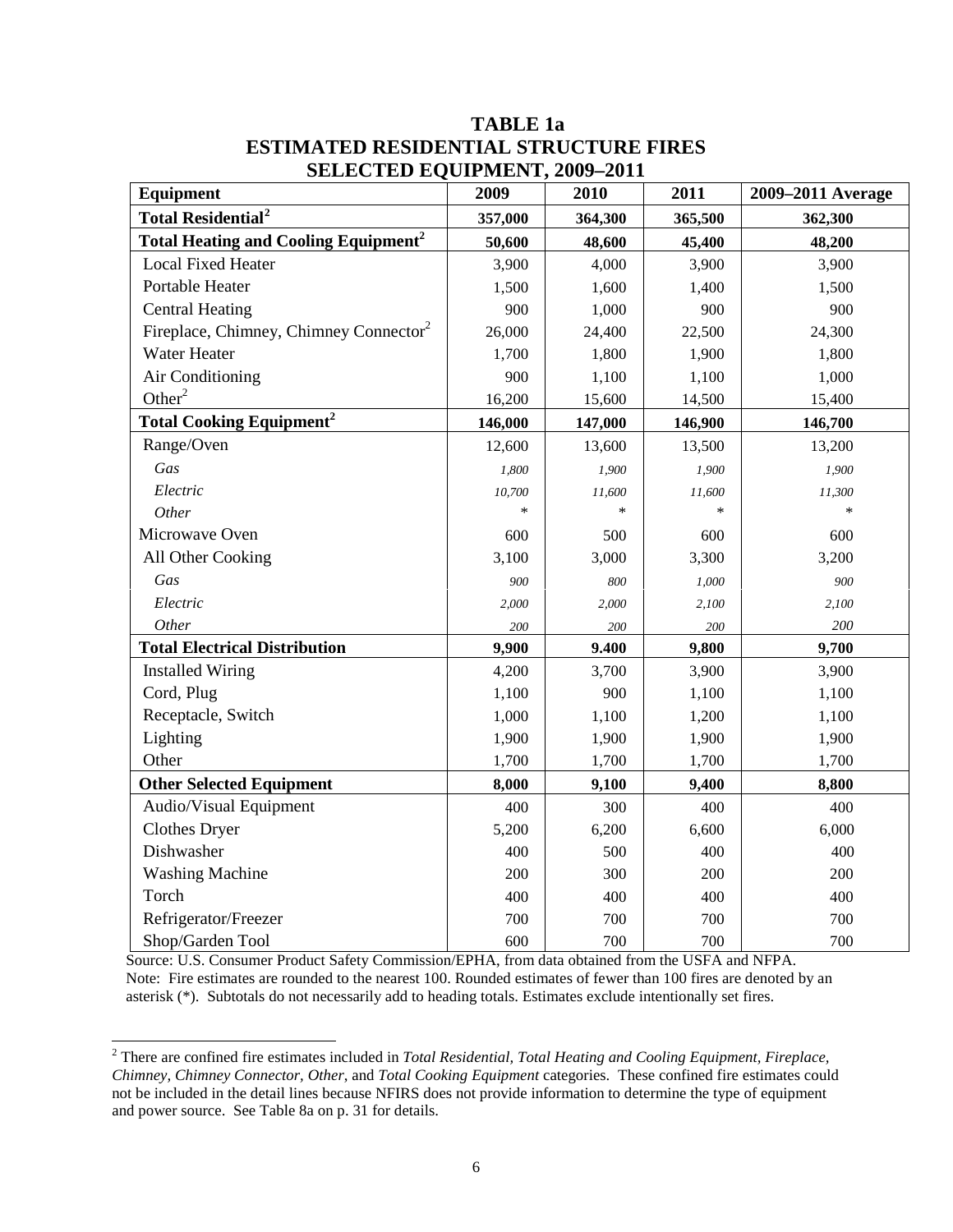| Equipment                                          | 2009   | 2010   | 2011   | 2009-2011 Average |
|----------------------------------------------------|--------|--------|--------|-------------------|
| <b>Total Residential<sup>3</sup></b>               | 2,210  | 2,330  | 2,240  | 2,260             |
| <b>Total Heating and Cooling Equipment</b>         | 210    | 200    | 160    | 190               |
| <b>Local Fixed Heater</b>                          | 50     | 40     | 60     | 50                |
| Portable Heater                                    | 90     | 100    | 40     | 80                |
| <b>Central Heating</b>                             | 10     | 10     | 10     | 10                |
| Fireplace, Chimney, Chimney Connector <sup>3</sup> | 30     | 10     | 30     | 20                |
| Water Heater                                       | $\ast$ | 30     | *      | 10                |
| Air Conditioning                                   | $\ast$ | 10     | *      | $\ast$            |
| Other <sup>3</sup>                                 | 20     | $\ast$ | 10     | 10                |
| <b>Total Cooking Equipment<sup>3</sup></b>         | 110    | 180    | 190    | 160               |
| Range/Oven                                         | 90     | 170    | 150    | 140               |
| Gas                                                | 10     | 50     | 40     | 40                |
| Electric                                           | 80     | 120    | 110    | 100               |
| Other                                              | $\ast$ | $\ast$ | $\ast$ | $\ast$            |
| Microwave Oven                                     | $\ast$ | $\ast$ | *      | $\ast$            |
| All Other Cooking                                  | 20     | 10     | 40     | 20                |
| Gas                                                | $\ast$ | 10     | 10     | $\ast$            |
| Electric                                           | $10\,$ | $\ast$ | 30     | 20                |
| Other                                              | $\ast$ | $\ast$ | $\ast$ | $\ast$            |
| <b>Total Electrical Distribution</b>               | 150    | 140    | 120    | 140               |
| <b>Installed Wiring</b>                            | 50     | 30     | 50     | 40                |
| Cord, Plug                                         | 50     | 60     | 40     | 50                |
| Receptacle, Switch                                 | $\ast$ | 10     | $\ast$ | 10                |
| Lighting                                           | 20     | 30     | 20     | 20                |
| Other                                              | 20     | 10     | 10     | 10                |
| <b>Other Selected Equipment</b>                    | 10     | 20     | 10     | 10                |
| Audio/Visual Equipment                             | $\ast$ | $\ast$ | $\ast$ | $\ast$            |
| <b>Clothes Dryer</b>                               | $\ast$ | 10     | *      | ∗                 |
| Dishwasher                                         | $\ast$ | $\ast$ | *      | $\ast$            |
| <b>Washing Machine</b>                             | $\ast$ | 10     | $\ast$ | $\ast$            |
| Torch                                              | $\ast$ | *      | *      | ∗                 |
| Refrigerator / Freezer                             | $\ast$ | $\ast$ | 10     | $\ast$            |
| Shop/Garden Tool                                   | $\ast$ | 10     | $\ast$ | *                 |

## **TABLE 1b ESTIMATED RESIDENTIAL STRUCTURE FIRE DEATHS SELECTED EQUIPMENT, 2009–2011**

Source: U.S. Consumer Product Safety Commission/EPHA, from data obtained from the USFA and NFPA. Note: Death estimates are rounded to the nearest 10. Rounded estimates less than 10 are denoted by an asterisk (\*). Subtotals do not necessarily add to heading totals. Estimates exclude deaths from intentionally set fires.

<span id="page-7-0"></span> $3$  There were no NFIRS confined cooking fire deaths in 2009 or 2010 and a rounded estimate of fewer than 10 in 2011. There were no confined fire deaths in the Heating and Cooling Other Equipment category in 2009, 2010, or 2011.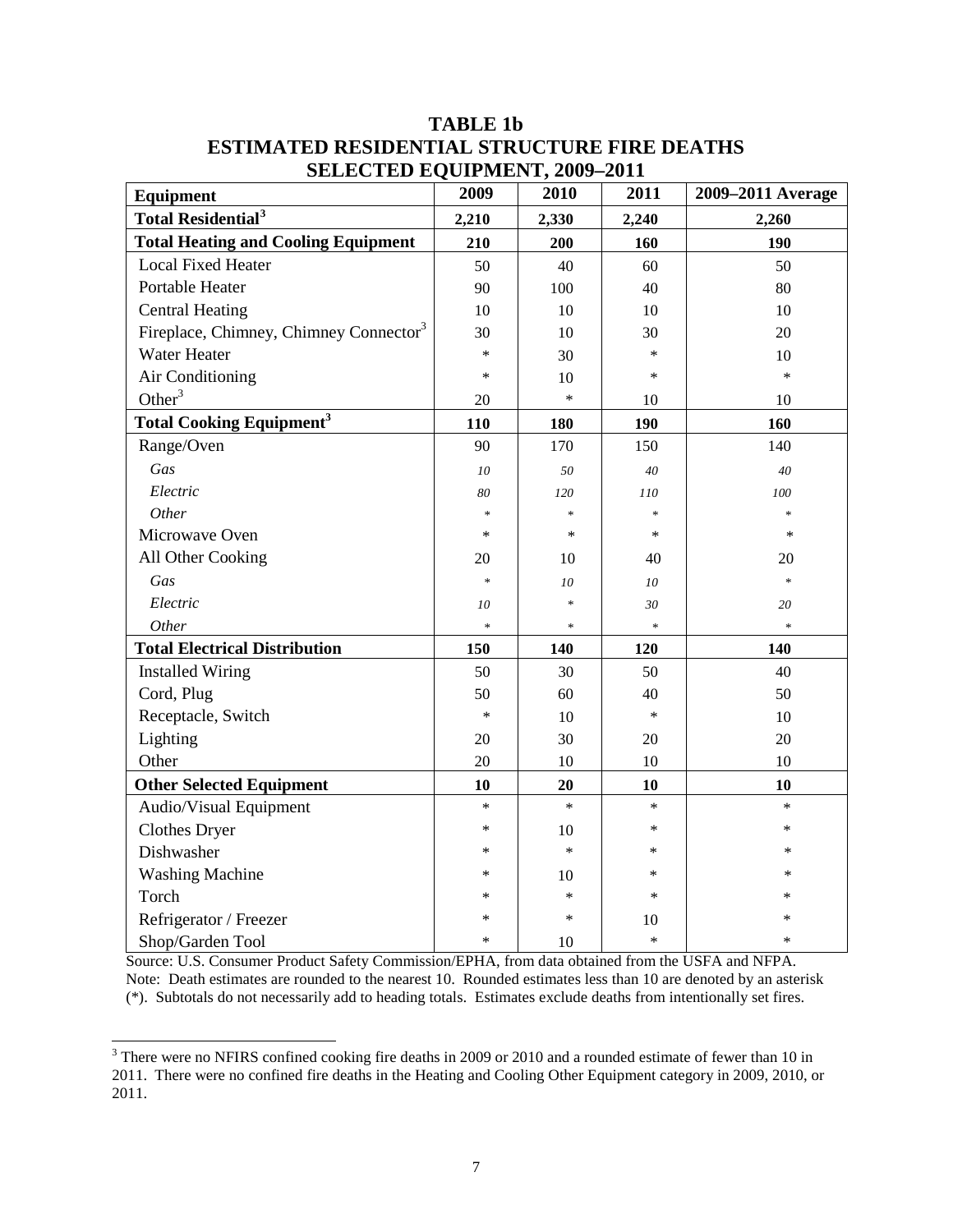| Equipment                                              | 2009   | 2010   | 2011                              | 2009-2011 Average |
|--------------------------------------------------------|--------|--------|-----------------------------------|-------------------|
| <b>Total Residential<sup>4</sup></b>                   | 12,140 | 12,910 | 13,400                            | 12,820            |
| <b>Total Heating and Cooling Equipment<sup>4</sup></b> | 880    | 940    | 980                               | 930               |
| <b>Local Fixed Heater</b>                              | 320    | 260    | 390                               | 320               |
| Portable Heater                                        | 180    | 190    | 160                               | 180               |
| <b>Central Heating</b>                                 | 30     | 50     | 20                                | 30                |
| Fireplace, Chimney, Chimney Connector <sup>4</sup>     | 70     | 120    | 90                                | 90                |
| <b>Water Heater</b>                                    | 80     | 90     | 90                                | 90                |
| Air Conditioning                                       | 60     | 40     | 70                                | 50                |
| Other $4$                                              | 170    | 210    | 200                               | 200               |
| <b>Total Cooking Equipment<sup>4</sup></b>             | 3,210  | 3,560  | 3,580                             | 3,450             |
| Range/Oven                                             | 1,280  | 1,510  | 1,650                             | 1,480             |
| Gas                                                    | 180    | 210    | 170                               | 190               |
| Electric                                               | 1,100  | 1,290  | 1,480                             | 1,290             |
| Other                                                  | $\ast$ | $\ast$ | $\frac{d\mathbf{r}}{d\mathbf{r}}$ | ×                 |
| Microwave Oven                                         | 50     | 30     | 50                                | 50                |
| All Other Cooking                                      | 230    | 210    | 240                               | 230               |
| Gas                                                    | 70     | 70     | 60                                | 70                |
| Electric                                               | 130    | 120    | 160                               | 140               |
| Other                                                  | $20\,$ | 20     | 20                                | 20                |
| <b>Total Electrical Distribution</b>                   | 510    | 500    | 440                               | 480               |
| <b>Installed Wiring</b>                                | 180    | 140    | 130                               | 150               |
| Cord, Plug                                             | 100    | 110    | 70                                | 90                |
| Receptacle, Switch                                     | 30     | 20     | 70                                | 40                |
| Lighting                                               | 120    | 130    | 100                               | 120               |
| Other                                                  | 90     | 90     | 70                                | 80                |
| <b>Other Selected Equipment</b>                        | 290    | 280    | 430                               | 330               |
| Audio/Visual Equipment                                 | 40     | 20     | 30                                | 30                |
| <b>Clothes Dryer</b>                                   | 150    | 190    | 260                               | 200               |
| Dishwasher                                             | 10     | $\ast$ | 10                                | 10                |
| <b>Washing Machine</b>                                 | $\ast$ | 10     | $\ast$                            | $\ast$            |
| Torch                                                  | 10     | 30     | 40                                | 30                |
| Refrigerator/Freezer                                   | 40     | 10     | 60                                | 30                |
| Shop/Garden Tool                                       | 40     | 20     | 40                                | 30                |

## **TABLE 1c ESTIMATED RESIDENTIAL STRUCTURE FIRE INJURIES SELECTED EQUIPMENT, 2009–2011**

Source: U.S. Consumer Product Safety Commission/EPHA, from data obtained from the USFA and NFPA. Note: Injury estimates are rounded to the nearest 10. Rounded estimates less than 10 are denoted by an asterisk (\*). Subtotals do not necessarily add to heading totals. Estimates exclude injuries from intentionally set fires.

<span id="page-8-0"></span><sup>4</sup> There are confined fire injury estimates included in *Total Residential*, *Total Heating and Cooling Equipment*, *Fireplace, Chimney, Chimney Connector*, *Other*, and *Total Cooking Equipment* categories. These confined fire injury estimates could not be included in the detail lines because NFIRS does not provide information to determine the type of equipment. See Table 8b on p. 31 for details.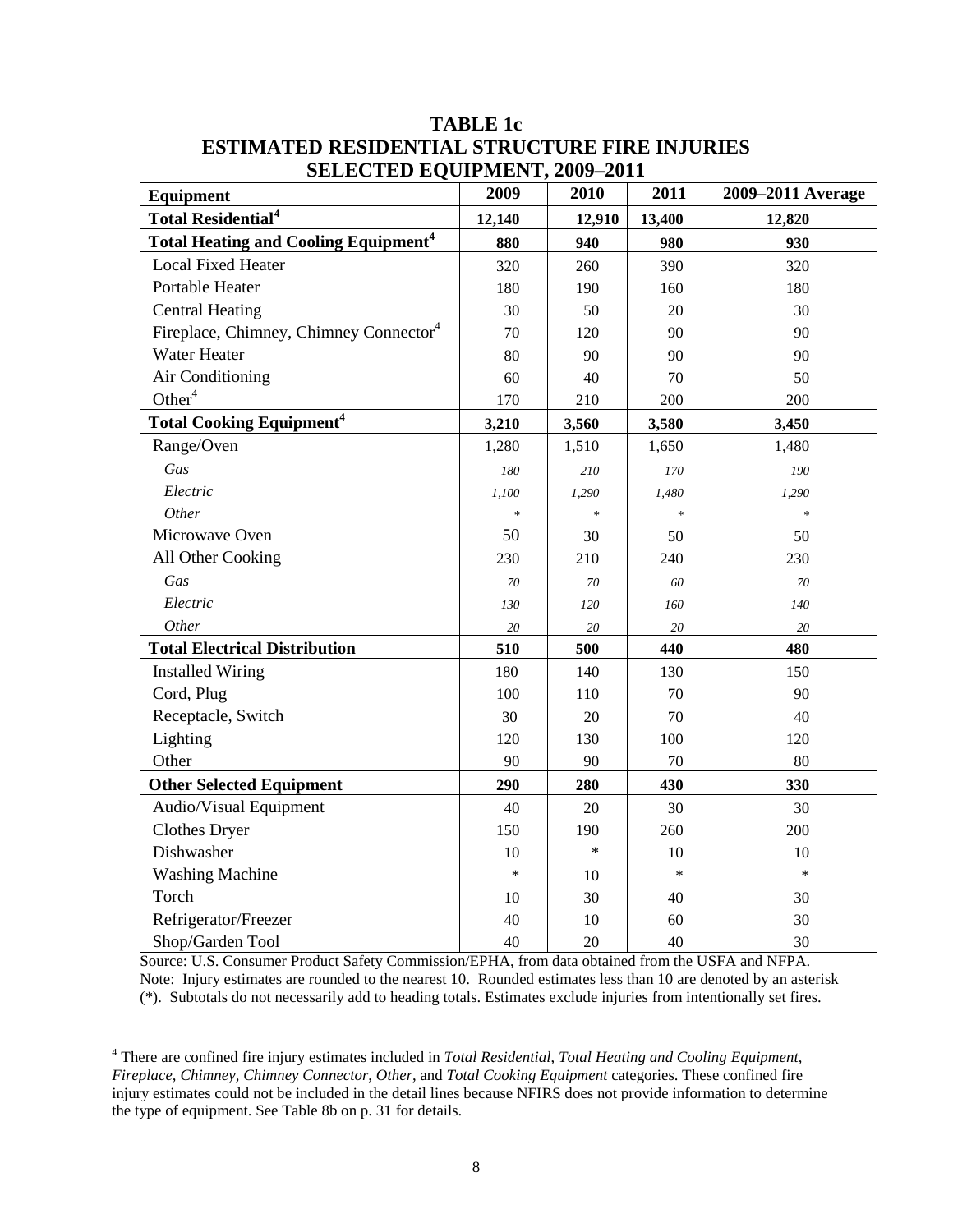| Equipment                                              | 2009      | DELECTED EQUITMENT, 2007-2011<br>2010 | 2011      | 2009-2011 Average |
|--------------------------------------------------------|-----------|---------------------------------------|-----------|-------------------|
| <b>Total Residential<sup>5</sup></b>                   | \$6,958.7 | \$6,627.6                             | \$6,457.1 | \$6,681.1         |
| <b>Total Heating and Cooling Equipment<sup>5</sup></b> | \$505.5   | \$579.7                               | \$466.5   | \$517.3           |
| <b>Local Fixed Heater</b>                              | \$149.2   | \$109.3                               | \$106.8   | \$121.8           |
| Portable Heater                                        | \$62.7    | \$85.6                                | \$44.7    | \$64.3            |
| <b>Central Heating</b>                                 | \$29.1    | \$28.3                                | \$35.0    | \$30.8            |
| Fireplace, Chimney, Chimney Connector <sup>5</sup>     | \$106.3   | \$153.6                               | \$87.9    | \$115.9           |
| <b>Water Heater</b>                                    | \$43.2    | \$37.8                                | \$53.1    | \$44.7            |
| Air Conditioning                                       | \$14.9    | \$30.2                                | \$27.7    | \$24.3            |
| Other <sup>5</sup>                                     | \$109.1   | \$158.6                               | \$126.9   | \$131.5           |
| <b>Total Cooking Equipment</b> <sup>5</sup>            | \$372.8   | \$404.6                               | \$409.9   | \$395.7           |
| Range/Oven                                             | \$228.1   | \$254.2                               | \$253.4   | \$245.2           |
| Gas                                                    | \$29.8    | \$39.6                                | \$32.6    | \$34.0            |
| Electric                                               | \$197.8   | \$213.9                               | \$220.8   | \$210.8           |
| Other                                                  | \$0.6     | \$0.6                                 |           | \$0.4\$           |
| Microwave Oven                                         | \$16.7    | \$9.6                                 | \$8.8     | \$11.7            |
| All Other Cooking                                      | \$90.3    | \$113.8                               | \$120.9   | \$108.3           |
| Gas                                                    | \$22.6    | \$49.7                                | \$44.2    | \$38.8            |
| Electric                                               | \$48.5    | \$55.0                                | \$54.1    | \$52.5            |
| Other                                                  | \$19.2\$  | \$9.2                                 | \$22.6    | \$17.0            |
| <b>Total Electrical Distribution</b>                   | \$382.6   | \$311.1                               | \$340.2   | \$344.6           |
| <b>Installed Wiring</b>                                | \$169.8   | \$137.8                               | \$143.6   | \$150.4           |
| Cord, Plug                                             | \$51.1    | \$35.8                                | \$39.8    | \$42.2            |
| Receptacle, Switch                                     | \$39.8    | \$26.4                                | \$33.1    | \$33.1            |
| Lighting                                               | \$73.7    | \$51.6                                | \$50.0    | \$58.4            |
| Other                                                  | \$48.1    | \$59.5                                | \$73.8    | \$60.5            |
| <b>Other Selected Equipment</b>                        | \$188.3   | \$177.5                               | \$169.0   | \$178.3           |
| Audio/Visual Equipment                                 | \$17.0    | \$6.6                                 | \$8.4     | \$10.7            |
| <b>Clothes Dryer</b>                                   | \$68.1    | \$76.4                                | \$81.4    | \$75.3            |
| Dishwasher                                             | \$8.9     | \$11.4                                | \$11.0    | \$10.5            |
| <b>Washing Machine</b>                                 | \$3.8     | \$2.7                                 | \$2.1     | \$2.9             |
| Torch                                                  | \$50.4    | \$13.2                                | \$12.4    | \$25.3            |
| Refrigerator/Freezer                                   | \$20.4    | \$34.0                                | \$17.8    | \$24.0            |
| Shop/Garden Tool                                       | \$19.8    | \$34.5                                | \$36.9    | \$30.4            |

**TABLE 1d ESTIMATED RESIDENTIAL STRUCTURE FIRE PROPERTY LOSS (In Millions) SELECTED EQUIPMENT, 2009-2011** 

Source: U.S. Consumer Product Safety Commission/EPHA, from data obtained from the USFA and NFPA. Note: Property loss estimates are rounded to the nearest tenth of a million dollars. Subtotals do not necessarily add to heading totals. Estimates exclude property loss from intentionally set fires.

<span id="page-9-0"></span><sup>5</sup> There are confined fire property loss estimates included in *Total Residential, Total Heating and Cooling Equipment, Fireplace, Chimney, Chimney Connector, Other*, and *Total Cooking Equipment* categories. These confined fire property loss estimates could not be included in the detail lines because NFIRS does not provide information to determine the type of equipment. See Table 8c on p. 32 for details.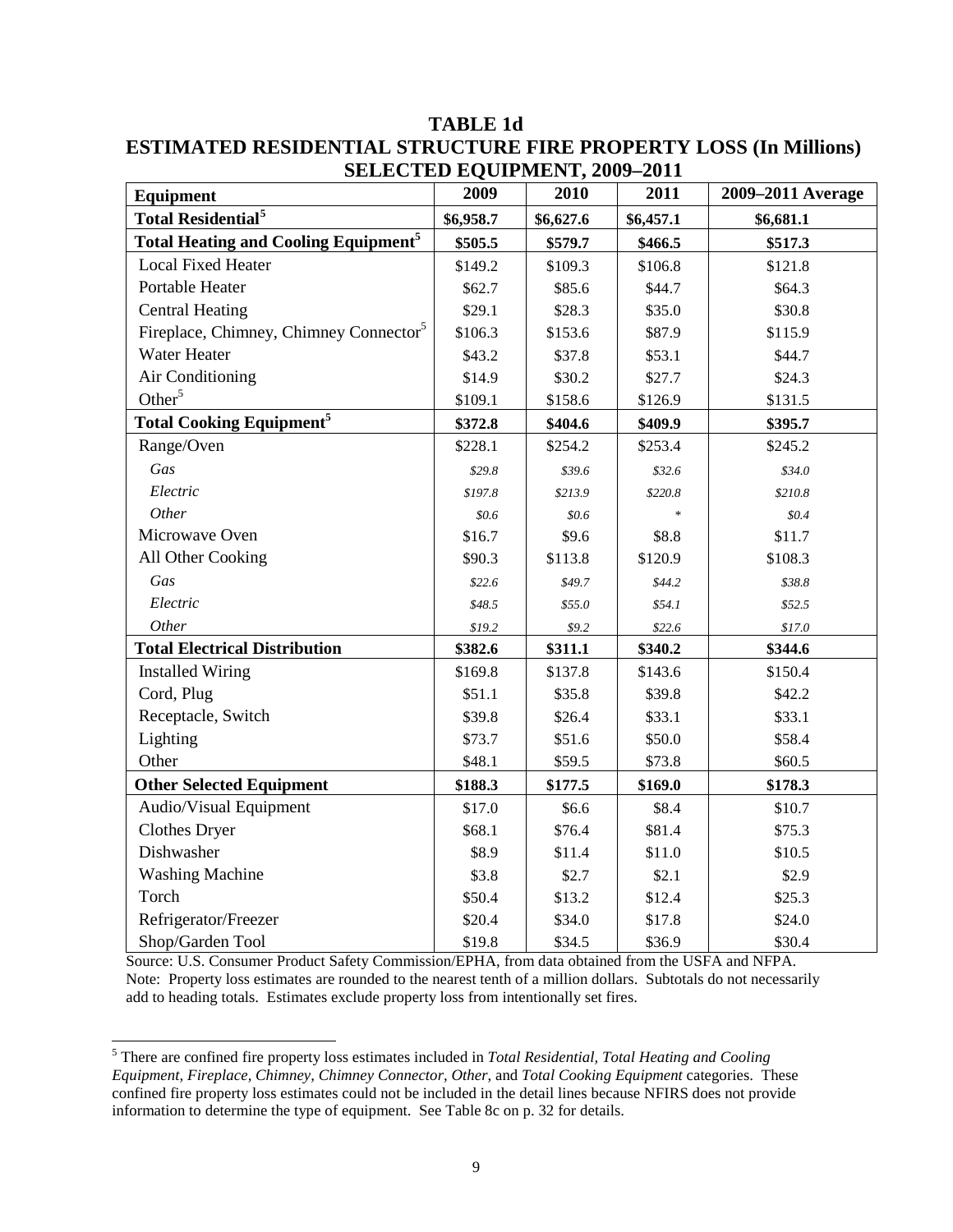#### **TABLE 2a ESTIMATED RESIDENTIAL STRUCTURE FIRES SELECTED PRODUCTS, 2009–2011**

| <b>Product</b>                           | 2009    | DEED TRODUCTD, 2007 2011<br>2010 | 2011    | 2009–2011 Average |  |  |
|------------------------------------------|---------|----------------------------------|---------|-------------------|--|--|
| <b>Total Residential</b> <sup>6</sup>    | 357,000 | 364,300                          | 365,500 | 362,300           |  |  |
|                                          |         | <b>By Heat Source</b>            |         |                   |  |  |
| <b>Cigarette, Other Tobacco Products</b> | 9,600   | 10,400                           | 10,700  | 10,200            |  |  |
| <b>Match</b>                             | 600     | 600                              | 600     | 600               |  |  |
| Lighter                                  | 1,500   | 1,600                            | 1,700   | 1,600             |  |  |
| <b>Candle</b>                            | 6,900   | 6,700                            | 6,600   | 6,700             |  |  |
| <b>By Item First Ignited</b>             |         |                                  |         |                   |  |  |
| <b>Upholstered Furniture</b>             | 4,900   | 4,900                            | 5,100   | 5,000             |  |  |
| <b>Smoking Material Ignition</b>         | 1,300   | 1,300                            | 1,200   | 1,300             |  |  |
| Open-Flame Ignition                      | 600     | 600                              | 700     | 600               |  |  |
| Other                                    | 3,100   | 3,100                            | 3,300   | 3,100             |  |  |
| <b>Mattress, Bedding</b>                 | 7,800   | 7,800                            | 7,800   | 7,800             |  |  |
| <b>Smoking Material Ignition</b>         | 1,600   | 1,400                            | 1,500   | 1,500             |  |  |
| Open-Flame Ignition                      | 1,600   | 1,500                            | 1,500   | 1,500             |  |  |
| Other                                    | 4,700   | 4,900                            | 4,900   | 4,800             |  |  |
| <b>Other Materials</b>                   |         |                                  |         |                   |  |  |
| Cooking Materials <sup>6</sup>           | 151,300 | 152,800                          | 152,400 | 152,200           |  |  |
| <b>Electric Cable Insulation</b>         | 15,300  | 16,500                           | 17,200  | 16,300            |  |  |
| <b>Interior Wall Covering</b>            | 7,100   | 7,300                            | 6,900   | 7,100             |  |  |
| Wearing Apparel-Worn                     | 300     | 300                              | 300     | 300               |  |  |
| Wearing Apparel-Not Worn                 | 5,200   | 5,600                            | 5,600   | 5,500             |  |  |
| <b>Floor Covering</b>                    | 4,100   | 3,900                            | 3,800   | 4,000             |  |  |
| Curtains, Drapes                         | 1,400   | 1,500                            | 1,400   | 1,500             |  |  |
| Magazines, Newspaper                     | 1,600   | 1,700                            | 1,900   | 1,700             |  |  |
| <b>Thermal Insulation</b>                | 5,400   | 5,900                            | 6,100   | 5,800             |  |  |
| Cabinet, Desk                            | 4,600   | 4,900                            | 4,500   | 4,700             |  |  |
| Trash, Rubbish <sup>6</sup>              | 19,500  | 20,000                           | 20,900  | 20,100            |  |  |
| Toy, Game                                | 200     | 100                              | 200     | 100               |  |  |
| Box, Carton, Bag, Basket, Barrel         | 2,400   | 2,600                            | 2,600   | 2,500             |  |  |

Source: U. S. Consumer Product Safety Commission/EPHA, from data obtained from the USFA and NFPA. Note: Fire estimates are rounded to the nearest 100. Subtotals do not necessarily add up to heading totals. Estimates exclude intentionally set fires.

<span id="page-10-0"></span><sup>6</sup> There are confined fire estimates included in *Total Residential, Cooking Materials,* and *Trash, Rubbish* categories. Estimates for confined cooking fires are included in the *Cooking Materials* fire losses because cooking materials are most likely the item first ignited. See Table 8a on p. 31 for details.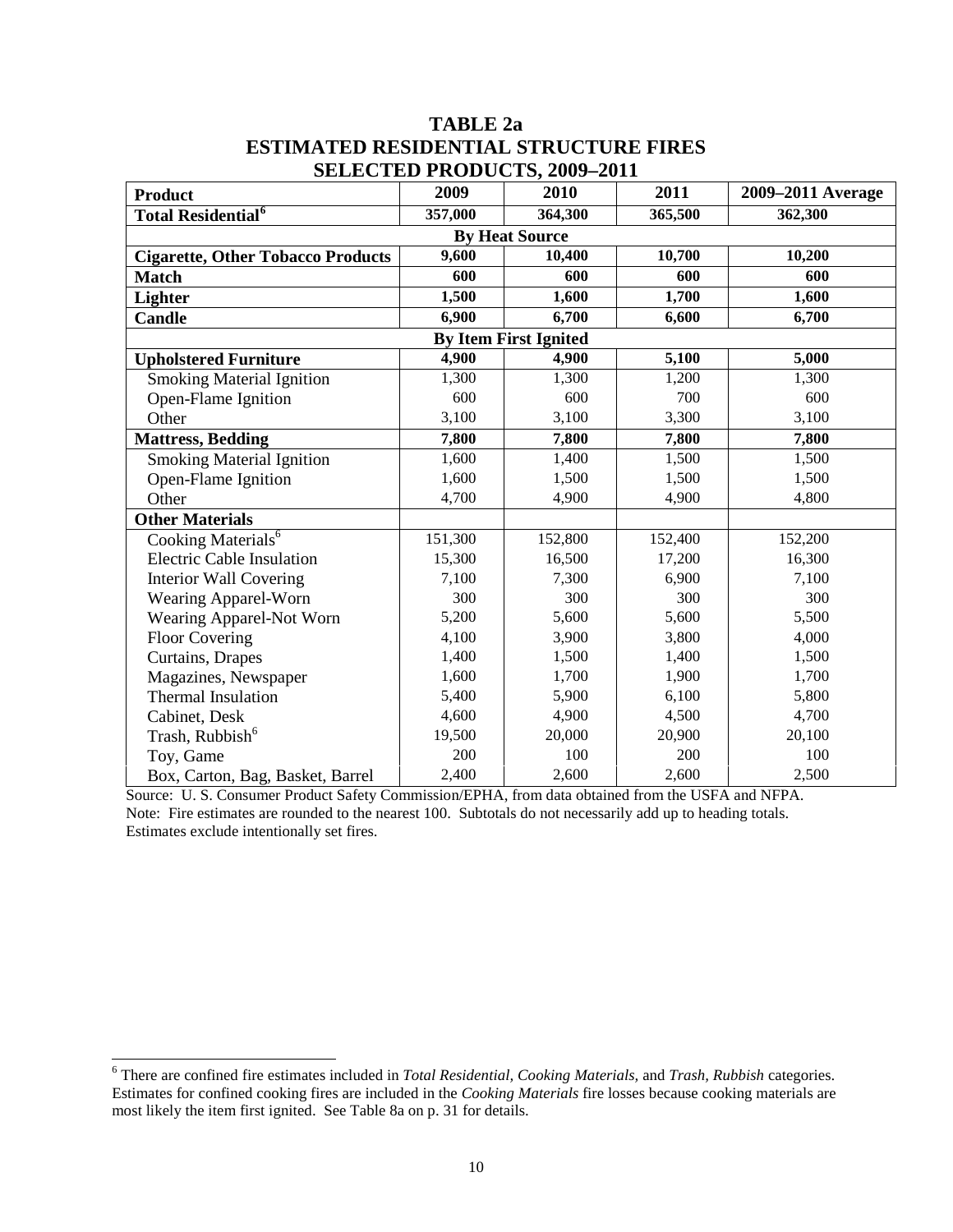## **TABLE 2b ESTIMATED RESIDENTIAL STRUCTURE FIRE DEATHS SELECTED PRODUCTS 2009-2011**

| <b>DELIEU I RODUCTB, 2007–2011</b><br><b>Product</b> | 2009                  | 2010   | 2011   | 2009–2011 Average |  |  |
|------------------------------------------------------|-----------------------|--------|--------|-------------------|--|--|
| <b>Total Residential</b> <sup>7</sup>                | 2,210                 | 2,330  | 2,240  | 2,260             |  |  |
|                                                      | <b>By Heat Source</b> |        |        |                   |  |  |
| <b>Cigarette, Other Tobacco Products</b>             | 490                   | 460    | 410    | 450               |  |  |
| <b>Match</b>                                         | 20                    | 20     | *      | 10                |  |  |
| Lighter                                              | 30                    | 90     | 90     | 70                |  |  |
| <b>Candle</b>                                        | 50                    | 80     | 90     | 70                |  |  |
| <b>By Item First Ignited</b>                         |                       |        |        |                   |  |  |
| <b>Upholstered Furniture</b>                         | 420                   | 410    | 390    | 410               |  |  |
| <b>Smoking Material Ignition</b>                     | 200                   | 220    | 160    | 190               |  |  |
| Open-Flame Ignition                                  | 30                    | 80     | 40     | 50                |  |  |
| Other                                                | 190                   | 120    | 190    | 170               |  |  |
| <b>Mattress, Bedding</b>                             | 360                   | 300    | 360    | 340               |  |  |
| <b>Smoking Material Ignition</b>                     | 150                   | 80     | 150    | 130               |  |  |
| Open-Flame Ignition                                  | 40                    | 30     | 50     | 40                |  |  |
| Other                                                | 170                   | 190    | 170    | 170               |  |  |
| <b>Other Materials</b>                               |                       |        |        |                   |  |  |
| Cooking Materials <sup>7</sup>                       | 120                   | 150    | 170    | 150               |  |  |
| <b>Electric Cable Insulation</b>                     | 150                   | 80     | 110    | 120               |  |  |
| <b>Interior Wall Covering</b>                        | 80                    | 160    | 80     | 110               |  |  |
| Wearing Apparel-Worn                                 | 80                    | 90     | 100    | 90                |  |  |
| Wearing Apparel-Not Worn                             | 20                    | 50     | 30     | 30                |  |  |
| <b>Floor Covering</b>                                | 110                   | 100    | 40     | 80                |  |  |
| Curtains, Drapes                                     | *                     | 10     | 10     | 10                |  |  |
| Magazines, Newspaper                                 | 20                    | 30     | 50     | 30                |  |  |
| <b>Thermal Insulation</b>                            | 10                    | 10     | $\ast$ | 10                |  |  |
| Cabinet, Desk                                        | 50                    | 50     | 50     | 50                |  |  |
| Trash, Rubbish                                       | 60                    | 40     | 30     | 40                |  |  |
| Toy, Game                                            | $\ast$                | $\ast$ | $\ast$ | $\ast$            |  |  |
| Box, Carton, Bag, Basket, Barrel                     | 10                    | 20     | 20     | 10                |  |  |

Source: U.S. Consumer Product Safety Commission/EPHA, from data obtained from the USFA and NFPA. Note: Death estimates are rounded to the nearest 10. Rounded estimates less than 10 are denoted by an asterisk (\*). Subtotals do not necessarily add to heading totals. Estimates exclude deaths from intentionally set fires.

<span id="page-11-0"></span> $7$  There were no NFIRS confined cooking fire deaths in 2009 or 2010 and a rounded estimate of fewer than 10 in 2011.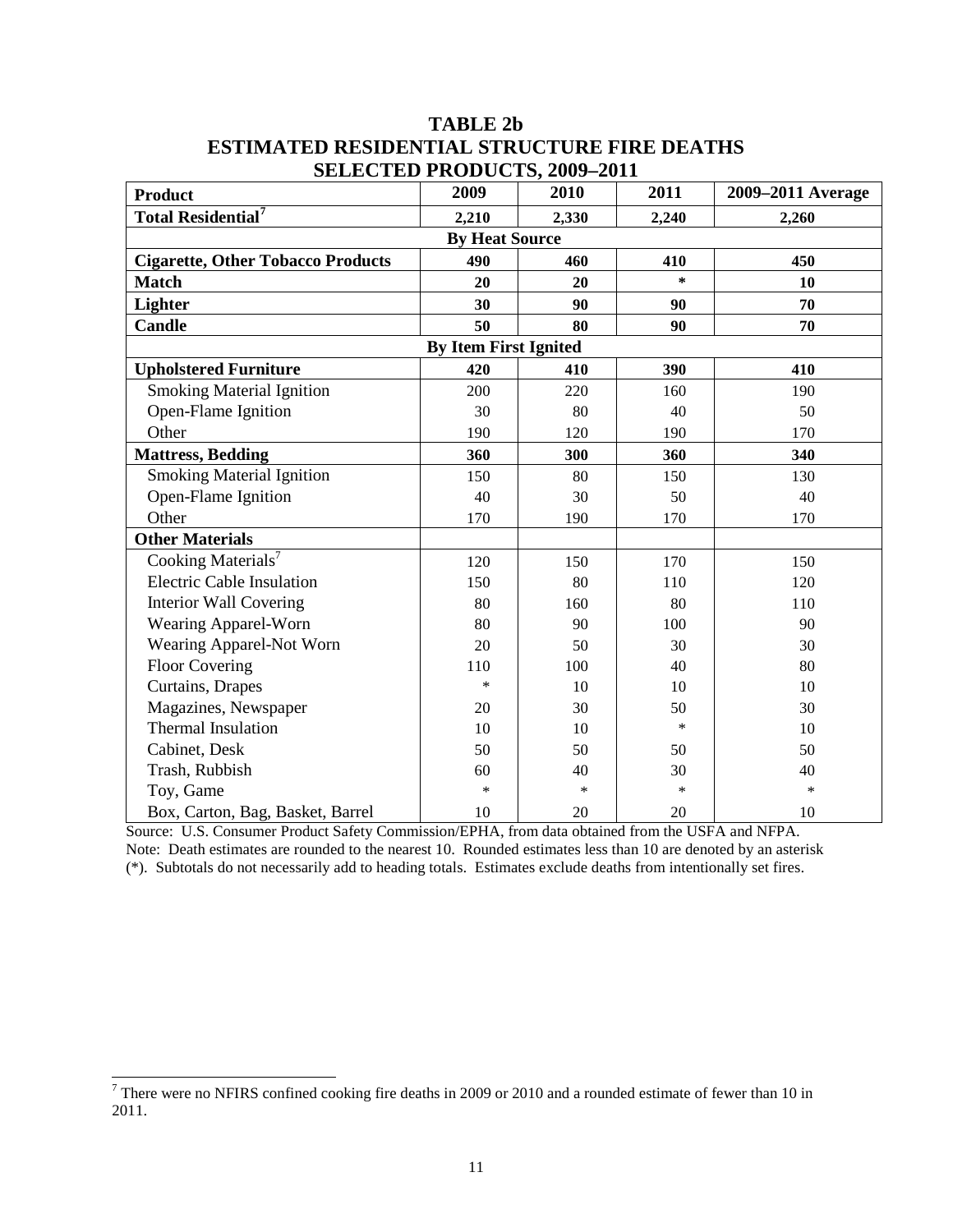## **TABLE 2c ESTIMATED RESIDENTIAL STRUCTURE FIRE INJURIES SELECTED PRODUCTS 2009-2011**

| <b>Product</b>                           | <u>Дипстир I КОРССТД, 2007 2011</u><br>2009 | 2010   | 2011   | 2009–2011 Average |  |  |
|------------------------------------------|---------------------------------------------|--------|--------|-------------------|--|--|
| <b>Total Residential<sup>8</sup></b>     | 12,140                                      | 12,910 | 13,400 | 12,820            |  |  |
|                                          | <b>By Heat Source</b>                       |        |        |                   |  |  |
| <b>Cigarette, Other Tobacco Products</b> | 1,050                                       | 1,070  | 1,180  | 1,100             |  |  |
| <b>Match</b>                             | 100                                         | 70     | 70     | 80                |  |  |
| Lighter                                  | 300                                         | 380    | 410    | 360               |  |  |
| Candle                                   | 670                                         | 620    | 740    | 680               |  |  |
| <b>By Item First Ignited</b>             |                                             |        |        |                   |  |  |
| <b>Upholstered Furniture</b>             | 780                                         | 710    | 710    | 730               |  |  |
| <b>Smoking Material Ignition</b>         | 270                                         | 240    | 220    | 240               |  |  |
| Open-Flame Ignition                      | 140                                         | 120    | 140    | 130               |  |  |
| Other                                    | 380                                         | 350    | 350    | 360               |  |  |
| <b>Mattress, Bedding</b>                 | 1,220                                       | 1,190  | 1,250  | 1,220             |  |  |
| <b>Smoking Material Ignition</b>         | 340                                         | 330    | 350    | 340               |  |  |
| Open-Flame Ignition                      | 350                                         | 270    | 320    | 310               |  |  |
| Other                                    | 530                                         | 590    | 580    | 570               |  |  |
| <b>Other Materials</b>                   |                                             |        |        |                   |  |  |
| Cooking Materials <sup>8</sup>           | 3,930                                       | 4,250  | 4,290  | 4,150             |  |  |
| <b>Electric Cable Insulation</b>         | 440                                         | 460    | 430    | 450               |  |  |
| <b>Interior Wall Covering</b>            | 260                                         | 330    | 320    | 300               |  |  |
| Wearing Apparel-Worn                     | 80                                          | 110    | 110    | 100               |  |  |
| Wearing Apparel-Not Worn                 | 260                                         | 310    | 360    | 310               |  |  |
| <b>Floor Covering</b>                    | 200                                         | 230    | 300    | 240               |  |  |
| Curtains, Drapes                         | 150                                         | 190    | 160    | 170               |  |  |
| Magazines, Newspaper                     | 110                                         | 120    | 190    | 140               |  |  |
| <b>Thermal Insulation</b>                | 80                                          | 90     | 90     | 90                |  |  |
| Cabinet, Desk                            | 280                                         | 310    | 330    | 310               |  |  |
| Trash, Rubbish <sup>8</sup>              | 270                                         | 320    | 300    | 300               |  |  |
| Toy, Game                                | $\ast$                                      | $\ast$ | 30     | 10                |  |  |
| Box, Carton, Bag, Basket, Barrel         | 120                                         | 120    | 90     | 110               |  |  |

Source: U.S. Consumer Product Safety Commission/EPHA, from data obtained from the USFA and NFPA. Note: Injury estimates are rounded to the nearest 10. Rounded estimates less than 10 are denoted by an asterisk  $(*)$ . Subtotals do not necessarily add to heading totals. Estimates exclude injuries from intentionally set fires.

<span id="page-12-0"></span> 8 There are confined fire injury estimates included in *Total Residential, Cooking Materials,* and *Trash, Rubbish* categories. Estimates for confined cooking fire injuries are included in the *Cooking Materials* fire losses because cooking materials are most likely the item first ignited. See Table 8b on p. 31 for details.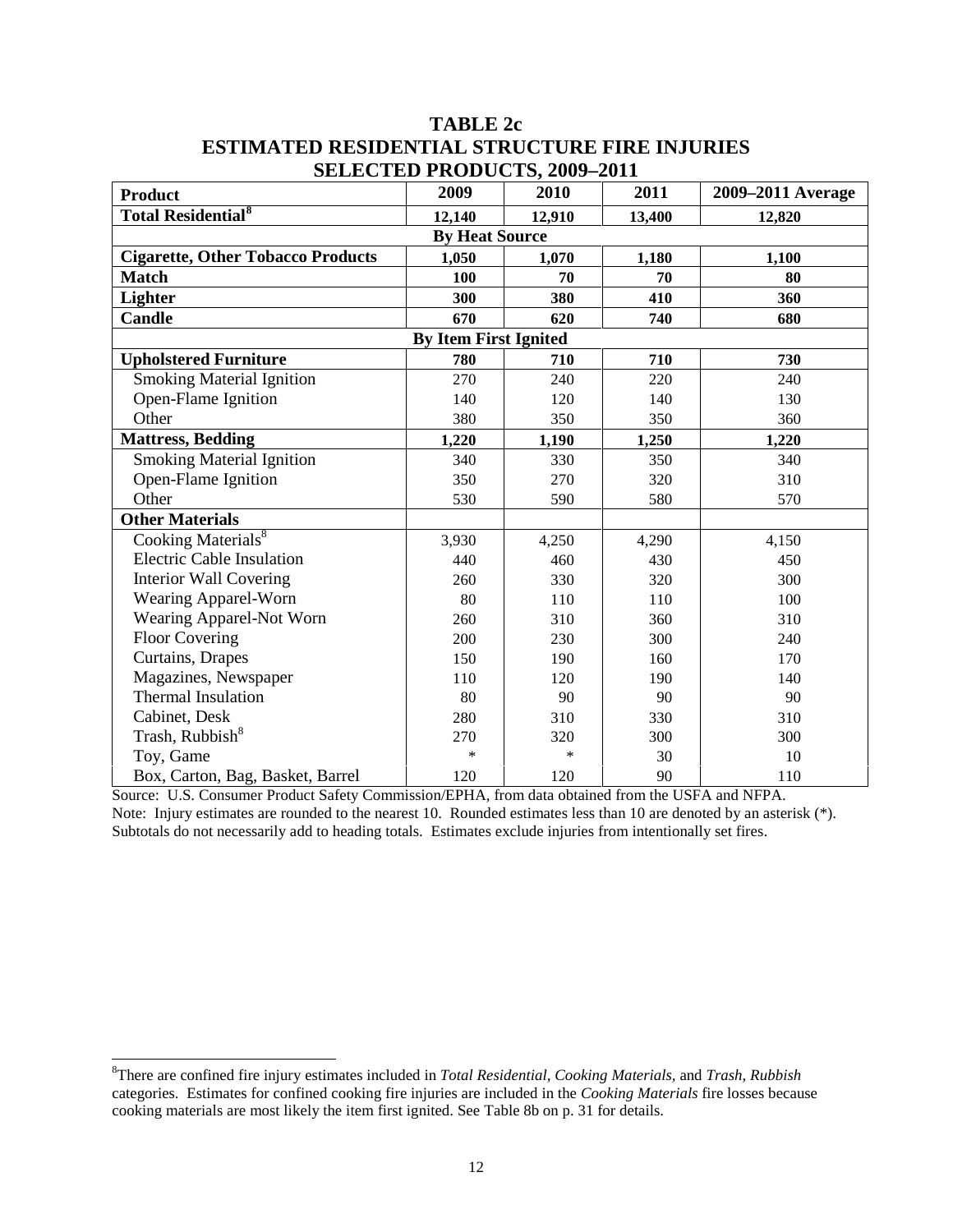## **TABLE 2d ESTIMATED RESIDENTIAL STRUCTURE FIRE PROPERTY LOSS (In Millions) SELECTED PRODUCTS 2009-2011**

| <b>Product</b>                           | 2009      | <b>DLLLCTLD I RODUCTD, 2007</b><br>2010 | $\overline{ }$ $\overline{ }$<br>2011 | 2009–2011 Average |
|------------------------------------------|-----------|-----------------------------------------|---------------------------------------|-------------------|
| <b>Total Residential<sup>9</sup></b>     | \$6,958.7 | \$6,627.6                               | \$6,457.1                             | \$6,681.1         |
|                                          |           | <b>By Heat Source</b>                   |                                       |                   |
| <b>Cigarette, Other Tobacco Products</b> | \$460.0   | \$384.2                                 | \$392.6                               | \$412.3           |
| <b>Match</b>                             | \$27.0    | \$23.9                                  | \$12.5                                | \$21.1            |
| <b>Lighter</b>                           | \$67.8    | \$56.9                                  | \$52.0                                | \$58.9            |
| <b>Candle</b>                            | \$431.0   | \$257.3                                 | \$236.0                               | \$308.1           |
|                                          |           | <b>By Item First Ignited</b>            |                                       |                   |
| <b>Upholstered Furniture</b>             | \$325.2   | \$249.0                                 | \$265.2                               | \$279.8           |
| <b>Smoking Material Ignition</b>         | \$82.1    | \$61.0                                  | \$72.3                                | \$71.8            |
| Open-Flame Ignition                      | \$55.8    | \$34.9                                  | \$32.2                                | \$41.0            |
| Other                                    | \$187.4   | \$153.1                                 | \$160.7                               | \$167.1           |
| <b>Mattress, Bedding</b>                 | \$317.1   | \$297.8                                 | \$296.8                               | \$303.9           |
| <b>Smoking Material Ignition</b>         | \$52.7    | \$43.8                                  | \$53.4                                | \$50.0            |
| Open-Flame Ignition                      | \$90.4    | \$70.2                                  | \$70.6                                | \$77.0            |
| Other                                    | \$174.0   | \$183.9                                 | \$172.8                               | \$176.9           |
| <b>Other Materials</b>                   |           |                                         |                                       |                   |
| Cooking Materials <sup>9</sup>           | \$556.3   | \$508.9                                 | \$521.8                               | \$529.0           |
| <b>Electric Cable Insulation</b>         | \$488.9   | \$449.2                                 | \$478.1                               | \$472.1           |
| <b>Interior Wall Covering</b>            | \$345.7   | \$329.9                                 | \$290.5                               | \$322.0           |
| Wearing Apparel-Worn                     | \$9.7     | \$4.6                                   | \$7.5                                 | \$7.3             |
| Wearing Apparel-Not Worn                 | \$154.1   | \$127.5                                 | \$118.0                               | \$133.2           |
| <b>Floor Covering</b>                    | \$166.0   | \$129.7                                 | \$117.5                               | \$137.8           |
| Curtains, Drapes                         | \$44.8    | \$52.7                                  | \$91.0                                | \$62.8            |
| Magazines, Newspaper                     | \$63.1    | \$64.9                                  | \$60.2                                | \$62.7            |
| <b>Thermal Insulation</b>                | \$157.8   | \$153.0                                 | \$172.2                               | \$161.0           |
| Cabinet, Desk                            | \$161.3   | \$167.0                                 | \$167.3                               | \$165.2           |
| Trash, Rubbish <sup>9</sup>              | \$180.7   | \$206.7                                 | \$150.7                               | \$179.4           |
| Toy, Game                                | \$2.1     | \$2.7                                   | \$2.7                                 | \$2.5             |
| Box, Carton, Bag, Basket, Barrel         | \$105.2   | \$82.1                                  | \$82.8                                | \$90.0            |

Source: U. S. Consumer Product Safety Commission/EPHA, from data obtained from the USFA and NFPA. Note: Property loss estimates are rounded to the nearest tenth of a million dollars. Subtotals do not necessarily add to heading totals. Estimates exclude property loss from intentionally set fires.

<span id="page-13-0"></span><sup>9</sup> There are confined fire property loss estimates included in *Total Residential, Cooking Materials,* and *Trash, Rubbish* categories. Estimates for confined cooking fire property losses are included in the *Cooking Materials* fire losses because cooking materials are most likely the item first ignited. See Table 8c on p. 32 for details.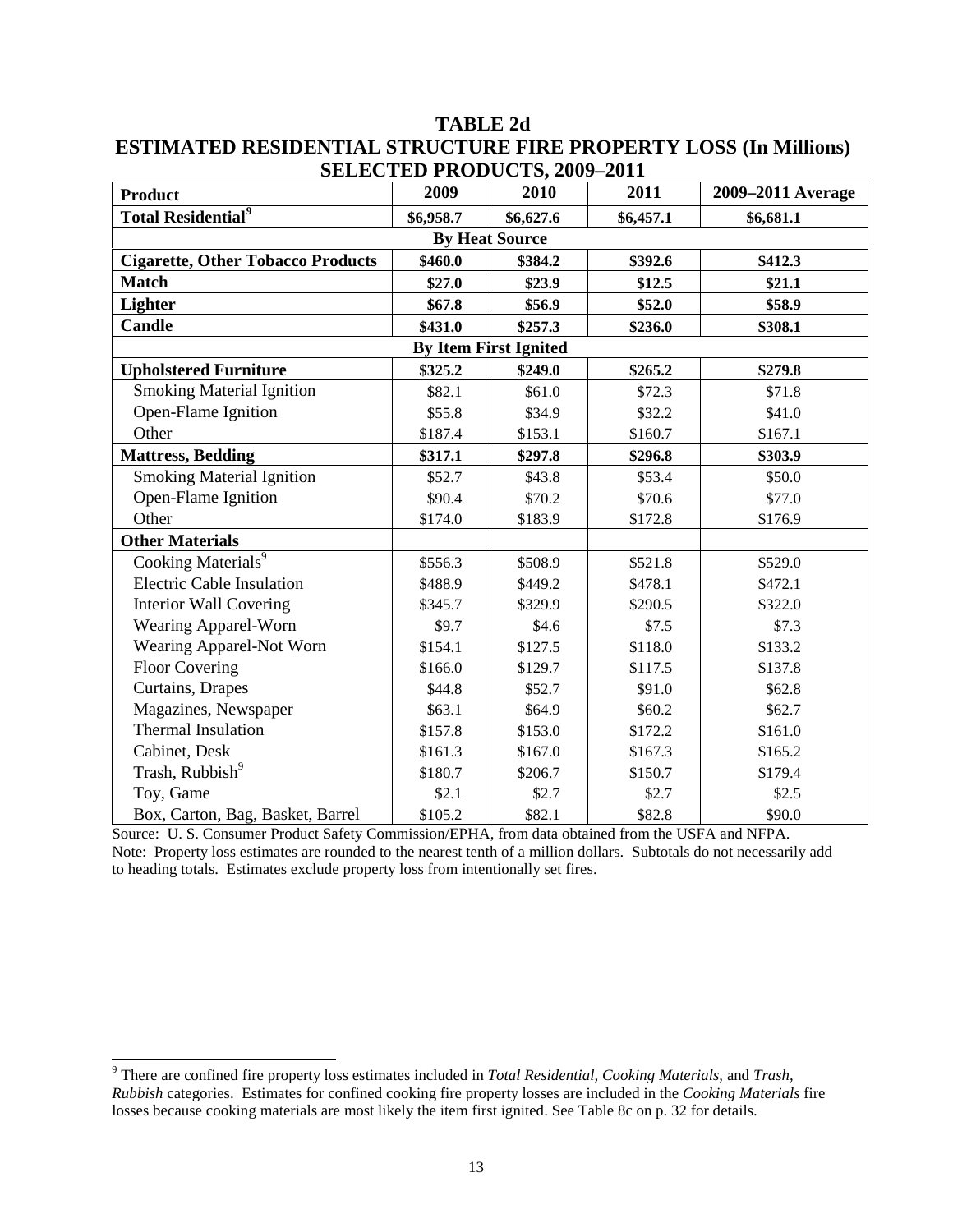## **TABLE 3a ESTIMATED RESIDENTIAL STRUCTURE FIRES HEATING AND COOLING EQUIPMENT, 2009–2011**

| <b>Equipment</b>                                        | 2009    | 2010    | 2011    | 2009-2011 Average |
|---------------------------------------------------------|---------|---------|---------|-------------------|
| <b>Total Residential<sup>10</sup></b>                   | 357,000 | 364,300 | 365,500 | 362,300           |
| <b>Total Heating and Cooling Equipment<sup>10</sup></b> | 50,600  | 48,600  | 45,400  | 48,200            |
| <b>Solid Fuel</b>                                       | 2,400   | 2,400   | 2,100   | 2,300             |
| <b>Fixed Heater</b>                                     | 700     | 600     | 500     | 600               |
| Portable Heater                                         | $\ast$  | $\ast$  | $\ast$  | $\ast$            |
| Fireplace, Chimney, Chimney Connector                   | 1,700   | 1,800   | 1,600   | 1,700             |
| <b>Central Heating</b>                                  | *       | $\ast$  |         |                   |
| Water Heater                                            | $\ast$  | $\ast$  | $\ast$  | $\ast$            |
| Other                                                   | $\ast$  | $\ast$  | ∗       | $\ast$            |
| <b>Gas-Fired</b>                                        | 2,800   | 3,000   | 2,700   | 2,800             |
| <b>Fixed Heater</b>                                     | 800     | 900     | 800     | 900               |
| Portable Heater                                         | 100     | 200     | 100     | 100               |
| Fireplace, Chimney, Chimney Connector                   | 100     | 200     | 100     | 200               |
| <b>Central Heating</b>                                  | 400     | 500     | 400     | 400               |
| <b>Water Heater</b>                                     | 1,000   | 1,000   | 1,000   | 1,000             |
| Fixed, Central Air Conditioning                         | $\ast$  | $\ast$  | $\ast$  | $\ast$            |
| Other                                                   | 300     | 300     | 200     | 300               |
| <b>Electric</b>                                         | 7,800   | 8,900   | 8,900   | 8,600             |
| <b>Fixed Heater</b>                                     | 2,200   | 2,400   | 2,500   | 2,400             |
| Portable Heater                                         | 1,100   | 1,100   | 1,100   | 1,100             |
| <b>Central Heating</b>                                  | 400     | 400     | 400     | 400               |
| <b>Water Heater</b>                                     | 700     | 800     | 900     | 800               |
| Fixed, Central Air Conditioning                         | 600     | 700     | 700     | 700               |
| Portable Air Conditioner                                | 300     | 300     | 400     | 300               |
| Other                                                   | 3,100   | 3,800   | 3,700   | 3,500             |
| <b>Liquid Fuel</b>                                      | 500     | 400     | 300     | 400               |
| <b>Fixed Heater</b>                                     | 100     | 100     | 100     | 100               |
| Portable Heater                                         | 300     | 200     | 200     | 200               |
| Fireplace, Chimney, Chimney Connector                   | $\ast$  | $\ast$  | $\ast$  | $\ast$            |
| <b>Central Heating</b>                                  | 100     | 100     | 100     | 100               |
| <b>Water Heater</b>                                     | *       | $\ast$  | $\ast$  | $\ast$            |
| Other                                                   | $\ast$  | $\ast$  | $\ast$  | $\ast$            |
| <b>All Other Fuel</b>                                   | 200     | 100     | 100     | 100               |

Source: U.S. Consumer Product Safety Commission/EPHA, from data obtained from the USFA and NFPA. Note: Fire estimates are rounded to the nearest 100. Rounded estimates less than 100 are denoted by an asterisk (\*). Subtotals do not necessarily add to heading totals. Estimates exclude intentionally set fires.

<span id="page-14-0"></span><sup>10</sup> There are confined fire estimates included in *Total Residential,* and *Total Heating and Cooling Equipment*  categories. These confined fire estimates could not be included in the detail lines because NFIRS does not provide information to determine the type of equipment or the power source of the equipment. See Table 8a on p. 31 for details.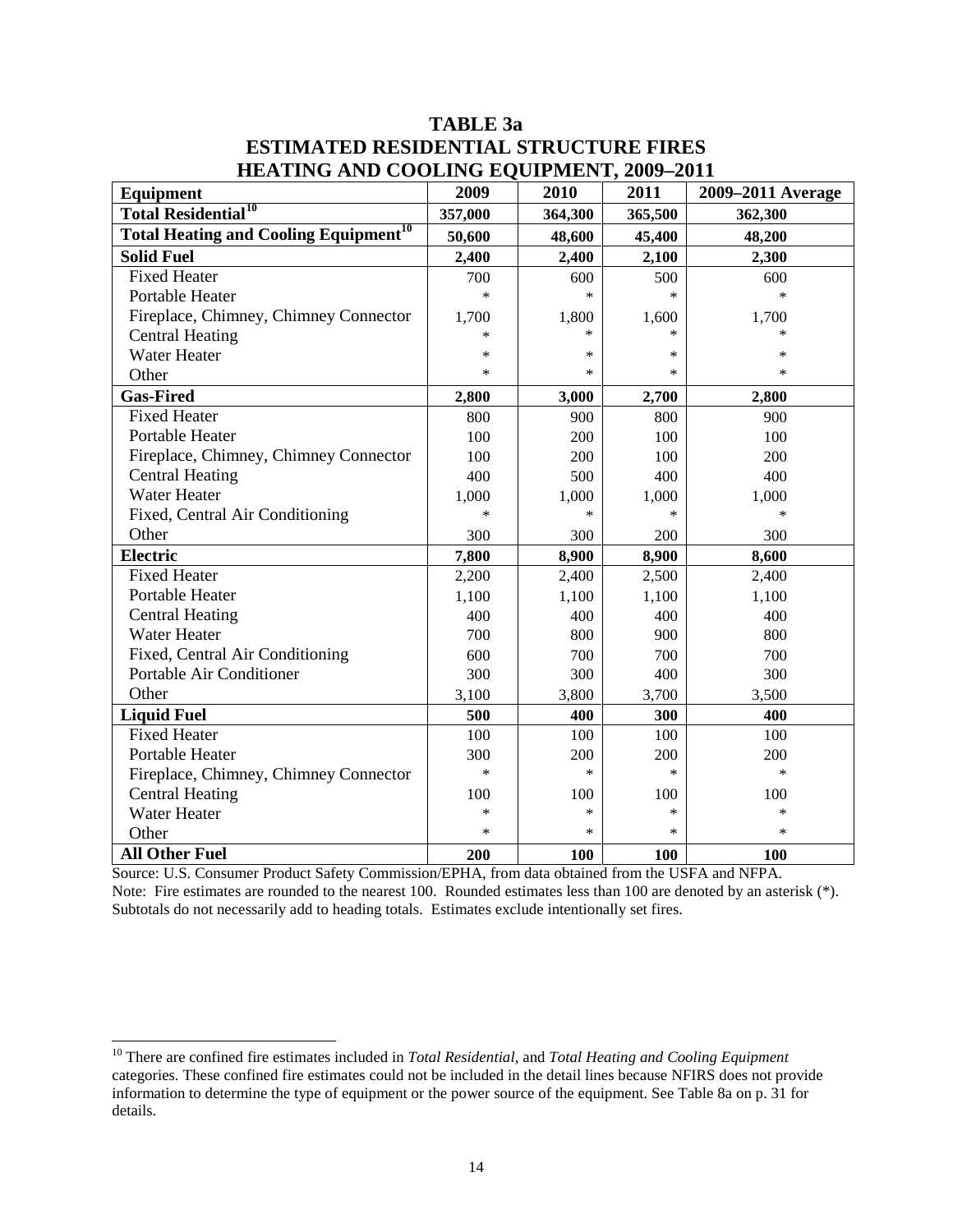| Equipment                                  | 2009   | 2010   | 2011   | 2009-2011 Average |
|--------------------------------------------|--------|--------|--------|-------------------|
| <b>Total Residential<sup>11</sup></b>      | 2,210  | 2,330  | 2,240  | 2,260             |
| <b>Total Heating and Cooling Equipment</b> | 210    | 200    | 160    | 190               |
| <b>Solid Fuel</b>                          | 60     | 30     | 40     | 50                |
| <b>Fixed Heater</b>                        | 30     | 20     | 20     | 30                |
| Portable Heater                            | $\ast$ | $\ast$ | $\ast$ | $\ast$            |
| Fireplace, Chimney, Chimney Connector      | 30     | 10     | 20     | 20                |
| <b>Central Heating</b>                     | ∗      | $\ast$ | *      | *                 |
| <b>Water Heater</b>                        | *      | $\ast$ | *      | $\ast$            |
| Other                                      | *      | $\ast$ | $\ast$ | $\ast$            |
| <b>Gas-Fired</b>                           | 30     | 50     | 30     | 40                |
| <b>Fixed Heater</b>                        | 20     | $\ast$ | 20     | 10                |
| <b>Portable Heater</b>                     | 10     | 10     | *      | 10                |
| Fireplace, Chimney, Chimney Connector      | $\ast$ | $\ast$ | *      | $\ast$            |
| <b>Central Heating</b>                     | *      | 10     | *      | $\ast$            |
| <b>Water Heater</b>                        | *      | 30     | *      | 10                |
| Fixed, Central Air Conditioning            | *      | $\ast$ | *      | $\ast$            |
| Other                                      | *      | $\ast$ | 10     | $\ast$            |
| <b>Electric</b>                            | 80     | 80     | 70     | 80                |
| <b>Fixed Heater</b>                        | $\ast$ | 10     | 30     | 10                |
| Portable Heater                            | 60     | 60     | 30     | 50                |
| <b>Central Heating</b>                     | *      | $\ast$ | $\ast$ | $\ast$            |
| <b>Water Heater</b>                        | *      | $\ast$ | *      | $\ast$            |
| Fixed, Central Air Conditioning            | *      | $\ast$ | *      | *                 |
| Portable Air Conditioner                   | $\ast$ | 10     | $\ast$ | $\ast$            |
| Other                                      | 20     | $\ast$ | 10     | 10                |
| <b>Liquid Fuel</b>                         | 30     | 30     | 10     | 20                |
| <b>Fixed Heater</b>                        | $\ast$ | $\ast$ | $\ast$ | $\ast$            |
| Portable Heater                            | 20     | 30     | *      | 20                |
| Fireplace, Chimney, Chimney Connector      | $\ast$ | $\ast$ | *      | $\ast$            |
| <b>Central Heating</b>                     | 10     | *      | 10     | 10                |
| <b>Water Heater</b>                        | *      | $\ast$ | $\ast$ | $\ast$            |
| Other                                      | *      | $\ast$ | $\ast$ | $\ast$            |
| <b>All Other Fuel</b>                      | *      | $\ast$ | $\ast$ | $\ast$            |

## **TABLE 3b ESTIMATED RESIDENTIAL STRUCTURE FIRE DEATHS HEATING AND COOLING EQUIPMENT, 2009–2011**

Source: U.S. Consumer Product Safety Commission/EPHA, from data obtained from the USFA and NFPA. Note: Death estimates are rounded to the nearest 10. Rounded estimates less than 10 are denoted by an asterisk (\*). Subtotals do not necessarily add to heading totals. Estimates exclude deaths from intentionally set fires.

<span id="page-15-0"></span><sup>&</sup>lt;sup>11</sup> There were no NFIRS confined cooking fire deaths in 2009 or 2010 and a rounded estimate of fewer than 10 in 2011.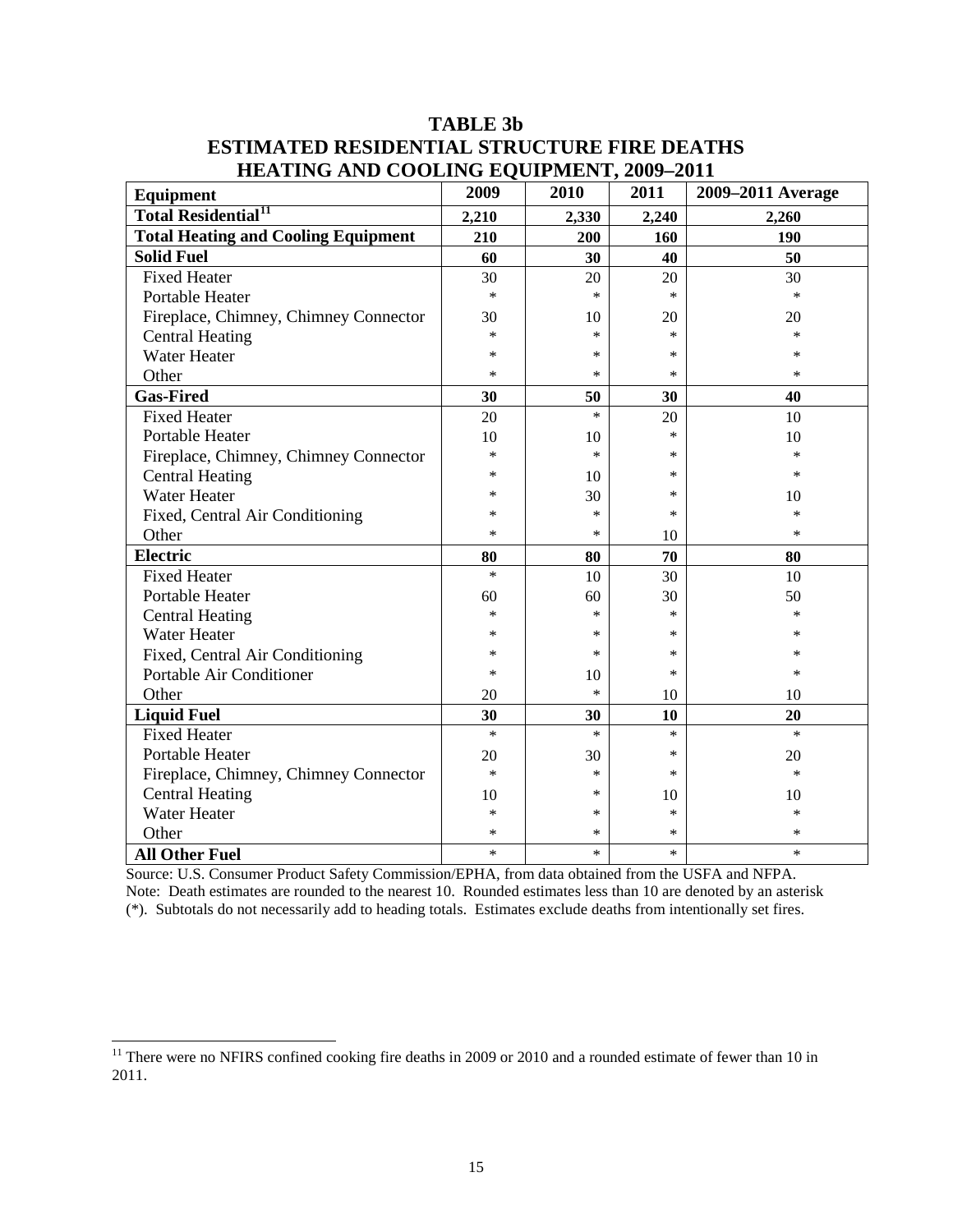| <b>TABLE 3c</b>                                      |
|------------------------------------------------------|
| <b>ESTIMATED RESIDENTIAL STRUCTURE FIRE INJURIES</b> |
| <b>HEATING AND COOLING EQUIPMENT, 2009-2011</b>      |

| Equipment                                               | 2009   | 2010   | 2011   | 2009-2011 Average |
|---------------------------------------------------------|--------|--------|--------|-------------------|
| <b>Total Residential<sup>12</sup></b>                   | 12,140 | 12,910 | 13,400 | 12,820            |
| <b>Total Heating and Cooling Equipment<sup>12</sup></b> | 880    | 940    | 980    | 930               |
| <b>Solid Fuel</b>                                       | 90     | 110    | 80     | 90                |
| <b>Fixed Heater</b>                                     | 30     | 30     | 30     | 30                |
| Portable Heater                                         | $\ast$ | $\ast$ | $\ast$ | $\ast$            |
| Fireplace, Chimney, Chimney Connector                   | 60     | 70     | 50     | 60                |
| <b>Central Heating</b>                                  | $\ast$ | *      | $\ast$ | $\ast$            |
| <b>Water Heater</b>                                     | $\ast$ | *      | $\ast$ | $\ast$            |
| Other                                                   | *      | *      | $\ast$ | $\ast$            |
| <b>Gas-Fired</b>                                        | 180    | 230    | 220    | 210               |
| <b>Fixed Heater</b>                                     | 60     | 60     | 90     | 70                |
| <b>Portable Heater</b>                                  | 20     | 10     | 20     | 20                |
| Fireplace, Chimney, Chimney Connector                   | $\ast$ | 10     | $\ast$ | 10                |
| <b>Central Heating</b>                                  | 20     | 40     | 10     | 20                |
| <b>Water Heater</b>                                     | 70     | 80     | 80     | 80                |
| Fixed, Central Air Conditioning                         | $\ast$ | *      | $\ast$ | $\ast$            |
| Other                                                   | 10     | 20     | 20     | 20                |
| <b>Electric</b>                                         | 480    | 490    | 560    | 510               |
| <b>Fixed Heater</b>                                     | 200    | 160    | 260    | 210               |
| Portable Heater                                         | 140    | 140    | 110    | 130               |
| <b>Central Heating</b>                                  | $\ast$ | 10     | 10     | $\ast$            |
| <b>Water Heater</b>                                     | 10     | 20     | 10     | 10                |
| Fixed, Central Air Conditioning                         | 30     | 10     | 40     | 30                |
| Portable Air Conditioner                                | 30     | 30     | 30     | 30                |
| Other                                                   | 100    | 150    | 150    | 130               |
| <b>Liquid Fuel</b>                                      | 50     | 40     | 50     | 50                |
| <b>Fixed Heater</b>                                     | $\ast$ | $\ast$ | $\ast$ | $\ast$            |
| Portable Heater                                         | 30     | 30     | 30     | 30                |
| Fireplace, Chimney, Chimney Connector                   | $\ast$ | *      | 10     | $\ast$            |
| <b>Central Heating</b>                                  | 10     | *      | 10     | 10                |
| <b>Water Heater</b>                                     | $\ast$ | *      | $\ast$ | $\ast$            |
| Other                                                   | 20     | $\ast$ | $\ast$ | 10                |
| <b>All Other Fuel</b>                                   | 20     | $\ast$ | $\ast$ | 10                |

Source: U.S. Consumer Product Safety Commission/EPHA, from data obtained from the USFA and NFPA. Note: Injury estimates are rounded to the nearest 10. Rounded estimates less than 10 are denoted by an asterisk (\*). Subtotals do not necessarily add to heading totals. Estimates exclude injuries from intentionally set fires.

<span id="page-16-0"></span><sup>12</sup> There are confined fire injury estimates included in *Total Residential,* and *Total Heating and Cooling Equipment*  categories. These confined fire injury estimates could not be included in the detail lines because NFIRS does not provide information to determine the type of equipment or the power source of the equipment. See Table 8b on p. 31 for details.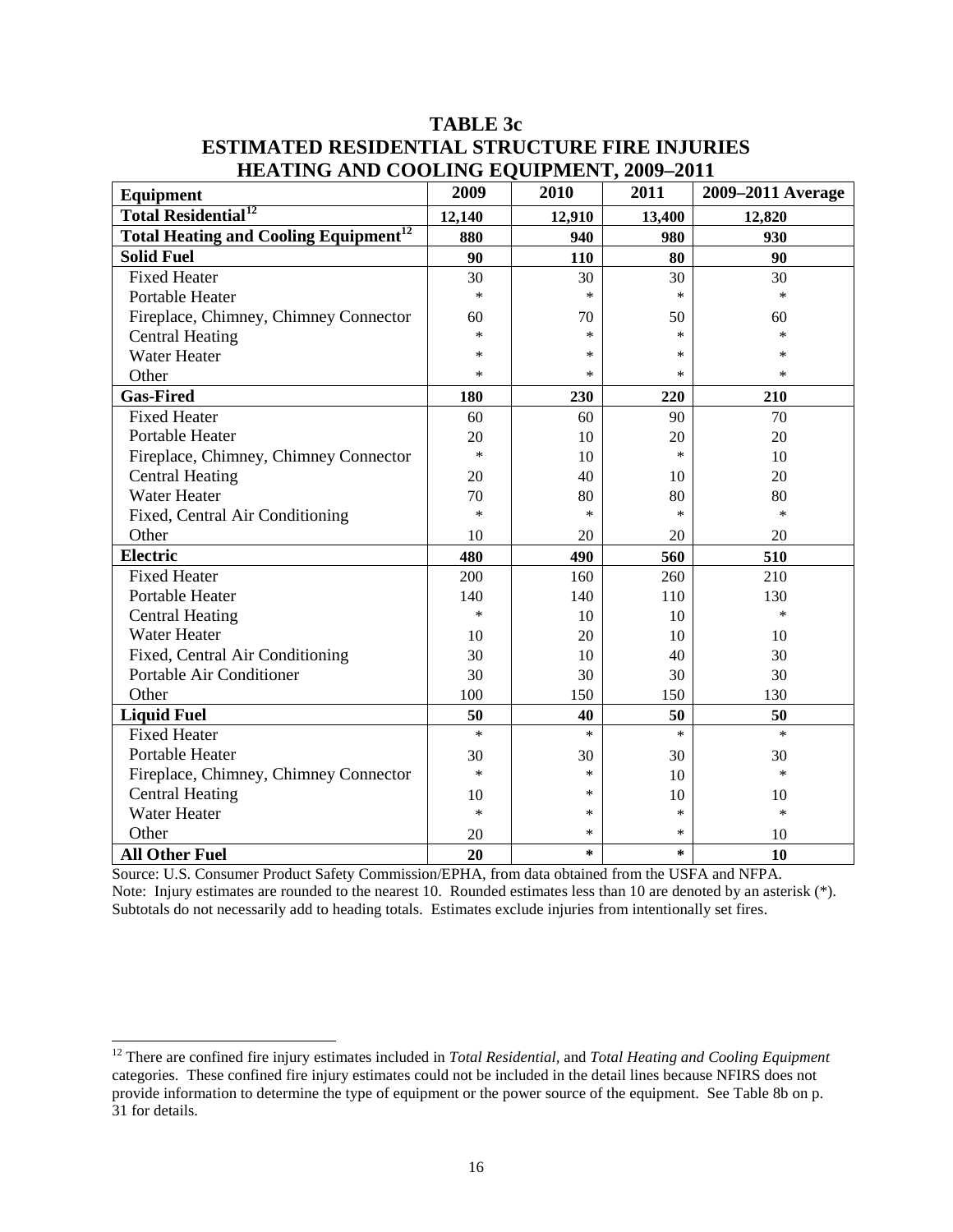| Equipment                                               | 2009      | 2010      | 2011      | 2009-2011 Average |
|---------------------------------------------------------|-----------|-----------|-----------|-------------------|
| <b>Total Residential<sup>13</sup></b>                   | \$6,958.7 | \$6,627.6 | \$6,457.1 | \$6,681.1         |
| <b>Total Heating and Cooling Equipment<sup>13</sup></b> | \$505.5   | \$579.7   | \$466.5   | \$517.3           |
| <b>Solid Fuel</b>                                       | \$132.6   | \$128.3   | \$99.0    | \$119.9           |
| <b>Fixed Heater</b>                                     | \$36.6    | \$22.8    | \$24.4    | \$27.9            |
| Portable Heater                                         | $\ast$    | $\ast$    | $\ast$    | *                 |
| Fireplace, Chimney, Chimney Connector                   | \$93.9    | \$101.7   | \$71.5    | \$89.0            |
| <b>Central Heating</b>                                  | \$1.5     | \$3.4     | \$1.2     | \$2.0             |
| Water Heater                                            | $\ast$    | $\ast$    | \$0.2     | \$0.1             |
| Other                                                   | \$0.7     | \$0.3\$   | \$1.7     | \$0.9\$           |
| <b>Gas-Fired</b>                                        | \$86.7    | \$103.9   | \$103.6   | \$98.1            |
| <b>Fixed Heater</b>                                     | \$27.8    | \$21.5    | \$21.8    | \$23.7            |
| <b>Portable Heater</b>                                  | \$3.3     | \$12.7    | \$2.4     | \$6.1             |
| Fireplace, Chimney, Chimney Connector                   | \$4.9     | \$15.4    | \$9.1     | \$9.8             |
| <b>Central Heating</b>                                  | \$13.9    | \$16.7    | \$19.8    | \$16.8            |
| <b>Water Heater</b>                                     | \$29.6    | \$27.7    | \$42.8    | \$33.4            |
| Fixed, Central Air Conditioning                         | $\ast$    | \$0.2\$   | \$0.5     | \$0.2\$           |
| Other                                                   | \$7.1     | \$9.8     | \$7.2     | \$8.0             |
| <b>Electric</b>                                         | \$253.9   | \$259.2   | \$242.8   | \$252.0           |
| <b>Fixed Heater</b>                                     | \$79.3    | \$63.6    | \$57.0    | \$66.6            |
| Portable Heater                                         | \$48.9    | \$64.3    | \$37.6    | \$50.2            |
| <b>Central Heating</b>                                  | \$10.1    | \$6.6     | \$11.8    | \$9.5             |
| <b>Water Heater</b>                                     | \$13.4    | \$9.0     | \$10.1    | \$10.8            |
| Fixed, Central Air Conditioning                         | \$9.0     | \$23.6    | \$15.5    | \$16.0            |
| Portable Air Conditioner                                | \$5.9     | \$6.5     | \$11.7    | \$8.0             |
| Other                                                   | \$96.4    | \$109.3   | \$114.6   | \$106.8           |
| <b>Liquid Fuel</b>                                      | \$19.9    | \$15.6    | \$9.4     | \$15.0            |
| <b>Fixed Heater</b>                                     | \$4.6     | \$1.2     | \$1.2     | \$2.4             |
| Portable Heater                                         | \$10.5    | \$8.2     | \$4.7     | \$7.8             |
| Fireplace, Chimney, Chimney Connector                   | $\ast$    | $\ast$    | $\ast$    | $\ast$            |
| <b>Central Heating</b>                                  | \$3.6     | \$1.6     | \$2.2     | \$2.5             |
| <b>Water Heater</b>                                     | \$0.2\$   | \$1.0     | $\ast$    | \$0.4             |
| Other                                                   | \$0.9     | \$3.5     | \$1.2     | \$1.9             |
| <b>All Other Fuel</b>                                   | \$2.0     | \$4.5     | \$3.7     | \$3.4             |

**TABLE 3d ESTIMATED RESIDENTIAL STRUCTURE FIRE PROPERTY LOSS (In Millions) HEATING AND COOLING EQUIPMENT, 2009–2011** 

Source: U.S. Consumer Product Safety Commission/EPHA, from data obtained from the USFA and NFPA. Note: Property loss estimates are rounded to the nearest tenth of a million dollars. Rounded estimates less than \$0.1m are denoted by an asterisk (\*). Subtotals do not necessarily add to heading totals. Estimates exclude property loss from intentionally set fires.

<span id="page-17-0"></span> <sup>13</sup> There are confined fire property loss estimates included in *Total Residential,* and *Total Heating and Cooling Equipment* categories. These confined fire property loss estimates could not be included in the detail lines because NFIRS does not provide information to determine the type of equipment or the power source of the equipment. See Table 8c on p. 32 for details.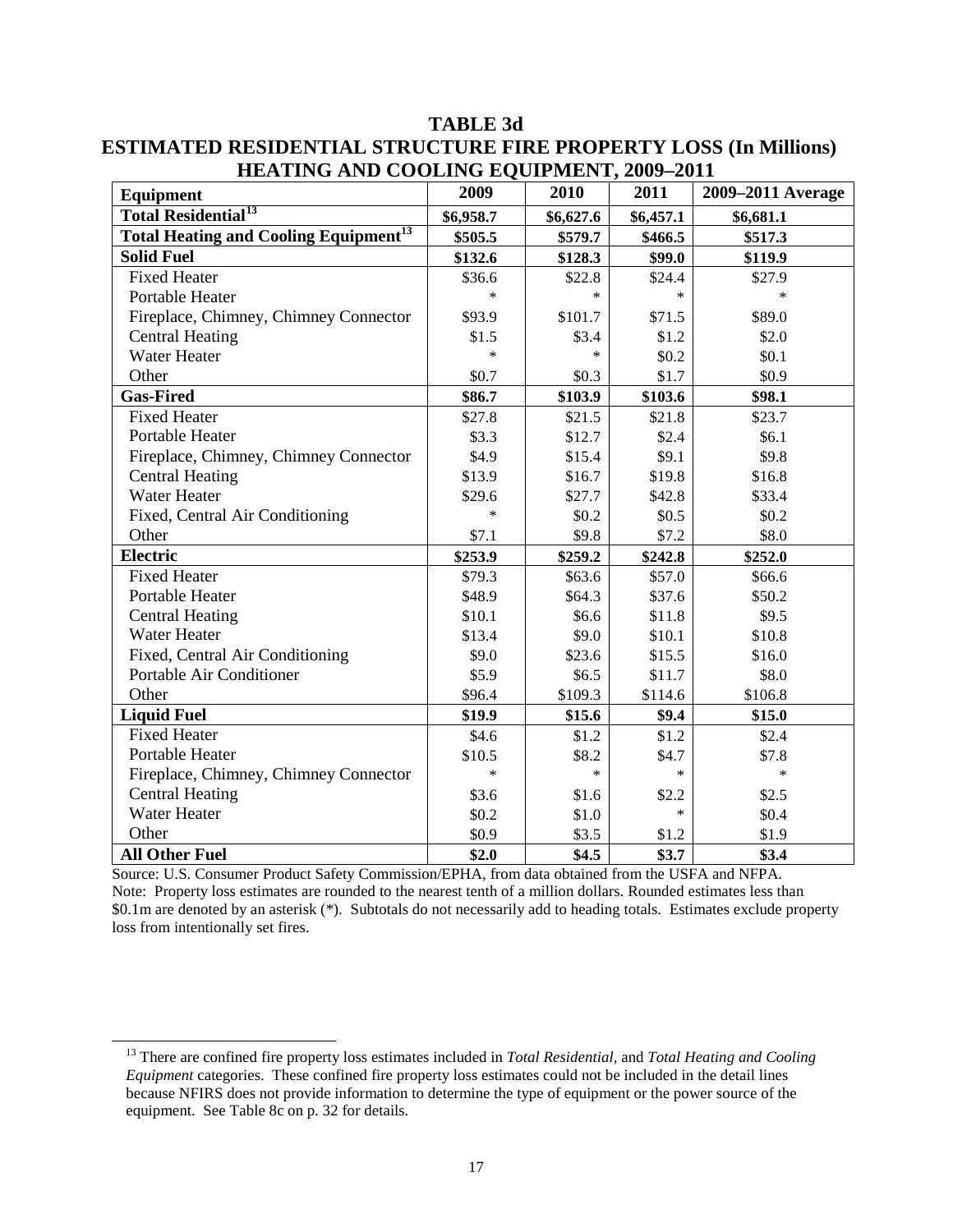## **TABLE 4a ESTIMATED RESIDENTIAL STRUCTURE FIRES SELECTED ELECTRICAL EQUIPMENT, 2009–2011**

| Equipment                                   | 2009    | 2010    | $\frac{1}{2}$<br>2011 | 2009-2011 Average |
|---------------------------------------------|---------|---------|-----------------------|-------------------|
| <b>Total Residential<sup>14</sup></b>       | 357,000 | 364,300 | 365,500               | 362,300           |
| <b>Total Electrical</b>                     | 41,300  | 43,700  | 44,500                | 43,200            |
| <b>Electric Heating and Cooling</b>         | 7,800   | 8,900   | 8,900                 | 8,600             |
| <b>Central Heating</b>                      | 400     | 400     | 400                   | 400               |
| <b>Local Fixed Heater</b>                   | 2,200   | 2,400   | 2,500                 | 2,400             |
| Portable Heater                             | 1,100   | 1,100   | 1,100                 | 1,100             |
| Water Heater                                | 700     | 800     | 900                   | 800               |
| Fixed, Central Air Conditioning             | 600     | 700     | 700                   | 700               |
| Portable Air Conditioner                    | 300     | 300     | 400                   | 300               |
| Other                                       | 3,100   | 3,800   | 3,700                 | 3,500             |
| <b>Electric Cooking Equipment</b>           | 12,800  | 13,700  | 13,700                | 13,400            |
| Range/Oven                                  | 10,700  | 11,600  | 11,600                | 11,300            |
| Range/Oven Hood                             | 200     | 100     | 200                   | 200               |
| Deep Fat Fryer                              | 100     | 100     | 100                   | 100               |
| Grill                                       | $\ast$  | $\ast$  | $\ast$                | $\ast$            |
| Microwave Oven                              | 600     | 500     | 600                   | 600               |
| <b>Small Heat-Producing Appliance</b>       | 500     | 500     | 500                   | 500               |
| Other                                       | 1,700   | 1,800   | 1,900                 | 1,800             |
| <b>Electrical Distribution</b>              | 9,900   | 9,400   | 9,800                 | 9,700             |
| <b>Installed Wiring</b>                     | 4,200   | 3,700   | 3,900                 | 3,900             |
| <b>Light Fixture</b>                        | 1,300   | 1,200   | 1,200                 | 1,200             |
| Receptacle, Switch                          | 1,000   | 1,100   | 1,200                 | 1,100             |
| Cord, Plug                                  | 1,100   | 900     | 1,100                 | 1,100             |
| Lamp, Light Bulb                            | 700     | 700     | 700                   | 700               |
| Panel Board                                 | 500     | 600     | 500                   | 500               |
| Meter                                       | 200     | 300     | 300                   | 300               |
| Transformer                                 | 100     | 100     | 100                   | 100               |
| Other                                       | 900     | 800     | 900                   | 900               |
| <b>Other Selected Electrical Appliances</b> | 6,000   | 6,900   | 7,200                 | 6,700             |
| <b>Clothes Dryer</b>                        | 4,000   | 4,800   | 5,100                 | 4,600             |
| Dishwasher                                  | 400     | 500     | 400                   | 400               |
| Audio/Visual Equipment                      | 400     | 300     | 400                   | 400               |
| <b>Washing Machine</b>                      | 200     | 300     | 200                   | 200               |
| Refrigerator/Freezer                        | 700     | 700     | 700                   | 700               |
| Shop/Garden Tools                           | 200     | 200     | 300                   | 300               |
| Torch                                       | 100     | 100     | 100                   | 100               |

Source: U.S. Consumer Product Safety Commission/EPHA, from data obtained from the USFA and NFPA. Note: Fire estimates are rounded to the nearest 100. Rounded estimates less than 100 are denoted by an asterisk  $(*)$ . Subtotals do not necessarily add to heading totals. Estimates exclude intentionally set fires.

<span id="page-18-0"></span><sup>&</sup>lt;sup>14</sup> There are confined fire estimates included in *Total Residential* category. These confined fire estimates could not be included in the detail lines because NFIRS does not provide information to determine the type of equipment or the power source of the equipment. See Table 8a on p. 31 for details.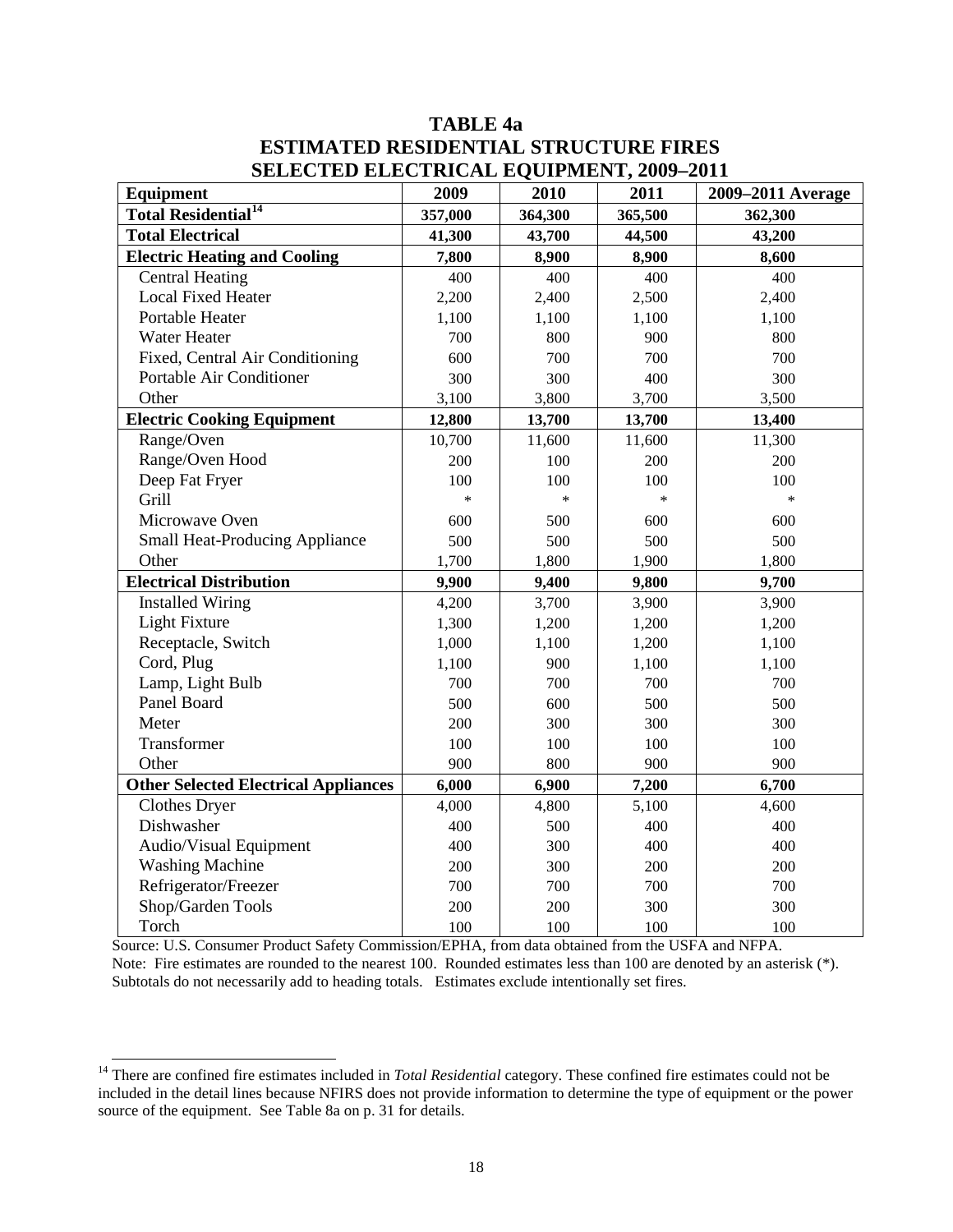## **TABLE 4b ESTIMATED RESIDENTIAL STRUCTURE FIRE DEATHS SELECTED ELECTRICAL EQUIPMENT, 2009–2011**

| SELECTED ELECTNICAL EQUITMENT, 2007-2011<br>Equipment | 2009   | 2010   | 2011   | 2009-2011 Average |
|-------------------------------------------------------|--------|--------|--------|-------------------|
| <b>Total Residential<sup>15</sup></b>                 | 2,210  | 2,330  | 2,240  | 2,260             |
| <b>Total Electrical</b>                               | 380    | 450    | 400    | 410               |
| <b>Electric Heating and Cooling</b>                   | 80     | 80     | 70     | 80                |
| <b>Central Heating</b>                                | $\ast$ | $\ast$ | $\ast$ | $\ast$            |
| <b>Local Fixed Heater</b>                             | $\ast$ | 10     | 20     | 10                |
| Portable Heater                                       | 60     | 60     | 40     | 50                |
| <b>Water Heater</b>                                   | *      | $\ast$ | $\ast$ | $\ast$            |
| Fixed, Central Air Conditioning                       | *      | $\ast$ | $\ast$ | $\ast$            |
| Portable Air Conditioner                              | $\ast$ | 10     | $\ast$ | $\ast$            |
| Other                                                 | 20     | $\ast$ | 10     | 10                |
| <b>Electric Cooking Equipment</b>                     | 90     | 120    | 140    | 120               |
| Range/Oven                                            | 80     | 120    | 110    | 100               |
| Range/Oven Hood                                       | $\ast$ | $\ast$ | $\ast$ | $\ast$            |
| Deep Fat Fryer                                        | *      | *      | $\ast$ | $\ast$            |
| Grill                                                 | *      | *      | $\ast$ | $\ast$            |
| Microwave Oven                                        | *      | ∗      | $\ast$ | $\ast$            |
| <b>Small Heat-Producing Appliance</b>                 | 10     | $\ast$ | 10     | 10                |
| Other                                                 | 10     | $\ast$ | 30     | 10                |
| <b>Electrical Distribution</b>                        | 150    | 140    | 120    | 140               |
| <b>Installed Wiring</b>                               | 50     | 30     | 50     | 40                |
| Light Fixture                                         | 10     | $\ast$ | 10     | 10                |
| Receptacle, Switch                                    | $\ast$ | 10     | $\ast$ | 10                |
| Cord, Plug                                            | 50     | 60     | 40     | 50                |
| Lamp, Light Bulb                                      | 10     | 30     | 10     | 20                |
| Panel Board                                           | 10     | $\ast$ | $\ast$ | $\ast$            |
| Meter                                                 | *      | $\ast$ | $\ast$ | $\ast$            |
| Transformer                                           | $\ast$ | $\ast$ | $\ast$ | $\ast$            |
| Other                                                 | 10     | 10     | 10     | 10                |
| <b>Other Selected Electrical Appliances</b>           | 10     | 20     | 10     | 10                |
| Clothes Dryer                                         | $\ast$ | $\ast$ | $\ast$ | $\ast$            |
| Dishwasher                                            | *      | $\ast$ | $\ast$ | $\ast$            |
| Audio/Visual Equipment                                | *      | $\ast$ | $\ast$ | $\ast$            |
| <b>Washing Machine</b>                                | *      | 10     | $\ast$ | $\ast$            |
| Refrigerator/Freezer                                  | *      | $\ast$ | 10     | *                 |
| Shop/Garden Tool                                      | *      | ∗      | *      | ∗                 |
| Torch                                                 | $\ast$ | $\ast$ | $\ast$ | $\ast$            |

Source: U.S. Consumer Product Safety Commission/EPHA, from data obtained from the USFA and NFPA. Note: Death estimates are rounded to the nearest 10. Rounded estimates less than 10 are denoted by an asterisk (\*). Subtotals do not necessarily add to heading totals. Estimates exclude deaths from intentionally set fires.

<span id="page-19-0"></span><sup>15</sup> There were no NFIRS confined fire deaths in 2009 or 2010 and a rounded estimate of fewer than 10 confined cooking fire deaths in 2011.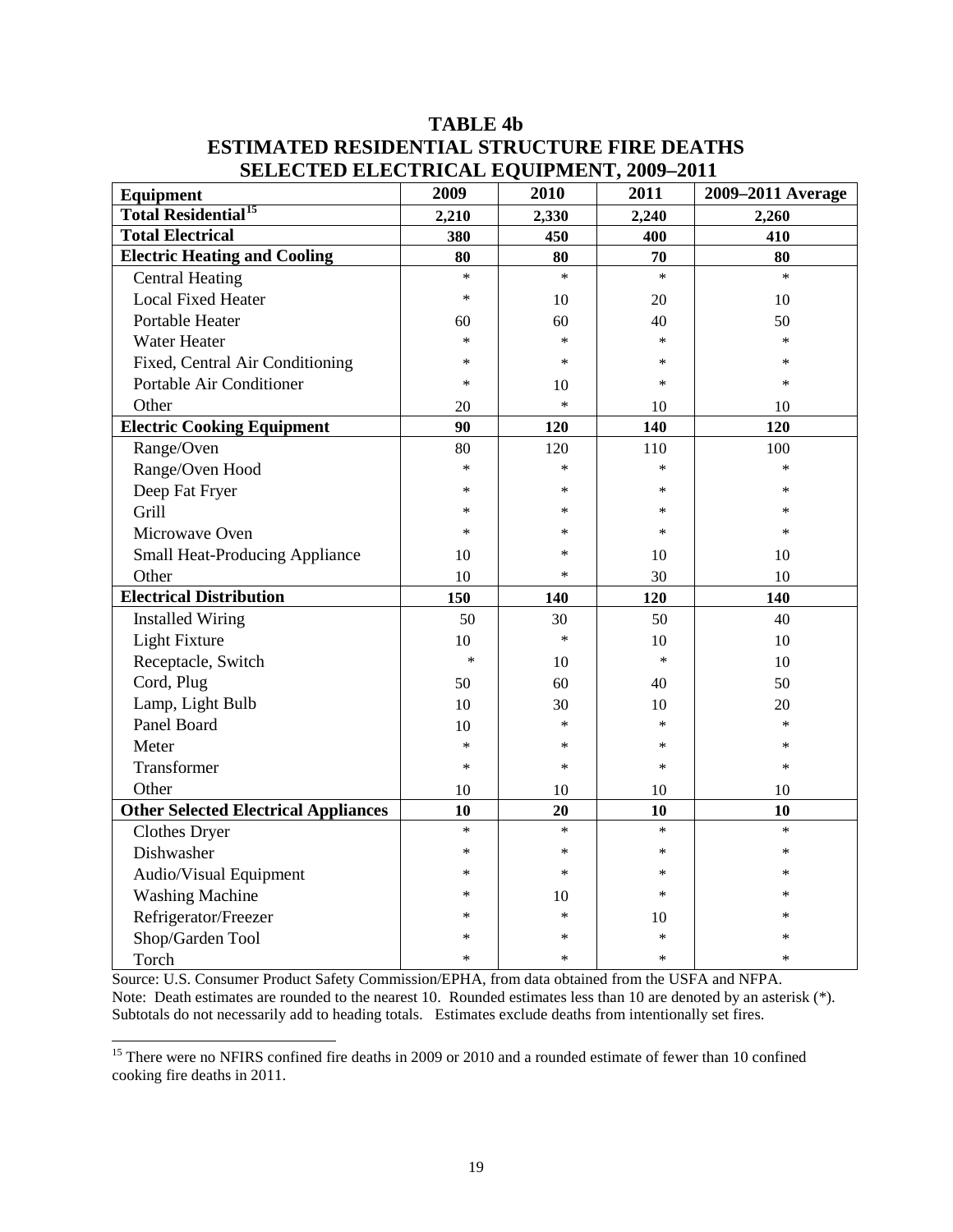| SELECTED ELECTRICAL EQUITMENT, 2009–2011    |        |        |        |                   |
|---------------------------------------------|--------|--------|--------|-------------------|
| Equipment                                   | 2009   | 2010   | 2011   | 2009-2011 Average |
| <b>Total Residential<sup>16</sup></b>       | 12,140 | 12,910 | 13,400 | 12,820            |
| <b>Total Electrical</b>                     | 2,830  | 2,940  | 3,250  | 3,010             |
| <b>Electric Heating and Cooling</b>         | 480    | 490    | 560    | 510               |
| <b>Central Heating</b>                      | $\ast$ | 10     | 10     | $\ast$            |
| <b>Local Fixed Heater</b>                   | 200    | 160    | 260    | 210               |
| Portable Heater                             | 140    | 140    | 110    | 130               |
| <b>Water Heater</b>                         | 10     | 20     | 10     | 10                |
| Fixed, Central Air Conditioning             | 30     | 10     | 40     | 30                |
| Portable Air Conditioner                    | 30     | 30     | 30     | 30                |
| Other                                       | 100    | 150    | 140    | 130               |
| <b>Electric Cooking Equipment</b>           | 1,230  | 1,410  | 1,640  | 1,430             |
| Range/Oven                                  | 1,100  | 1,290  | 1,480  | 1,290             |
| Range/Oven Hood                             | *      | $\ast$ | 10     | $\ast$            |
| Deep Fat Fryer                              | $\ast$ | 10     | 10     | 10                |
| Grill                                       | *      | $\ast$ | $\ast$ | $\ast$            |
| Microwave Oven                              | 50     | 30     | 50     | 50                |
| <b>Small Heat-Producing Appliance</b>       | 30     | 60     | 50     | 50                |
| Other                                       | 130    | 110    | 140    | 130               |
| <b>Electrical Distribution</b>              | 510    | 500    | 440    | 480               |
| <b>Installed Wiring</b>                     | 180    | 140    | 130    | 150               |
| Light Fixture                               | 50     | 80     | 30     | 50                |
| Receptacle, Switch                          | 30     | 20     | 70     | 40                |
| Cord, Plug                                  | 100    | 110    | 70     | 90                |
| Lamp, Light Bulb                            | 70     | 50     | 60     | 60                |
| Panel Board                                 | 10     | 20     | 20     | 20                |
| Meter                                       | $\ast$ | 30     | 20     | 20                |
| Transformer                                 | *      | $\ast$ | $\ast$ | $\ast$            |
| Other                                       | 70     | 50     | 30     | 50                |
| <b>Other Selected Electrical Appliances</b> | 220    | 190    | 300    | 240               |
| <b>Clothes Dryer</b>                        | 120    | 140    | 180    | 150               |
| Dishwasher                                  | 10     | $\ast$ | 10     | 10                |
| Audio/Visual Equipment                      | 40     | 20     | 30     | 30                |
| <b>Washing Machine</b>                      | $\ast$ | 10     | $\ast$ | $\ast$            |
| Refrigerator/Freezer                        | 40     | 10     | 60     | 30                |
| Shop/Garden Tool                            | 20     | $\ast$ | 20     | 10                |
| Torch                                       | $\ast$ | 10     | 10     | 10                |

## **TABLE 4c ESTIMATED RESIDENTIAL STRUCTURE FIRE INJURIES SELECTED ELECTRICAL EQUIPMENT, 2000-2011**

Source: U.S. Consumer Product Safety Commission/EPHA, from data obtained from the USFA and NFPA. Note: Injury estimates are rounded to the nearest 10. Rounded estimates less than 10 are denoted by an asterisk (\*). Subtotals do not necessarily add to heading totals. Estimates exclude injuries from intentionally set fires.

<span id="page-20-0"></span><sup>&</sup>lt;sup>16</sup> There are confined fire injury estimates included in *Total Residential* category. These confined fire injury estimates could not be included in the detail lines because NFIRS does not provide information to determine the type of equipment or the power source of the equipment. See Table 8b on p. 31 for details.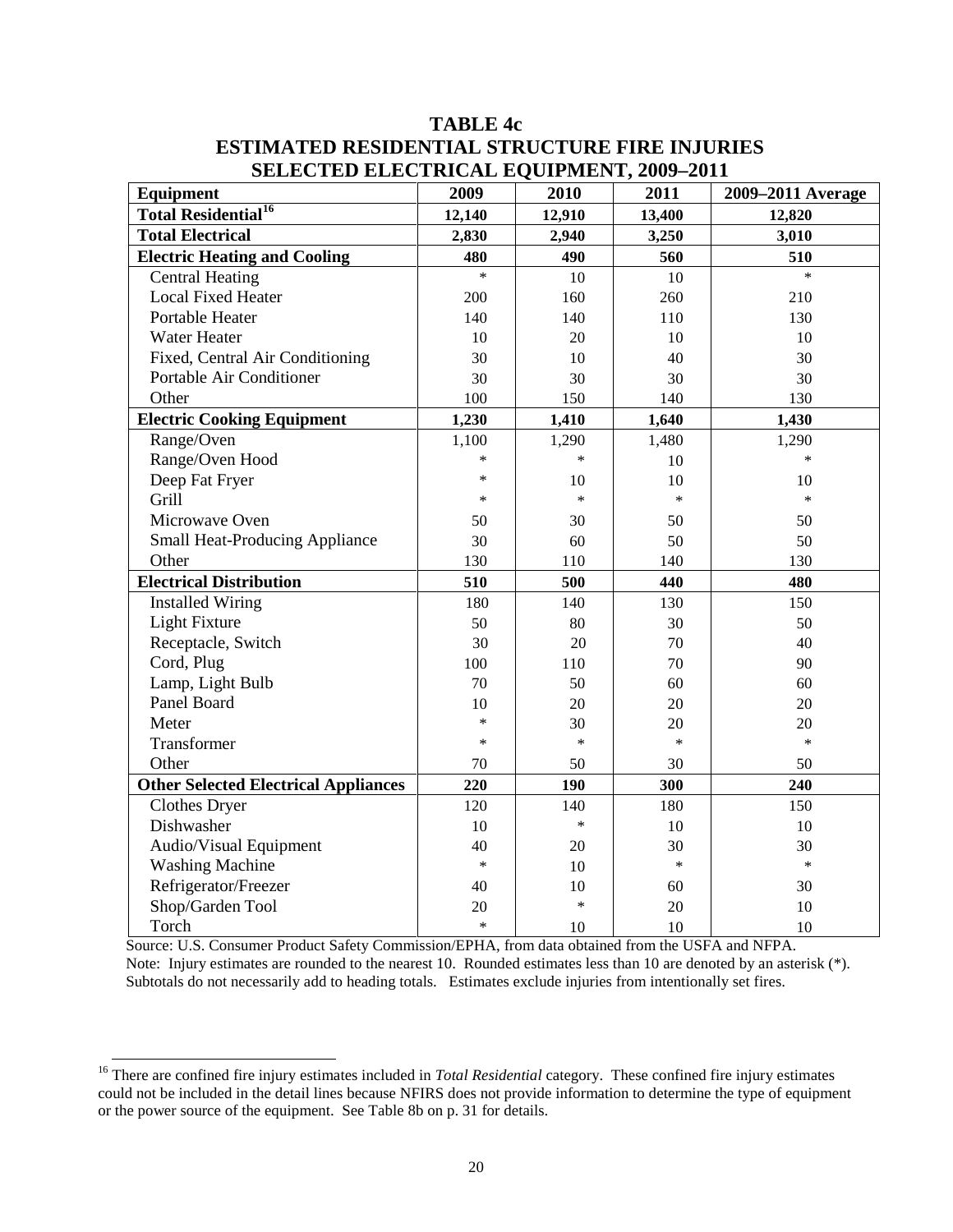| SELECTED ELECTNICAL EQUITMENT, 2007–2011<br>Equipment | 2009      | 2010      | 2011      | 2009-2011 Average |
|-------------------------------------------------------|-----------|-----------|-----------|-------------------|
| <b>Total Residential<sup>17</sup></b>                 | \$6,958.7 | \$6,627.6 | \$6,457.1 | \$6,681.1         |
| <b>Total Electrical</b>                               | \$1,149.4 | \$1,134.5 | \$1,137.8 | \$1,140.5         |
| <b>Electric Heating and Cooling</b>                   | \$253.9   | \$259.2   | \$245.2   | \$252.8           |
| <b>Central Heating</b>                                | \$10.1    | \$6.6     | \$11.9    | \$9.5             |
| <b>Local Fixed Heater</b>                             | \$79.3    | \$63.6    | \$57.6    | \$66.8            |
| Portable Heater                                       | \$48.9    | \$64.3    | \$38.0    | \$50.4            |
| <b>Water Heater</b>                                   | \$13.4    | \$9.0     | \$10.2    | \$10.8            |
| Fixed, Central Air Conditioning                       | \$9.0     | \$23.6    | \$15.6    | \$16.1            |
| Portable Air Conditioner                              | \$5.9     | \$6.5     | \$11.8    | \$8.1             |
| Other                                                 | \$96.4    | \$109.3   | \$115.7   | \$107.1           |
| <b>Electric Cooking Equipment</b>                     | \$246.3   | \$268.9   | \$274.9   | \$263.3           |
| Range/Oven                                            | \$197.8   | \$213.9   | \$220.8   | \$210.8           |
| Range/Oven Hood                                       | \$5.0     | \$0.9     | \$1.2     | \$2.3             |
| Deep Fat Fryer                                        | \$2.2     | \$4.7     | \$6.7     | \$4.5             |
| Grill                                                 | \$0.5     | \$0.9     | \$2.9     | \$1.4             |
| Microwave Oven                                        | \$16.7    | \$9.6     | \$8.8     | \$11.7            |
| <b>Small Heat-Producing Appliance</b>                 | \$14.1    | \$14.6    | \$26.7    | \$18.5            |
| Other                                                 | \$40.7    | \$48.5    | \$43.3    | \$44.2            |
| <b>Electrical Distribution</b>                        | \$382.6   | \$311.1   | \$340.2   | \$344.6           |
| <b>Installed Wiring</b>                               | \$169.8   | \$137.8   | \$143.6   | \$150.4           |
| <b>Light Fixture</b>                                  | \$54.3    | \$31.5    | \$29.3    | \$38.4            |
| Receptacle, Switch                                    | \$39.8    | \$26.4    | \$33.1    | \$33.1            |
| Cord, Plug                                            | \$51.1    | \$35.8    | \$39.8    | \$42.2            |
| Lamp, Light Bulb                                      | \$19.4    | \$20.1    | \$20.7    | \$20.1            |
| Panel Board                                           | \$12.6    | \$18.3    | \$7.6     | \$12.9            |
| Meter                                                 | \$5.3     | \$3.0     | \$8.0     | \$5.5             |
| Transformer                                           | \$5.2     | \$1.3     | \$1.7     | \$2.7             |
| Other                                                 | \$25.0    | \$36.9    | \$56.5    | \$39.5            |
| <b>Other Selected Electrical Appliances</b>           | \$125.5   | \$128.8   | \$113.9   | \$122.7           |
| <b>Clothes Dryer</b>                                  | \$57.8    | \$60.5    | \$68.0    | \$62.1            |
| Dishwasher                                            | \$8.9     | \$11.4    | \$11.0    | \$10.4            |
| Audio/Visual Equipment                                | \$17.0    | \$6.6     | \$8.4     | \$10.7            |
| <b>Washing Machine</b>                                | \$3.8     | \$2.1     | \$2.1     | \$2.7             |
| Refrigerator/Freezer                                  | \$20.3    | \$32.7    | \$16.8    | \$23.3            |
| Shop/Garden Tool                                      | \$8.5     | \$13.0    | \$6.2     | \$9.2             |
| Torch                                                 | \$9.3     | \$2.5     | \$1.3     | \$4.4             |

## **TABLE 4d ESTIMATED RESIDENTIAL STRUCTURE FIRE PROPERTY LOSS (In Millions) SELECTED ELECTRICAL EQUIPMENT, 2009-2011**

Source: U.S. Consumer Product Safety Commission/EPHA, from data obtained from the USFA and NFPA. Note: Estimates are rounded to the \$0.1m. Rounded estimates less than \$0.1m are denoted by an asterisk (\*). Subtotals do not necessarily add to heading totals. Estimates exclude property loss from intentionally set fires.

<span id="page-21-0"></span><sup>&</sup>lt;sup>17</sup> There are confined fire property loss estimates included in *Total Residential* category. These confined fire property loss estimates could not be included in the detail lines because NFIRS does not provide information to determine the type of equipment or the power source of the equipment. See Table 8c on p. 32 for details.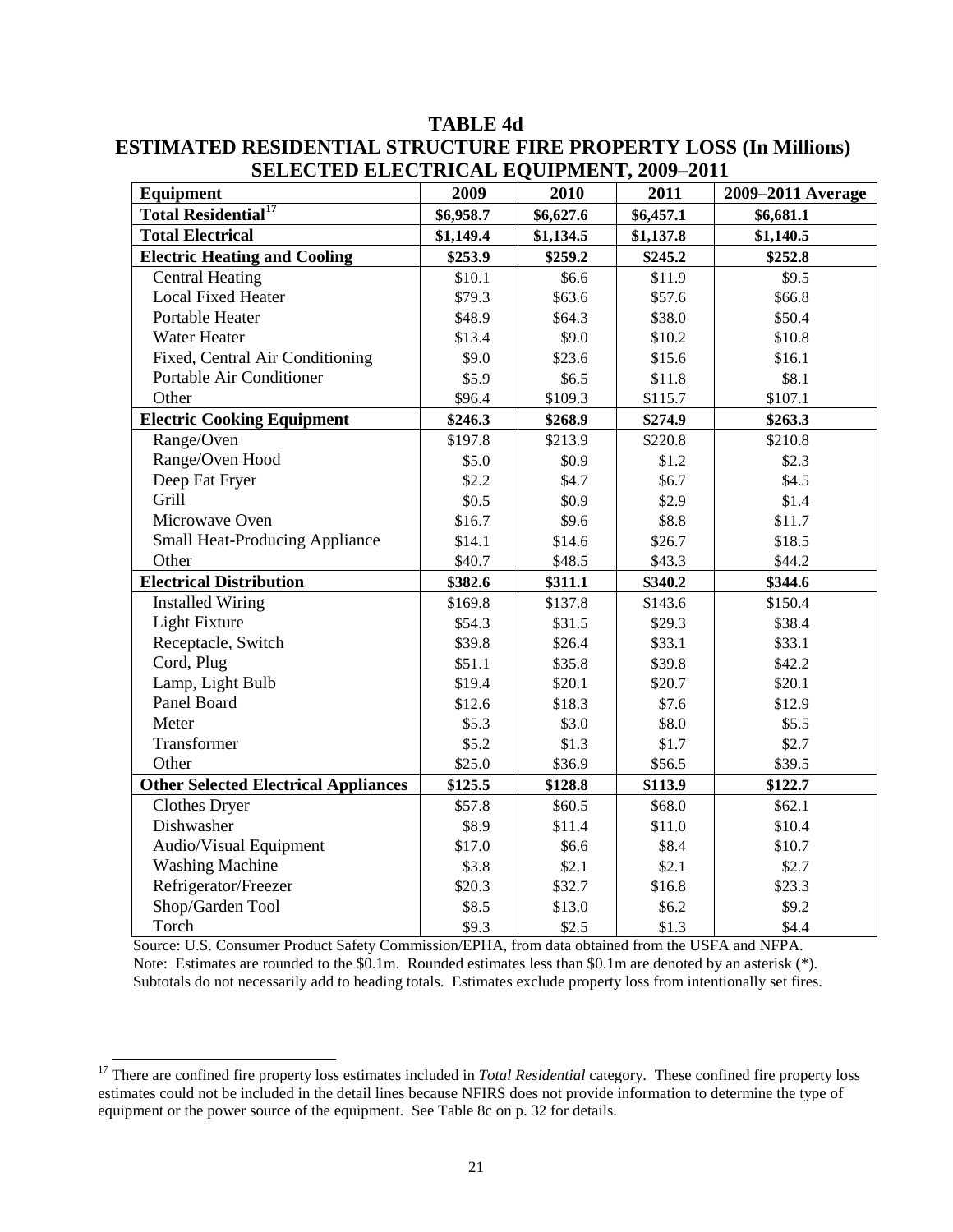## **TABLE 5a ESTIMATED RESIDENTIAL STRUCTURE FIRES SELECTED GAS-FIRED EQUIPMENT, 2009–2011**

| $\mu$                                 |         |            |         |                   |  |  |
|---------------------------------------|---------|------------|---------|-------------------|--|--|
| <b>Equipment</b>                      | 2009    | 2010       | 2011    | 2009–2011 Average |  |  |
| <b>Total Residential<sup>18</sup></b> | 357,000 | 364,300    | 365,500 | 362,300           |  |  |
| <b>Total Gas-Fired Equipment</b>      | 7,700   | 8,100      | 8,000   | 7,900             |  |  |
| <b>Gas Heating Equipment</b>          | 2,800   | 3,000      | 2,700   | 2,800             |  |  |
| <b>Fixed Heater</b>                   | 800     | 900        | 800     | 900               |  |  |
| Portable Heater                       | 100     | 200        | 100     | 100               |  |  |
| <b>Central Heating</b>                | 400     | 500        | 400     | 400               |  |  |
| Fireplace, Chimney, Connector         | 100     | <b>200</b> | 100     | 200               |  |  |
| Water Heater                          | 1,000   | 1,000      | 1,000   | 1,000             |  |  |
| Fixed, Central Air Conditioning       | *       | *          | ∗       | *                 |  |  |
| Other                                 | 300     | 300        | 200     | 300               |  |  |
| <b>Gas Cooking Equipment</b>          | 2,700   | 2,700      | 2,900   | 2,800             |  |  |
| Range/Oven                            | 1,800   | 1,900      | 1,900   | 1,900             |  |  |
| Open Gas Grill                        | 400     | 400        | 500     | 400               |  |  |
| Other                                 | 500     | 400        | 400     | 400               |  |  |
| <b>Other Selected Gas Equipment</b>   | 1,900   | 2,000      | 2,100   | 2,000             |  |  |
| Clothes Dryer                         | 1,200   | 1,400      | 1,500   | 1,400             |  |  |
| Torch                                 | 300     | 300        | 300     | 300               |  |  |
| Shop/Garden Tool                      | 300     | 300        | 300     | 300               |  |  |

Source: U.S. Consumer Product Safety Commission/EPHA, from data obtained from the USFA and NFPA. Note: Fire estimates are rounded to the nearest 100. Rounded estimates less than 100 are denoted by an asterisk (\*). Subtotals do not necessarily add to heading totals. Estimates exclude losses from intentionally set fires.

<span id="page-22-0"></span><sup>&</sup>lt;sup>18</sup> There are confined fire estimates included in *Total Residential* category. These confined fire estimates could not be included in the detail lines because NFIRS does not provide information to determine the type of equipment or the power source of the equipment. See Table 8a on p. 31 for details.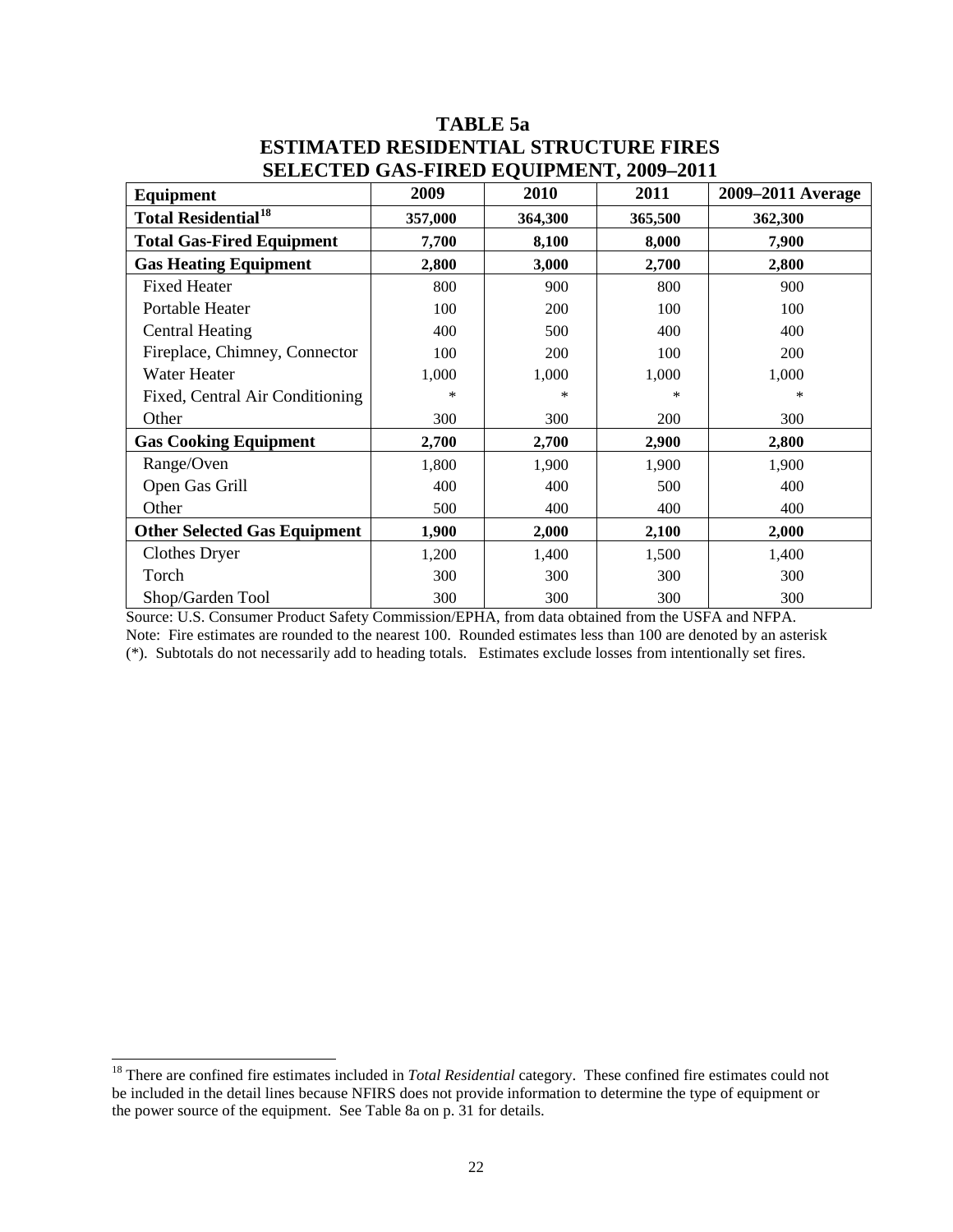| Equipment                             | 2009   | $2000$ $-0.10$ $-0.000$ $-0.000$ $-0.000$<br>2010 | 2011   | 2009–2011 Average |
|---------------------------------------|--------|---------------------------------------------------|--------|-------------------|
| <b>Total Residential<sup>19</sup></b> | 2,210  | 2,330                                             | 2,240  | 2,260             |
| <b>Total Gas-Fired Equipment</b>      | 60     | 110                                               | 90     | 90                |
| <b>Gas Heating Equipment</b>          | 30     | 50                                                | 30     | 40                |
| <b>Fixed Heater</b>                   | 20     | *                                                 | 20     | 10                |
| Portable Heater                       | 10     | 10                                                | *      | 10                |
| <b>Central Heating</b>                | ∗      | 10                                                | *      | ∗                 |
| Fireplace, Chimney, Connector         | *      | *                                                 | *      | *                 |
| Water Heater                          | *      | 30                                                | *      | 10                |
| Fixed, Central Air Conditioning       | *      | *                                                 | *      | *                 |
| Other                                 | *      | $\ast$                                            | 10     | *                 |
| <b>Gas Cooking Equipment</b>          | 20     | 60                                                | 50     | 40                |
| Range/Oven                            | 10     | 50                                                | 40     | 40                |
| Open Gas Grill                        | *      | *                                                 | 10     | $\ast$            |
| Other                                 | *      | 10                                                | $\ast$ | $\ast$            |
| <b>Other Selected Gas Equipment</b>   | $\ast$ | 10                                                | $\ast$ | *                 |
| <b>Clothes Dryer</b>                  | *      | 10                                                | $\ast$ | $\ast$            |
| Torch                                 | ∗      | *                                                 | $\ast$ | *                 |
| Shop/Garden Tool                      | *      | $\ast$                                            | $\ast$ | *                 |

## **TABLE 5b ESTIMATED RESIDENTIAL STRUCTURE FIRE DEATHS SELECTED GAS-FIRED EQUIPMENT, 2009–2011**

Source: U.S. Consumer Product Safety Commission/EPHA, from data obtained from the USFA and NFPA. Note: Death estimates are rounded to the nearest 10. Rounded estimates less than 10 are denoted by an asterisk (\*). Subtotals do not necessarily add to heading totals. Estimates exclude deaths from intentionally set fires.

<span id="page-23-0"></span> $19$ There were no NFIRS confined fire deaths in 2009 or 2010 and a rounded estimate of fewer than 10 confined cooking fire deaths in 2011.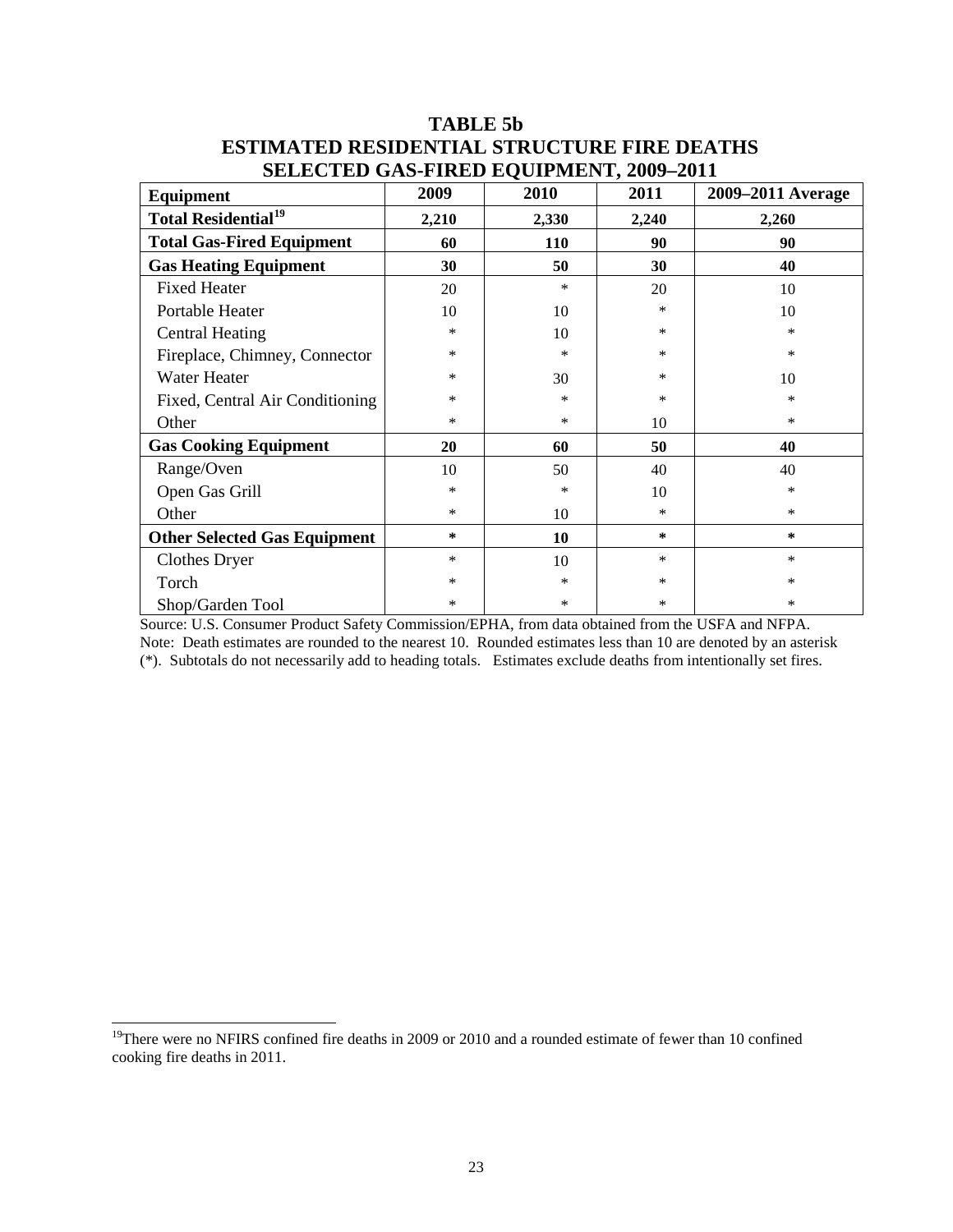| $\mu$<br>Equipment                    | 2009   | 2010       | 2011   | 2009–2011 Average |
|---------------------------------------|--------|------------|--------|-------------------|
| <b>Total Residential<sup>20</sup></b> | 12,140 | 12,910     | 13,400 | 12,820            |
| <b>Total Gas-Fired Equipment</b>      | 540    | 660        | 650    | 610               |
| <b>Gas Heating Equipment</b>          | 180    | <b>230</b> | 220    | 210               |
| <b>Fixed Heater</b>                   | 60     | 60         | 90     | 70                |
| Portable Heater                       | 20     | 10         | 20     | 20                |
| <b>Central Heating</b>                | 20     | 40         | 10     | 20                |
| Fireplace, Chimney, Connector         | $\ast$ | 10         | *      | 10                |
| Water Heater                          | 70     | 80         | 80     | 80                |
| Fixed, Central Air Conditioning       | *      | $\ast$     | *      | *                 |
| Other                                 | 10     | 20         | 20     | 20                |
| <b>Gas Cooking Equipment</b>          | 250    | 280        | 240    | 260               |
| Range/Oven                            | 180    | 210        | 170    | 190               |
| Open Gas Grill                        | 20     | 40         | 20     | 30                |
| Other                                 | 50     | 30         | 40     | 40                |
| <b>Other Selected Gas Equipment</b>   | 60     | 90         | 130    | 90                |
| Clothes Dryer                         | 40     | 50         | 80     | 60                |
| Torch                                 | 10     | 20         | 30     | 20                |
| Shop/Garden Tool                      | 10     | 20         | 20     | 20                |

## **TABLE 5c ESTIMATED RESIDENTIAL STRUCTURE FIRE INJURIES SELECTED GAS-FIRED EQUIPMENT, 2009–2011**

Source: U.S. Consumer Product Safety Commission/EPHA, from data obtained from the USFA and NFPA. Note: Injury estimates are rounded to the nearest 10. Rounded estimates less than 10 are denoted by an asterisk (\*). Subtotals do not necessarily add to heading totals. Estimates exclude injuries from intentionally set fires.

<span id="page-24-0"></span><sup>20</sup> There are confined fire injury estimates included in *Total Residential* category. These confined fire injury estimates could not be included in the detail lines because NFIRS does not provide information to determine the type of equipment or the power source of the equipment. See Table 8b on p. 31 for details.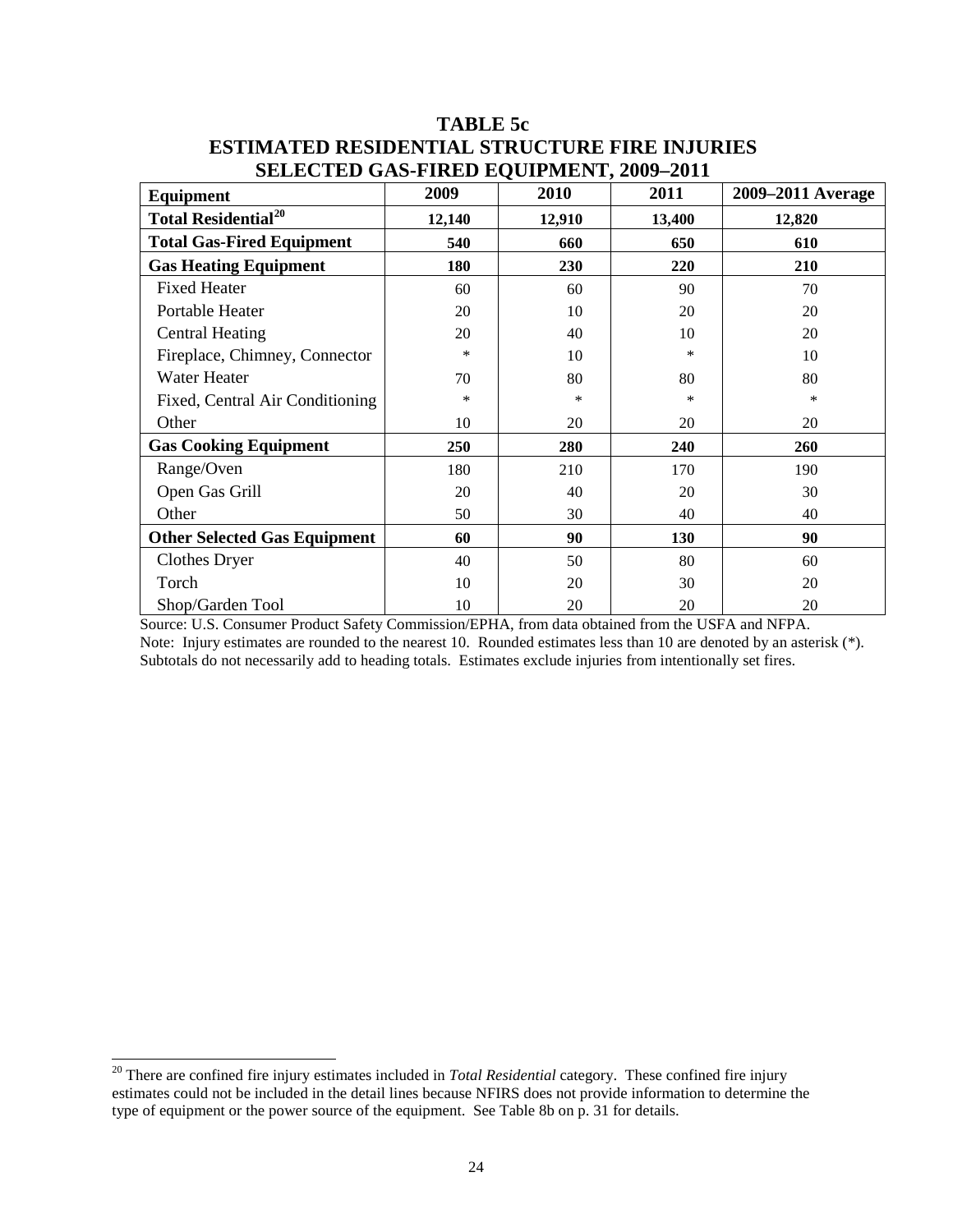|                                        |           | ЭЕГЕСТЕР САЭ-ГІКЕР ЕОСП МЕЛТ, 2007–2011 |           |                   |
|----------------------------------------|-----------|-----------------------------------------|-----------|-------------------|
| Equipment                              | 2009      | 2010                                    | 2011      | 2009–2011 Average |
| <b>Total Residential</b> <sup>21</sup> | \$6,958.7 | \$6,627.6                               | \$6,434.9 | \$6,673.7         |
| <b>Total Gas-Fired Equipment</b>       | \$219.2   | \$250.0                                 | \$241.9   | \$237.1           |
| <b>Gas Heating Equipment</b>           | \$86.7    | \$103.9                                 | \$103.6   | \$98.1            |
| <b>Fixed Heater</b>                    | \$27.8    | \$21.5                                  | \$21.8    | \$23.7            |
| Portable Heater                        | \$3.3     | \$12.7                                  | \$2.4     | \$6.1             |
| <b>Central Heating</b>                 | \$13.9    | \$16.7                                  | \$19.8    | \$16.8            |
| Fireplace, Chimney, Connector          | \$4.9     | \$15.4                                  | \$9.1     | \$9.8             |
| Water Heater                           | \$29.6    | \$27.7                                  | \$42.8    | \$33.4            |
| Fixed, Central Air Conditioning        | ∗         | \$0.2                                   | \$0.5     | \$0.2\$           |
| Other                                  | \$7.1     | \$9.8                                   | \$7.2     | \$8.0             |
| <b>Gas Cooking Equipment</b>           | \$52.3    | \$89.3                                  | \$76.8    | \$72.8            |
| Range/Oven                             | \$29.8    | \$39.6                                  | \$32.6    | \$34.0            |
| Open Gas Grill                         | \$11.6    | \$32.2                                  | \$33.1    | \$25.6            |
| Other                                  | \$11.0    | \$17.5                                  | \$11.1    | \$13.2            |
| <b>Other Selected Gas Equipment</b>    | \$59.0    | \$43.4                                  | \$49.9    | \$50.8            |
| Clothes Dryer                          | \$10.4    | \$15.8                                  | \$13.4    | \$13.2            |
| Torch                                  | \$40.9    | \$10.5                                  | \$10.9    | \$20.8            |
| Shop/Garden Tool                       | \$7.7     | \$17.1                                  | \$25.5    | \$16.8            |

## **TABLE 5d ESTIMATED RESIDENTIAL STRUCTURE FIRE PROPERTY LOSS (In Millions) SELECTED GAS-FIRED EQUIPMENT, 2009-2011**

Source: U.S. Consumer Product Safety Commission/EPHA, from data obtained from the USFA and NFPA. Note: Property loss estimates are rounded to the nearest tenth of a million dollars. Rounded estimates less than \$0.1m are denoted by an asterisk (\*). Subtotals do not necessarily add to heading totals. Estimates exclude property loss from intentionally set fires.

<span id="page-25-0"></span><sup>21</sup> There are confined fire property loss estimates included in *Total Residential* category. These confined fire property loss estimates could not be included in the detail lines because NFIRS does not provide information to determine the type of equipment or the power source of the equipment. See Table 8c on p. 32 for details.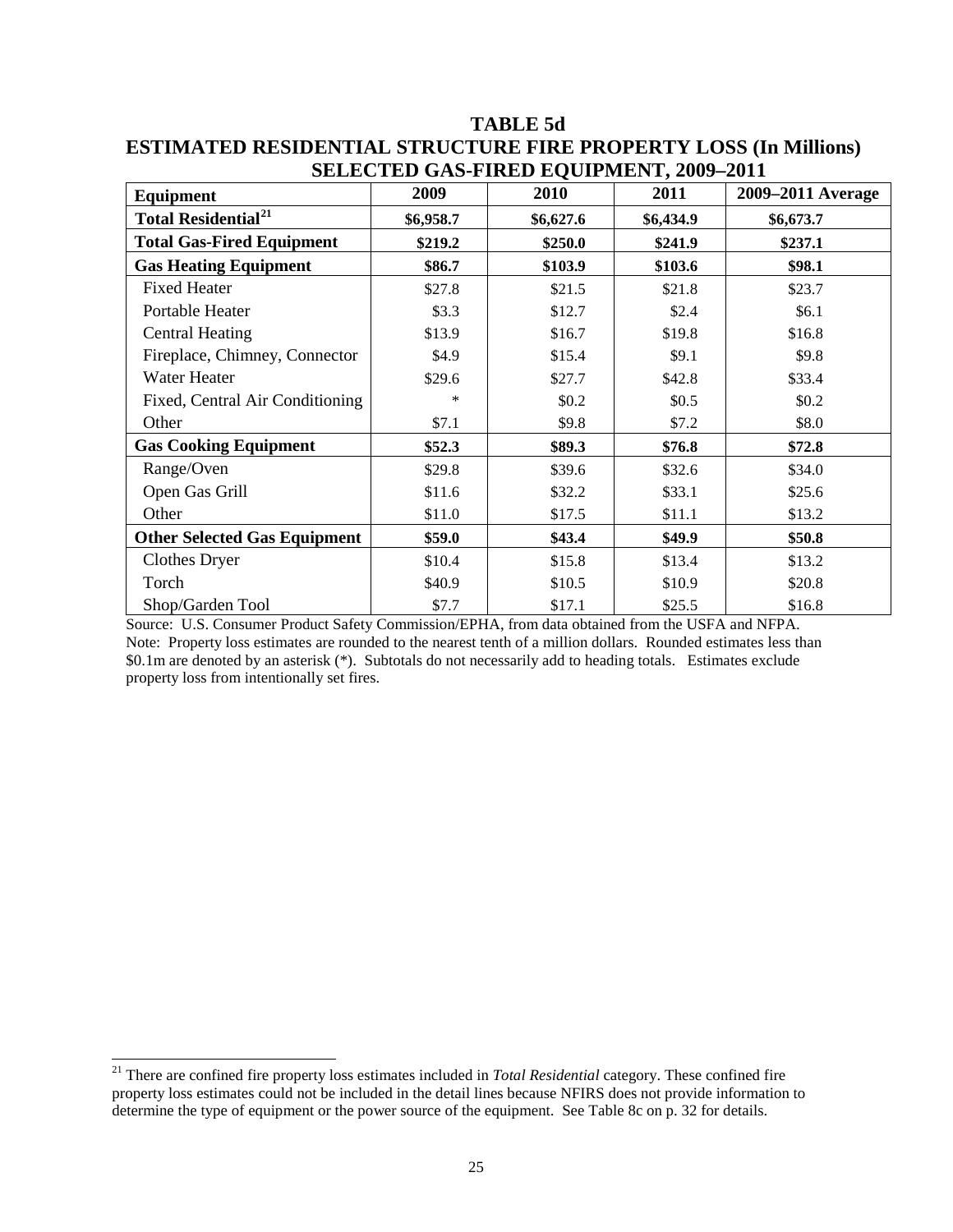#### **Methodology**

The Methodology section is divided into five major sections. Section 1 describes the data from which fire loss estimates were made; Section 2 describes the procedures for preparing the data and dealing with missing data; Section 3 describes the quality control checking and correction of the data; Section 4 describes how the fire loss estimates were made; and Section 5 describes other issues that relate to the data and the estimates.

#### **Data**

 $\overline{a}$ 

#### *Sources of Data for Fire Loss Estimates*

The estimates in this report are based on the National Fire Protection Association's (NFPA) Survey of Fire Departments and the U.S. Fire Administration's (USFA) National Fire Incident Reporting System (NFIRS) data.

The NFPA survey is a stratified random sample of fire departments in the United States.<sup>22</sup> The sample is stratified by the size of the community protected. The NFPA makes national estimates of aggregated fires, deaths, injuries, and property loss, by weighting sample results according to the proportion of the total U.S. population accounted for by communities of each size. The table below shows the NFPA estimates of residential structure fires and the associated losses for 2009 through 2011.

| ▲ WWAY VIA IA AA AANVAAANVYYY VA ANYMANYANA MATA WYYMAY A AA YM WAANV A AMM VAWYYY AN VMM YM AMV VY |                |                |                |  |  |  |
|-----------------------------------------------------------------------------------------------------|----------------|----------------|----------------|--|--|--|
|                                                                                                     | 2009           | 2010           | 2011           |  |  |  |
| <b>Structure Fires</b>                                                                              | 377,000        | 384,000        | 386,000        |  |  |  |
| <b>Civilian Deaths</b>                                                                              | 2,590          | 2,665          | 2,550          |  |  |  |
| <b>Civilian Injuries</b>                                                                            | 13,050         | 13,800         | 14,360         |  |  |  |
| <b>Property Loss</b>                                                                                | \$7.80 billion | \$7.08 billion | \$7.05 billion |  |  |  |

Source: See footnote 1 below.

The table above contains the only data from the NFPA survey that is used by CPSC staff for making fire loss estimates.

The NFIRS is a compilation of incident reports submitted voluntarily to the U.S. Fire Administration (USFA) by U.S. fire departments. As such, the NFIRS is not a probability sample and is insufficient to support precision estimation. The reports come from all 50 states, the District of Columbia, and U.S. territories in each of the three years (2009, 2010, and 2011). Not all the states reporting included data from every fire department in the state. The number of fire departments participating in NFIRS increased from 21,457 in 2009, to 21,502 in 2010, to 21,915 in 2011. The next table shows the number of residential structure fires and the corresponding losses reported to USFA during the years 2009 through 2011.

<span id="page-26-0"></span> $^{22}$  M.J. Karter, "Fire Loss in the U.S. During 2009," National Fire Protection Association (NFPA), August 2010; M.J. Karter, "Fire Loss in the U.S. During 2010," National Fire Protection Association (NFPA), September 2011;

M.J. Karter, "Fire Loss in the U.S. During 2011," National Fire Protection Association (NFPA), September 2012.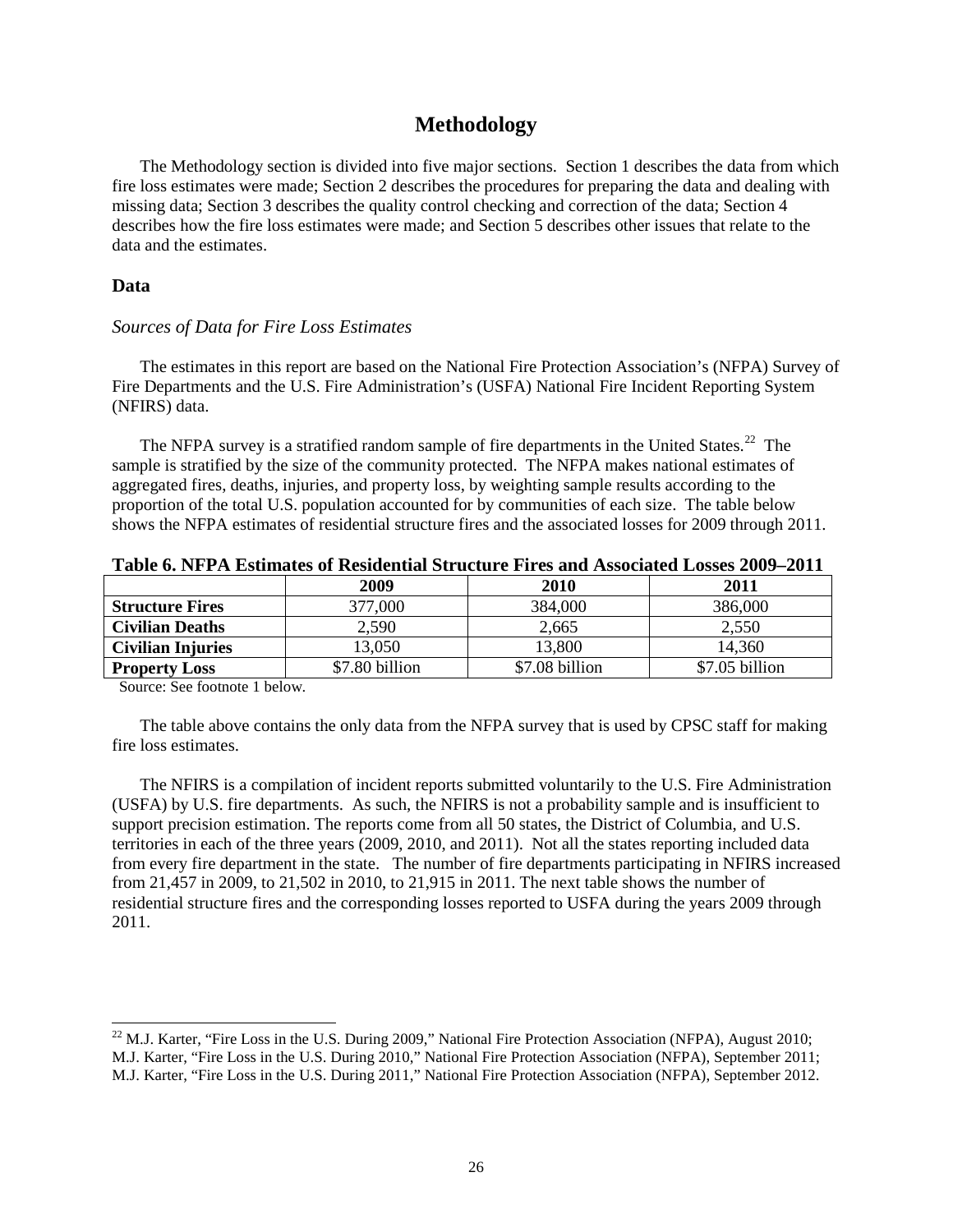|                          | 2009           | 2010           | 2011           |
|--------------------------|----------------|----------------|----------------|
| <b>Structure Fires</b>   | 264,076        | 287,475        | 286,136        |
| <b>Civilian Deaths</b>   | l.442          | 1,530          | 1.512          |
| <b>Civilian Injuries</b> | 7,514          | 8,207          | 8,273          |
| <b>Property Loss</b>     | \$4.20 billion | \$4.21 billion | \$4.21 billion |

Source: U.S. Consumer Product Safety Commission/EPHA, from data obtained from the USFA.

According to the NFPA, there was an estimated annual average of 382,333 residential structure fires in the U.S. during 2009 to 2011 and an annual average of 2,602 deaths, 13,737 injuries, and \$7.3 billion in property losses during that time period (Table 6). NFIRS captured about 73 percent of these fires, 57 percent of the deaths, 58 percent of the injuries, and 58 percent of the property loss (Table 7).

#### *NFIRS Variables*

The NFIRS version 5.0 coding system includes many variables, but CPSC staff used only a few for this report. The list of variables used by CPSC staff is shown below.

| Variable             | Description                                                                                                                                                                                                                                                                                                                      |
|----------------------|----------------------------------------------------------------------------------------------------------------------------------------------------------------------------------------------------------------------------------------------------------------------------------------------------------------------------------|
| Civilian Deaths      | Number of people who died in connection with the fire<br>incident other than fire service personnel.                                                                                                                                                                                                                             |
| Civilian Injuries    | Number of people who were injured (but did not die)<br>in connection with the fire incident other than fire<br>service personnel.                                                                                                                                                                                                |
| <b>Property Loss</b> | Estimate of loss, in whole dollars, if structure<br>sustained damage from flame, smoke, or suppression<br>efforts. Property loss is not adjusted for inflation.                                                                                                                                                                  |
| Contents Loss        | Estimate of loss in whole dollars for contents (which<br>had value) that sustained damage from flame, smoke,<br>suppression efforts, or otherwise. Contents loss is not<br>adjusted for inflation.                                                                                                                               |
| <b>Property Use</b>  | Refers to the specific use of the property where the<br>incident occurred. For residential structure fires, the<br>properties that were deemed appropriate were single/<br>multifamily dwellings, any type of boarding houses,<br>dormitories, sorority/fraternity houses, hotels/motels,<br>and mobile property not in transit. |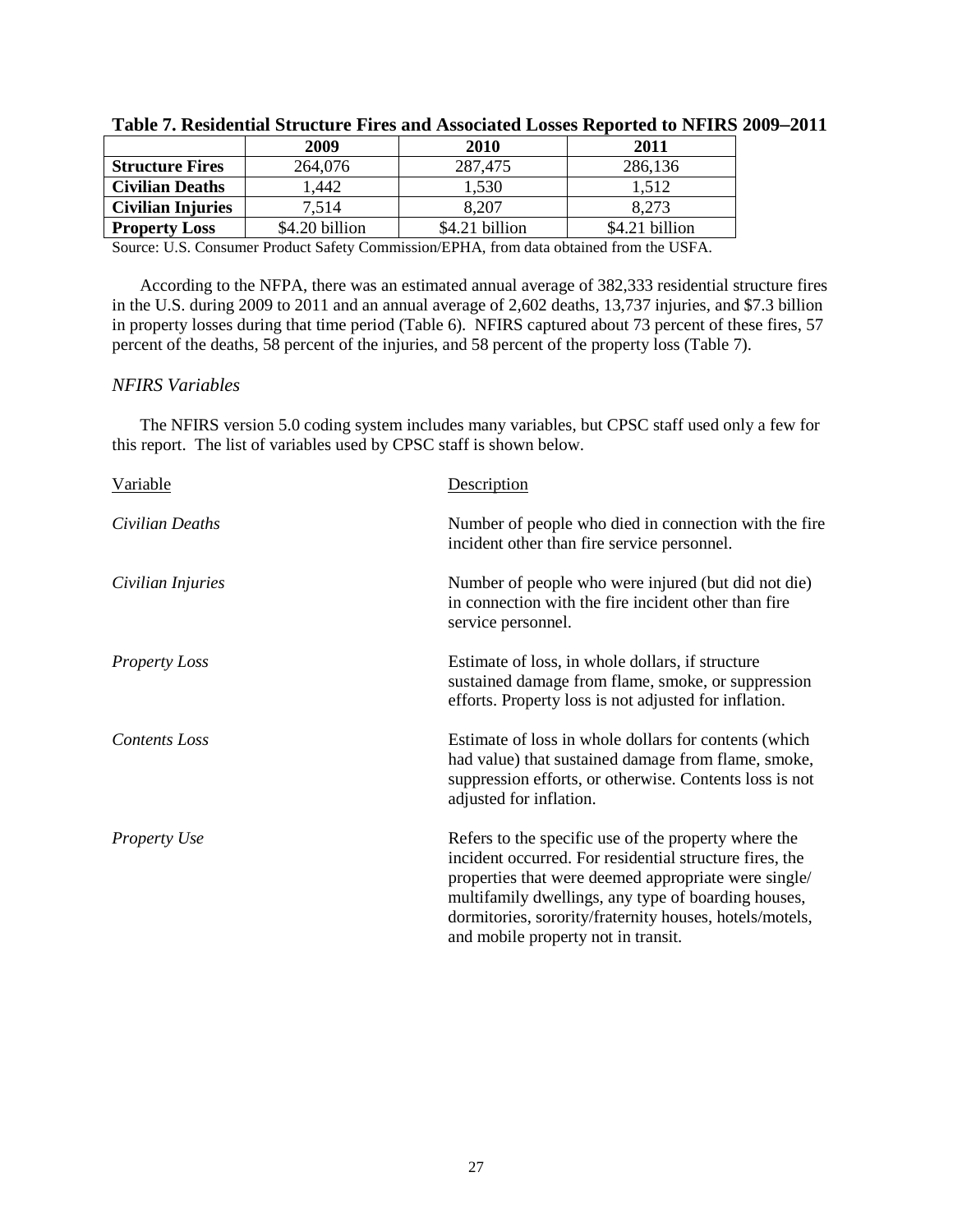| <b>Incident Type</b>                    | Identifies the various types of incidents to which fire<br>departments respond. It may include fires, rescue and<br>emergency medical services, false alarms. For<br>this report, the incident codes of interest included<br>structure fires (which include confined fires) and fires<br>in mobile and portable structures used as fixed<br>residences.                                                                                                                                                                  |
|-----------------------------------------|--------------------------------------------------------------------------------------------------------------------------------------------------------------------------------------------------------------------------------------------------------------------------------------------------------------------------------------------------------------------------------------------------------------------------------------------------------------------------------------------------------------------------|
| Equipment Involved                      | Device that provided the heat which started<br>the fire $(e.g.,)$ heater, clothes dryer).                                                                                                                                                                                                                                                                                                                                                                                                                                |
| Power Source                            | The type of power for the equipment involved in the<br>fire's ignition. These are grouped into electrical, gas-<br>fueled, liquid-fueled, solid-fueled, and other.                                                                                                                                                                                                                                                                                                                                                       |
| <b>Equipment Portability</b>            | Identifies the equipment involved as stationary or<br>portable.                                                                                                                                                                                                                                                                                                                                                                                                                                                          |
| <b>Heat Source</b>                      | Source of heat that ignited the fire $(e.g.,$ candle, lighter,<br>cigarette, heat from operating equipment, hot object).                                                                                                                                                                                                                                                                                                                                                                                                 |
| Item First Ignited                      | The functional description or use of that item which was<br>first ignited by the heat source $(e.g.,$ upholstered<br>furniture, mattress, bedding, electric cable insulation,<br>curtains or drapes).                                                                                                                                                                                                                                                                                                                    |
| Cause of Ignition                       | The general causal factor that resulted in a heat source<br>igniting a combustible material. The cause code values<br>are:<br>1: intentional<br>2: unintentional<br>3: failure of equipment or heat source<br>4: act of nature<br>5: cause under investigation<br>$0: \text{cause}, \text{other}$<br>U: cause undetermined after investigation.<br>CPSC staff regrouped the codes as:<br>1: intentional<br>$0, 2, 3, 4$ or fire involving child play <sup>*</sup> : unintentional<br>5, U, missing information: unknown. |
| <b>Factors Contributing to Ignition</b> | The event that allowed the heat source and the item first<br>ignited to combine to start the fire. These add specificity<br>to the cause of ignition, such as playing with heat source,<br>heat source too close to combustibles, equipment<br>malfunction.                                                                                                                                                                                                                                                              |

<span id="page-28-0"></span><sup>∗</sup> See discussion on child play later in this section.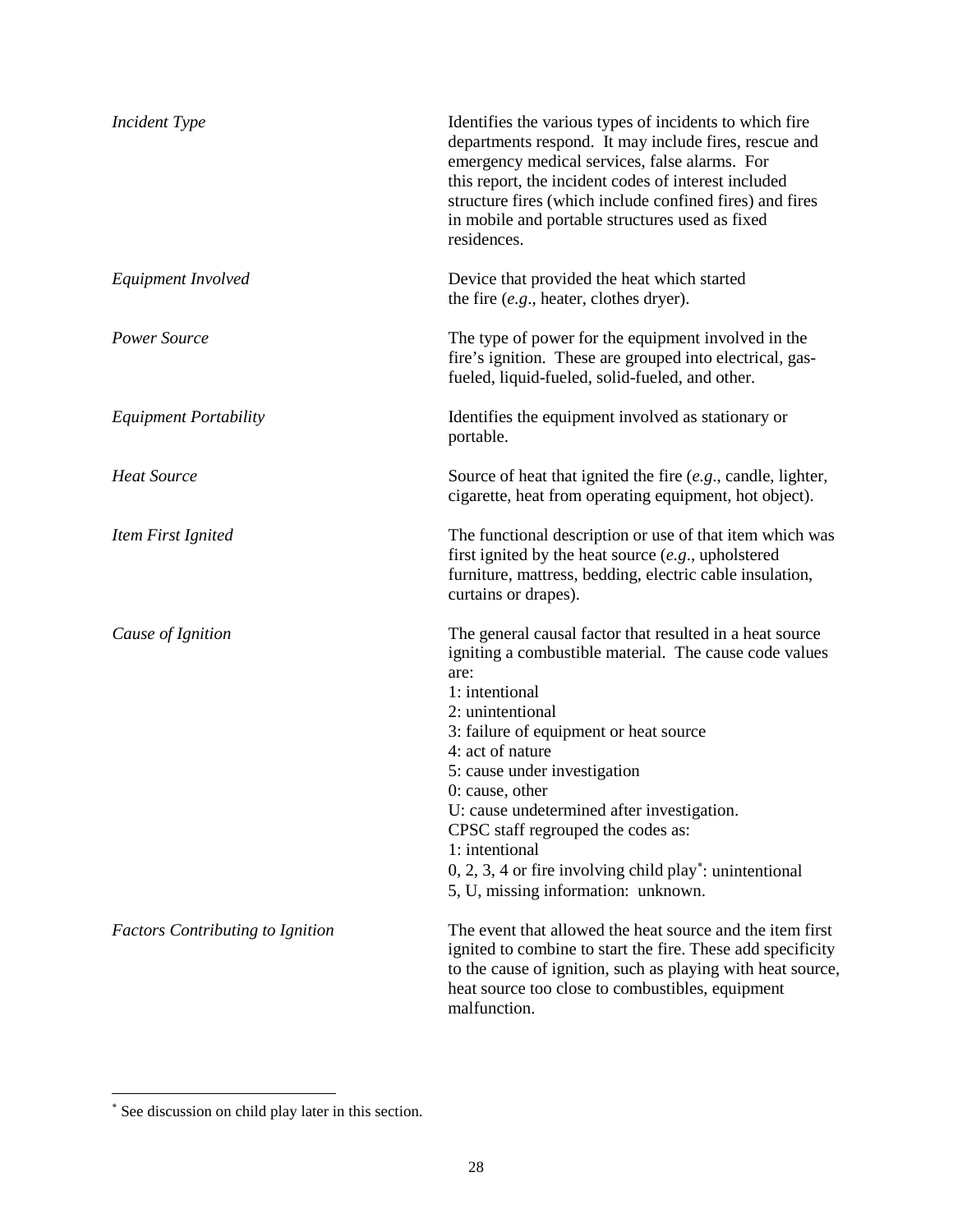| Human Factors Contributing to Ignition | Factors relating to the person or persons involved with<br>the start of the fire. Examples are asleep, possibly<br>impaired by alcohol or drugs, age, unattended or<br>unsupervised person. |
|----------------------------------------|---------------------------------------------------------------------------------------------------------------------------------------------------------------------------------------------|
| Age                                    | Age of the person, if age was considered a factor in<br>contributing to the ignition of the fire.                                                                                           |

The NFIRS coding manual defines some variables as "required fields," that is, if known, values must be supplied for those variables. Other variables may or may not be supplied at the discretion of the reporting department. In the list above, the categories Equipment Involved, Power Source, Equipment Portability, Factors Contributing to Ignition, Human Factors Contributing to Ignition, and Age are not required fields. Variables that are not required are more likely to be missing from a given fire incident report in NFIRS than those that are required.<sup>[23](#page-29-0)</sup>

#### **Data Preparation—Addressing Different Types of Missing Data**

There are four general types of missing data in NFIRS: (1) data where the value of the missing variable can be inferred logically; (2) missing data from exposure fires; (3) missing data from confined fires; and (4) other missing data. Standard practice in analysis of fire data over the last 20 years has been to fill in the missing values whenever possible.

#### *Missing data that can be logically inferred*

As mentioned above, only a few of the available fire incident characteristics were used to generate estimates in this report. Of these, only the variables Incident Type, Property Use, Cause of Ignition, Item First Ignited, Heat Source, and the Loss Variables are required to be filled out by the fire departments. Even fewer are required for confined fires, which will be discussed below. Tables 1, 3, 4, and 5 in this report rely heavily on the variables Equipment Involved and Equipment Power Source. To reduce the extent of missing data, CPSC staff has implemented some conventions, as necessary, following consultation with USFA technical staff. For example, if the heat source is known to be matches, lighters, or candles, and no equipment is reported, then it is likely that equipment was not involved, rather than equipment being unknown. Similarly, if the factor contributing to the ignition of a fire is reported to be an act of nature— such as an earthquake or a storm—and no equipment is reported, then it is likely that no equipment was involved.

 Another scenario is when the reported equipment code is electrical but the equipment power source is missing. In this case, it is evident that the power source should have been reported as electrical. Similarly, when it is known that there is no electrical equipment involved, the power source should be reported as "none" instead of "unknown."

These changes are made before any other steps in data preparation.

<span id="page-29-0"></span><sup>&</sup>lt;sup>23</sup> NFIRS Complete Reference Guide, January 2004.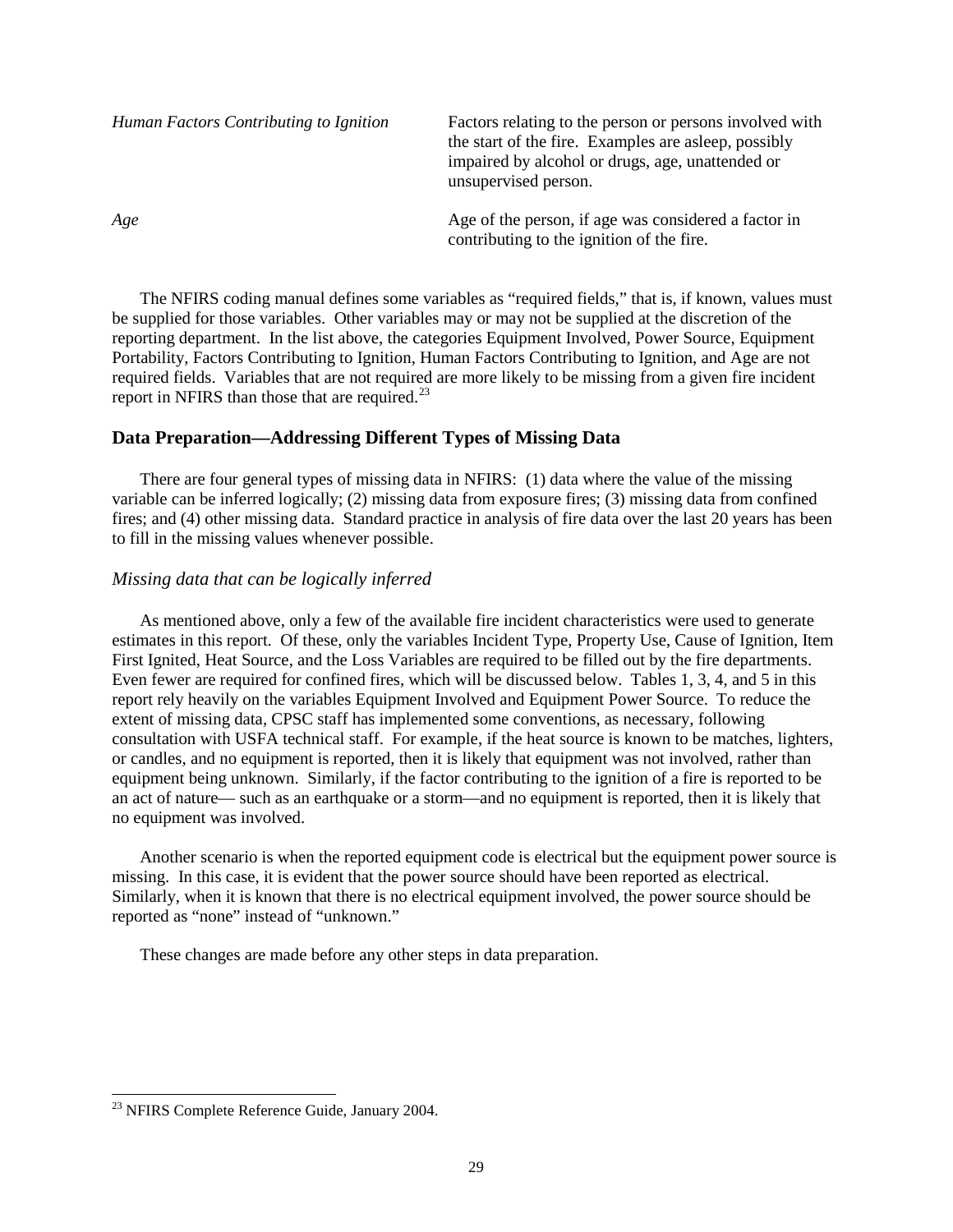#### *Exposure fires*

 Some fires involved more than one residential structure. The initial structure is identified as "exposure zero" in the data file. Structure fires that spread from the initial fire are identified as "exposure fires" numbered from "zero" up to as many as are necessary. Typically, in exposure fires, most of the information on the variables listed above is not filled out for exposures beyond the initial home.

If the initial fire was a residential structure fire, CPSC staff transferred the fire cause values such as Cause of Ignition, Equipment Involved, or Heat Source, from the initial fire to the exposure fire. Thus, if a portable heater caused the initial fire, all exposures would be considered portable heater fires. All associated deaths, injuries, and property losses in these exposures also would be attributed to portable heaters. Any residential structure exposure fire that originated from a non-residential structure fire is also considered in-scope for this report. If the initial fire is not a residential structure fire, but the exposure fire is a residential structure fire, then the cause information is not passed down from the initial fire. For example, if a wildfire is started by a cigarette and then spreads to homes, the wildfire would not count as a residential structure fire, but the exposure home fires would. The cigarette as the heat source would not be passed on to the home fires in this case. The cause information for the exposure home fires would be left as is.

#### *Confined fires*

 By far the biggest proportion of missing data was encountered among the confined fires. By NFIRS definition, a fire that is confined to a noncombustible container causing no flame damage beyond the container is considered to be confined.

 In NFIRS version 5.0, the following Incident Type codes are used to identify the different types of confined fires.

| <b>Incident Type Code</b> | Definition                                                                                                                   |
|---------------------------|------------------------------------------------------------------------------------------------------------------------------|
| 113                       | Fire involving the contents of a cooking vessel without fire<br>extension beyond the vessel.                                 |
| 114                       | Fire originating in and confined to a chimney or flue.                                                                       |
| 115                       | Fire caused by overload or malfunction of an incinerator, with no<br>flame damage outside the incinerator.                   |
| 116                       | Fire caused by delayed ignition or malfunction of a fuel or oil<br>burner/boiler, with no flame damage outside the fire box. |
| 117                       | Fire originating in and confined to contents of a trash compactor.<br>Home trash compactors are excluded.                    |
| 118                       | Fire involving a trash or rubbish fire in a structure with no flame<br>damage to structure or its contents.                  |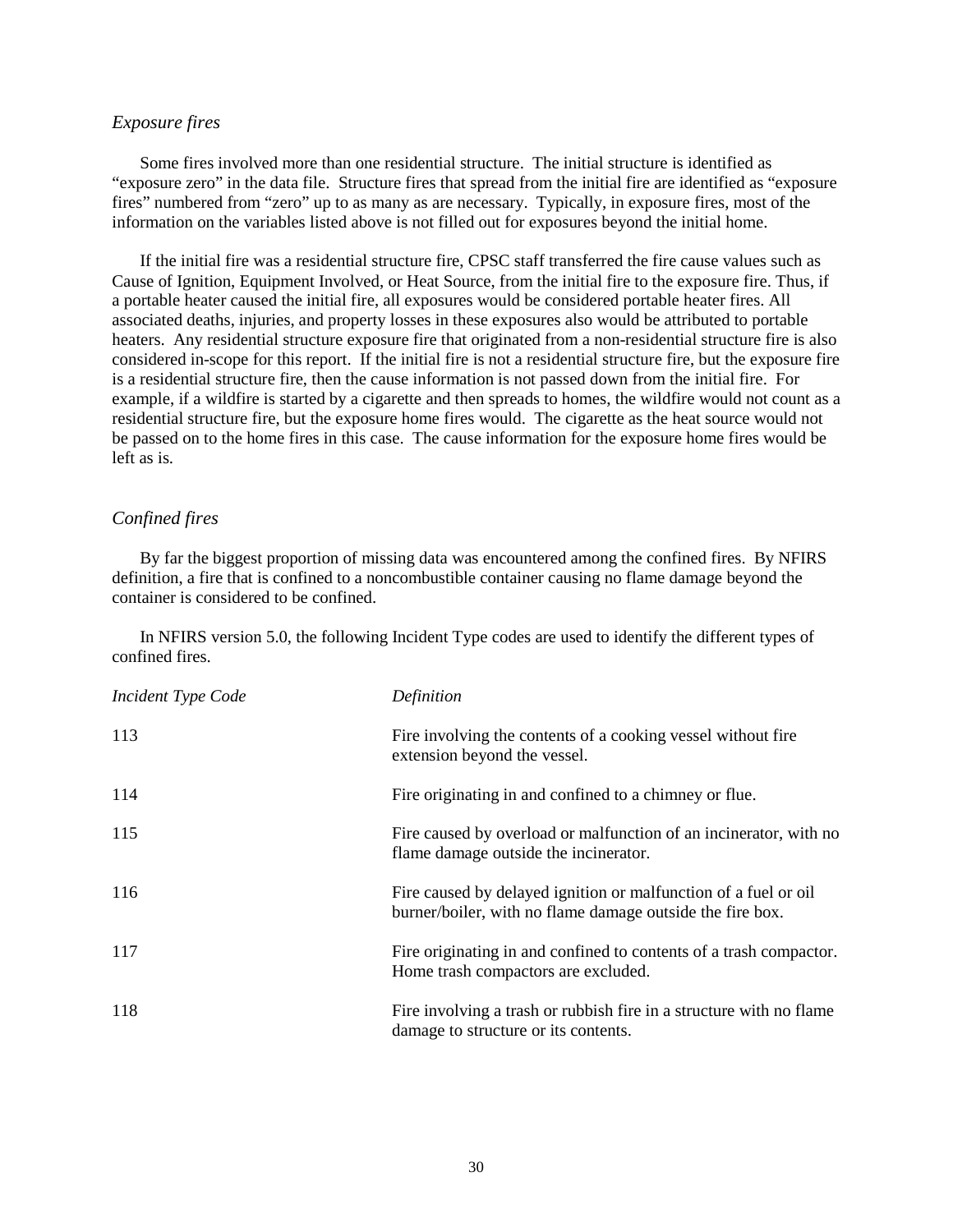These Incident Type codes are unavailable in version 4.1 of NFIRS. It was believed that many of these cases were not being reported. So these codes were created in version 5.0 to simplify the coding of these fires. When reporting confined fires, the Cause of Ignition, Equipment Involved, Item First Ignited, and Power Source are not required.

Since 1999, more and more of the NFIRS data have been reported in version 5.0. With the opportunity to identify confined fires using the specific codes, more and more "confined" fires are also being reported to NFIRS. However, very little other useful information about them is available. With the proportion of reported confined fires increasing, the proportion of missing data also increases. However, imputation of unknowns based on the information from confined fires is not a viable option. From the definition of the Incident Type of confined fires, it is unclear that they are at all similar to the rest of the fires in terms of the equipment involved, the equipment power source, the heat source, or the item first ignited. As such, CPSC staff separates all confined fires from the data before the product-specific estimates are derived. The confined fire and fire loss counts were weighted up to the NFPA estimates, using the same weights as the rest of the data and presented at the aggregate levels (and sometimes at more specific levels as allowed by the Incident Type definitions). See the section on Estimation Procedure below for a discussion of the weights used. Tables 6a through 6c present all estimates related to confined fires. These estimates are also included in Tables 1a through 5d, as appropriate. Note that they do not appear in Tables 4a through 5d at any of the specific levels because there is no information available on equipment power source.

| <b>Included in Table Categories:</b>       | <b>Appear in Tables:</b> | 2009    | 2010    | 2011    |
|--------------------------------------------|--------------------------|---------|---------|---------|
| <b>Total Residential</b>                   | 1a, 2a, 3a, 4a, 5a       | 183,600 | 180,600 | 178,900 |
| <b>Total Heating and Cooling Equipment</b> | 1a, 3a                   | 36,900  | 33,800  | 31,300  |
| Fireplace, Chimney, Connector              | 1a, 3a                   | 24,200  | 22,400  | 20,800  |
| Other (Burner/Boiler)                      | 1a, 3a                   | 12,700  | 11,400  | 10,500  |
| Cooking                                    | 1a, 2a                   | 129,700 | 129,900 | 129,500 |
| <b>Trash, Rubbish</b>                      | 2a                       | 15,300  | 15,400  | 16,600  |
| <b>Incinerator</b>                         |                          | 600     | 700     | 600     |
| <b>Trash Compactor</b>                     |                          | 1,200   | 900     | 900     |

**Table 8a. Estimated Residential Confined Fires: 2009–2011** 

Source: U.S. Consumer Product Safety Commission/EPHA, from data obtained from the USFA and NFPA. Note: Fire estimates are rounded to nearest 100. Rounded estimates less than 100 are denoted by an asterisk (\*). Subtotals do not necessarily add to heading totals. No information was available on the intentionality of these fires.

In 2009 and 2010 there were no reported confined fire deaths. In 2011 there was one reported confined fire cooking death which lead to an estimate of fewer than ten deaths.

| <b>Included in Table Categories:</b>       | <b>Appear in Tables:</b> | 2009  | 2010  | 2011   |
|--------------------------------------------|--------------------------|-------|-------|--------|
| <b>Total Residential</b>                   | 1c, 2c, 3c, 4c, 5c       | 1,780 | 1.960 | 1,770  |
| <b>Total Heating and Cooling Equipment</b> | 1c, 3c                   | 50    | 70    | 60     |
| Fireplace, Chimney, Connector              | 1c, 3c                   | 10    | 30    | 30     |
| Other (Burner/Boiler)                      | 1c, 3c                   | 50    | 40    | 30     |
| Cooking                                    | 1c, 2c                   | 1,650 | 1.810 | 640. ا |
| <b>Trash, Rubbish</b>                      | 2c                       | 70    | 70    |        |
| <b>Incinerator</b>                         |                          | $*$   | ж     | $\ast$ |
| <b>Trash Compactor</b>                     |                          | $*$   | *     | $\ast$ |

#### **Table 8b. Estimated Residential Confined Fire Injuries: 2009–2011**

Source: U.S. Consumer Product Safety Commission/EPHA, from data obtained from the USFA and NFPA. Note: Injury estimates rounded to nearest 10. Rounded estimates less than 10 are denoted by an asterisk (\*). Subtotals do not necessarily add to heading totals. No information was available on the intentionality of these fires.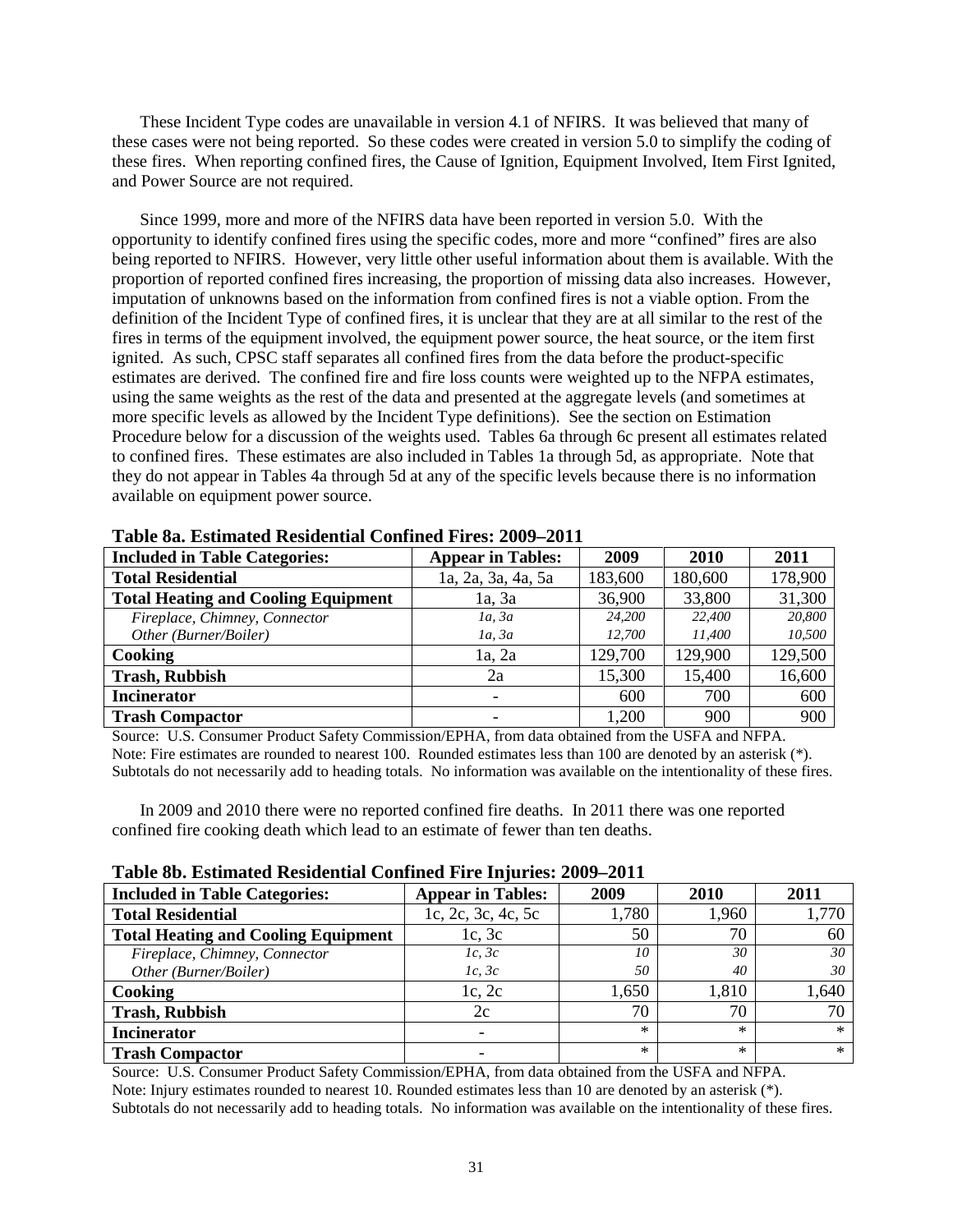| <b>Included in Table Categories:</b>       | <b>Appear in Tables:</b> | 2009   | 2010    | 2011   |
|--------------------------------------------|--------------------------|--------|---------|--------|
| <b>Total Residential</b>                   | 1d, 2d, 3d, 4d, 5d       | \$51.1 | \$37.7  | \$37.2 |
| <b>Total Heating and Cooling Equipment</b> | 1d.3d                    | \$10.4 | \$7.7   | \$8.1  |
| Fireplace, Chimney, Connector              | 1d, 3d                   | \$6.4  | \$5.8\$ | \$5.9  |
| Other (Burner/Boiler)                      | 1d, 3d                   | \$4.0  | \$1.9\$ | \$2.2  |
| Cooking                                    | 1d, 2d                   | \$37.7 | \$27.1  | \$26.7 |
| <b>Trash, Rubbish</b>                      | 2d                       | \$2.3  | \$2.3   | \$1.9  |
| <b>Incinerator</b>                         |                          | \$0.8  | \$0.6   | \$0.4  |
| <b>Trash Compactor</b>                     |                          | $\ast$ | $\ast$  | $\ast$ |

| Table 8c. Estimated Residential Confined Fire Property Loss (In Millions): 2009–2011 |  |
|--------------------------------------------------------------------------------------|--|
|--------------------------------------------------------------------------------------|--|

Source: U.S. Consumer Product Safety Commission/EPHA, from data obtained from the USFA and NFPA. Note: Property loss estimates are rounded to the nearest tenth of a million dollars. Rounded estimates less than \$0.1m are denoted by an asterisk (\*). Subtotals do not necessarily add to heading totals. No information was available on the intentionality of these fires.

#### *Other missing data*

Tables 9a–9c show the extent of data still missing after logically inferring missing data when appropriate and information transfer was completed for exposure fires. Since most of the data fields for confined fires (those that do not spread beyond the originating item) were not reported per NFIRS's version 5.0 reporting instructions, they have been excluded from the tabulations below.

|                           | 2009 | 2010 | 2011 |  |
|---------------------------|------|------|------|--|
| <b>Cause of Ignition</b>  | 33%  | 33%  | 33%  |  |
| <b>Heat Source</b>        | 37%  | 36%  | 37%  |  |
| <b>Item First Ignited</b> | 36%  | 36%  | 37%  |  |
| <b>Equipment Involved</b> | 48%  | 49%  | 49%  |  |
| <b>Equipment Power</b>    | 18%  | 49%  | 49%  |  |

**Table 9a. Missing Data on Residential Structure Fires: 2009–2011** 

Source: U.S. Consumer Product Safety Commission / EPHA, from NFIRS data obtained from the USFA. Table excludes confined fires.

| Table 9b. Missing Data on Residential Structure Fire Deaths: 2009–2011 |      |       |
|------------------------------------------------------------------------|------|-------|
| лллл                                                                   | 2010 | A A 1 |

|                           | 2009 | 2010 | 2011 |
|---------------------------|------|------|------|
| <b>Cause of Ignition</b>  | 59%  | 57%  | 60%  |
| <b>Heat Source</b>        | 58%  | 57%  | 58%  |
| <b>Item First Ignited</b> | 56%  | 59%  | 56%  |
| <b>Equipment Involved</b> | 53%  | 54%  | 56%  |
| <b>Equipment Power</b>    | 53%  | 53%  | 57%  |

Source: U.S. Consumer Product Safety Commission / EPHA, from NFIRS data obtained from the USFA. Table excludes deaths from confined fires.

|  |  |  | Table 9c. Missing Data on Residential Structure Fire Injuries: 2009-2011 |  |  |  |
|--|--|--|--------------------------------------------------------------------------|--|--|--|
|  |  |  |                                                                          |  |  |  |

|                           | 2009 | 2010 | 2011 |  |  |  |  |  |
|---------------------------|------|------|------|--|--|--|--|--|
| <b>Cause of Ignition</b>  | 35%  | 35%  | 34%  |  |  |  |  |  |
| <b>Heat Source</b>        | 32%  | 32%  | 32%  |  |  |  |  |  |
| <b>Item First Ignited</b> | 31%  | 32%  | 32%  |  |  |  |  |  |
| <b>Equipment Involved</b> | 41%  | 42%  | 40%  |  |  |  |  |  |
| <b>Equipment Power</b>    | 41%  | 42%  | 40%  |  |  |  |  |  |

Source: U.S. Consumer Product Safety Commission / EPHA, from NFIRS data obtained from the USFA. Table excludes injuries from confined fires.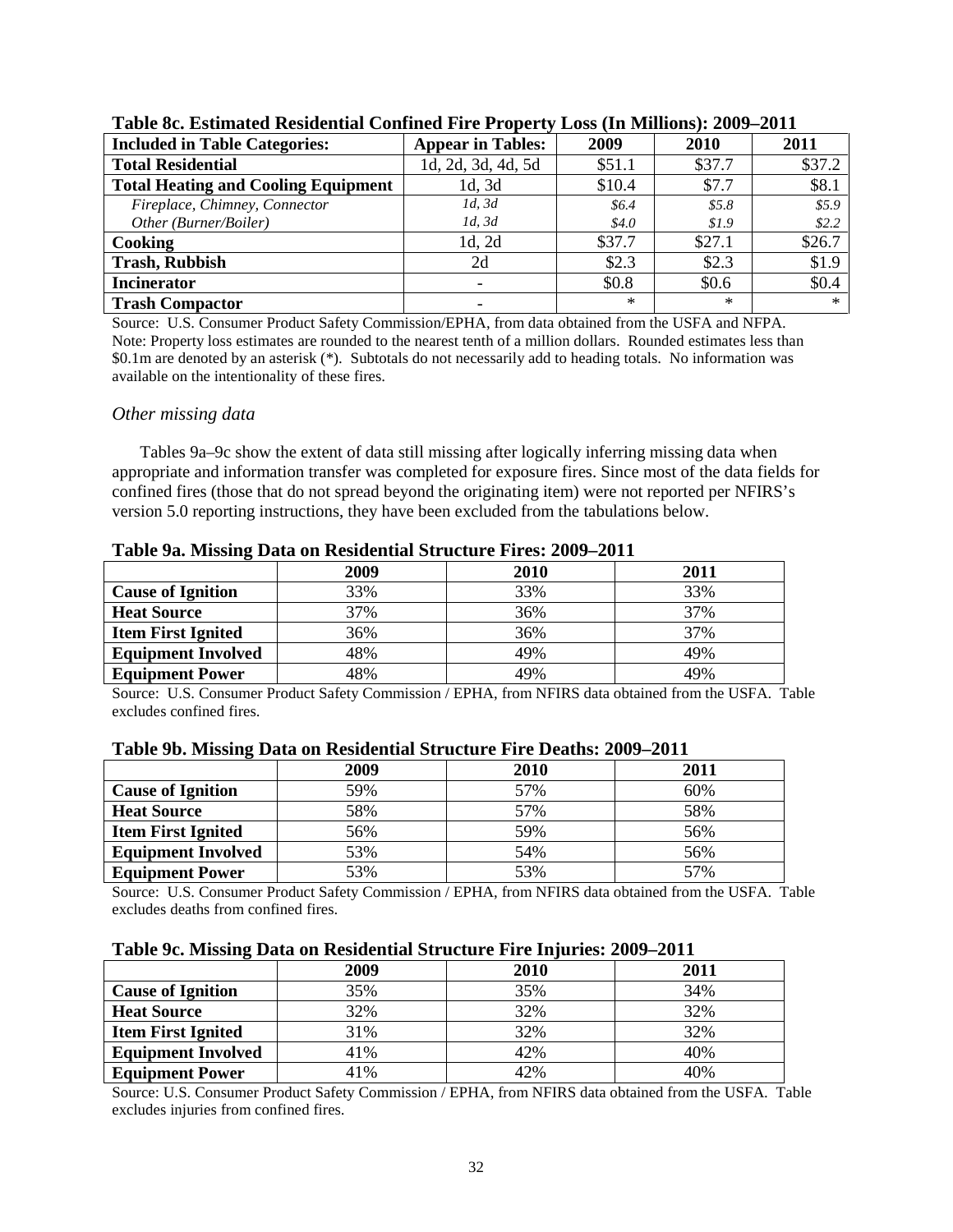For these data, an assumption was made that the unknown values for a characteristic had the same distribution as the known values for that characteristic. To allocate these unknowns for the various characteristics, "raking" was performed using a  $SAS^{\circledast}$  macro.<sup>24</sup> The raking procedure maintains the marginal distributions for the known data, while allocating the unknown data for all characteristics involved.<sup>25</sup> For each year, the raking procedure was applied separately for fires, deaths, injuries, and property loss.

#### **Quality Control Checks of NFIRS Data**

In 2006, a California home fire was reported to NFIRS with a \$100 million property loss. Since this was unusually high, CPSC staff decided to assign the fire to CPSC field staff to investigate and confirm this large property loss value. The actual fire department estimate of property loss for the fire was \$100,000. The property loss was corrected, and the weight used for property loss estimates was changed accordingly.

In light of this, CPSC staff did more quality control checking of the NFIRS data, beginning with the 2007 data. In 2009, 2010, and 2011, residential structure fires with reported property losses of \$5 million or higher were assigned to CPSC field staff to confirm the high property loss estimate with the fire department. There were 33 such high property loss fires assigned for investigation. In 16 of them, the property loss estimate was confirmed. In the remaining 17, a different property loss estimate was obtained, and the data were corrected.

In addition to the quality control checking of high property loss fire reports, some quality control was carried out on multiple-death fire incidents for the 2009, 2010, and 2011 data. In cases with 3 or more civilian deaths reported, a search of the Internet was conducted to look for news articles and fire marshal reports to confirm (or add to) the fire cause information given in the NFIRS report. There were 97 cases where it appeared that there might be information to conflict with or add to the information from the NFIRS report. These cases were assigned to field staff to contact the fire department and reconcile the information. As a result of these investigations, 47 of these cases had fire cause information edited. A common scenario was a report that had the "Cause of Ignition" variable "missing" or "unknown" and then changed to "unintentional," as a result of a CPSC field staff investigation. In some instances the investigation concludes that the deaths involved were not the result of a fire and the data are edited accordingly.

#### **Estimation Procedure**

 $\overline{a}$ 

After applying the conventions and the raking procedure previously discussed, the estimation process was carried out. For each year, CPSC staff computed weights for residential fires, civilian deaths, civilian injuries, and property and content losses, respectively, by dividing the NFPA estimated totals for these losses by the corresponding NFIRS totals. These weights were multiplied by the NFIRS product-specific frequency counts, which then were used to produce the estimates in the tables. As already mentioned, the confined fires were separated, and the estimates were computed separately.

The estimates presented in this report pertain to unintentional fires and fire losses only. To this end, CPSC analysts excluded all incidents where the "Cause of Ignition" could be identified as intentional.

<span id="page-33-0"></span> $24$  M. Battaglia, D. Hoaglin and D. Izrael, "To Rake or Not To Rake Is Not the Question Anymore with the Enhanced Raking Macro," SAS<sup>®</sup> Users Group International (SUGI) 29<sup>th</sup> Annual Conference, May 9–12, 2004, Paper #207-29.

<span id="page-33-1"></span> $^{25}$  M.A. Greene, L.E. Smith, M.S. Levenson, S. Hiser, and J.H. Mah, "Raking Fire Data," Presented at the Federal Conference on Statistical Methodology, Arlington, VA, 2001.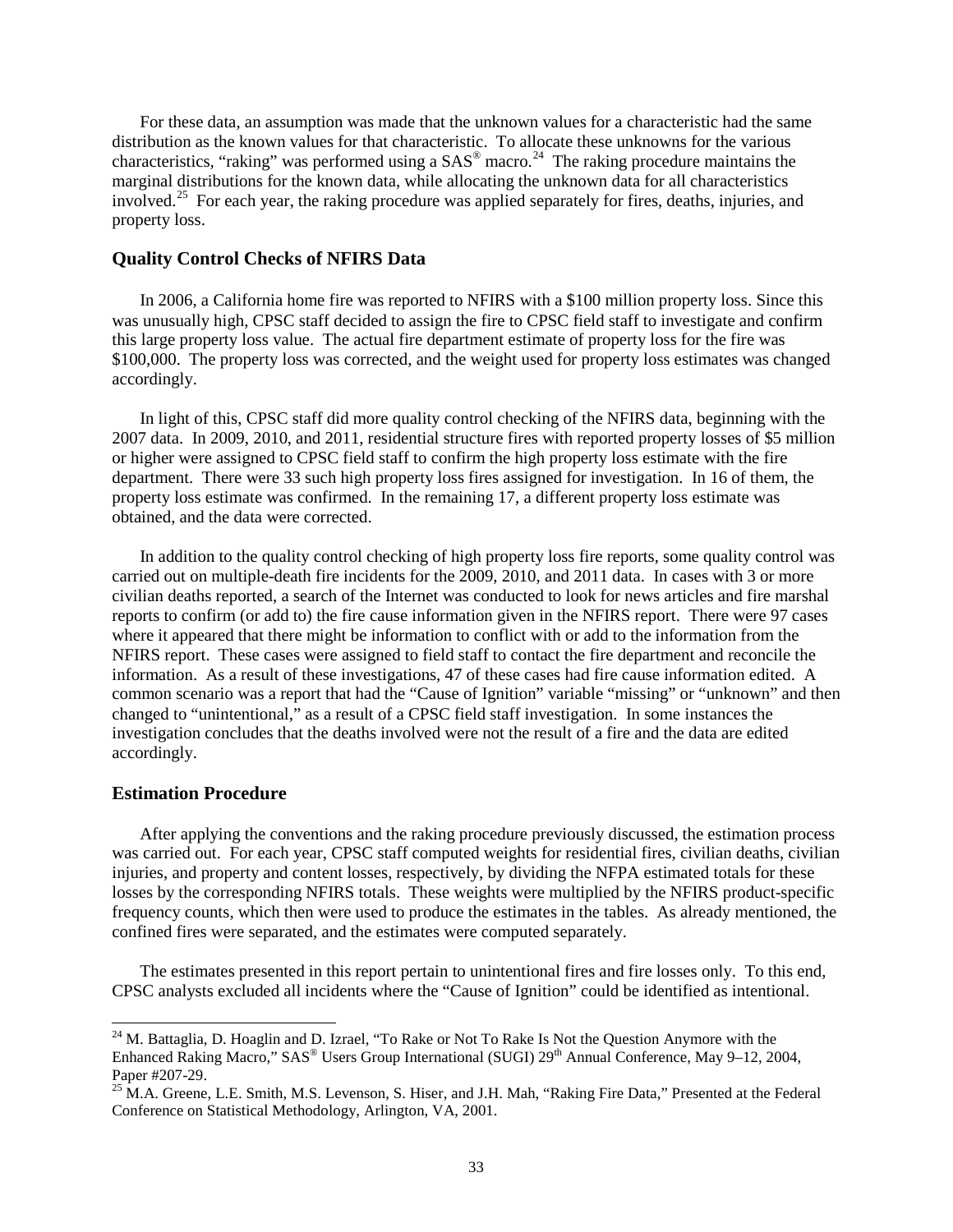While fires involving children playing with the source of heat have become more difficult to identify in the new NFIRS system (see discussion in the next section), whenever such a fire could be identified, the CPSC analysts designated it as "unintentional," even if the "Cause of Ignition" was coded as "intentional."

Estimated annual averages recorded in this report are arithmetic averages of the unrounded estimates from each of the three years. The reported annual averages are rounded to the nearest 100 for fires, nearest 10 for deaths and injuries, and nearest \$0.1 million for property losses.

#### **Other Issues**

#### *Child Play*

When a fire is caused by the act of a child (under 10 years of age) playing with a source of heat, the cause of fire is considered "Child Play."

 In version 4.1 of NFIRS data, the variable "Ignition Factor" had specific codes to indicate the cause of the fire. The codes allowed for the identification of "Child Play" fire losses, which were associated with matches and lighters. In version 5.0, there is no one variable reserved to identify "Child Play" cases. A combination of variables, such as "Factors Contributing to Ignition," "Human Factors Contributing to Ignition," and "Age" (of fire starter when age was considered a factor contributing to ignition of fire) provides the means to identify these scenarios. However, for data that are reported in version 5.0, fire departments are not required to fill in these three variable fields. Consequently, much of the data are missing, and because these extra variables used to identify child play are not included in the raking procedure, estimates of "Child Play" fires (which were presented in pre-1999 years) have become unreliable for post-1998 years. However, for cases where these variables are not missing and are coded in a way that indicates child play, the "Cause of Ignition" variable is classified "unintentional." This ensures that the fire and any associated losses will be counted and not excluded as an intentional fire.

#### *Trend in Estimates*

From 1999 to 2004, the proportion of the NFIRS residential structure fire records that were originally coded in 5.0 increased rapidly (from 5 percent in 1999, to 89 percent in 2004). Because fires only can be coded as confined fires in 5.0, this rapid increase also meant a rapid increase in the proportion of fires that were confined fires (from 2 percent in 1999, to 41 percent in 2004). If the proportion of confined fires reported to NFPA did not increase likewise during this period, then this would have a downward effect on the fire estimates for nonconfined fire products. Without knowing whether fires reported to NFPA were confined or nonconfined, a review of the specific product fire estimates from 1999 to 2004 suggested that this downward effect was occurring. Because we do not know the change in the proportion of confined fires in the NFPA survey, we cannot be sure that this is indeed what was causing this decrease in fire estimates for specific products.

 By 2005, 94 percent of the NFIRS residential structure fire records were originally coded in 5.0. As a result, the proportion of NFIRS structure fires that are confined fires did not increase much from 2005 to 2011 (42 percent to 46 percent). This small increase probably has little effect on the fire estimates for specific products.